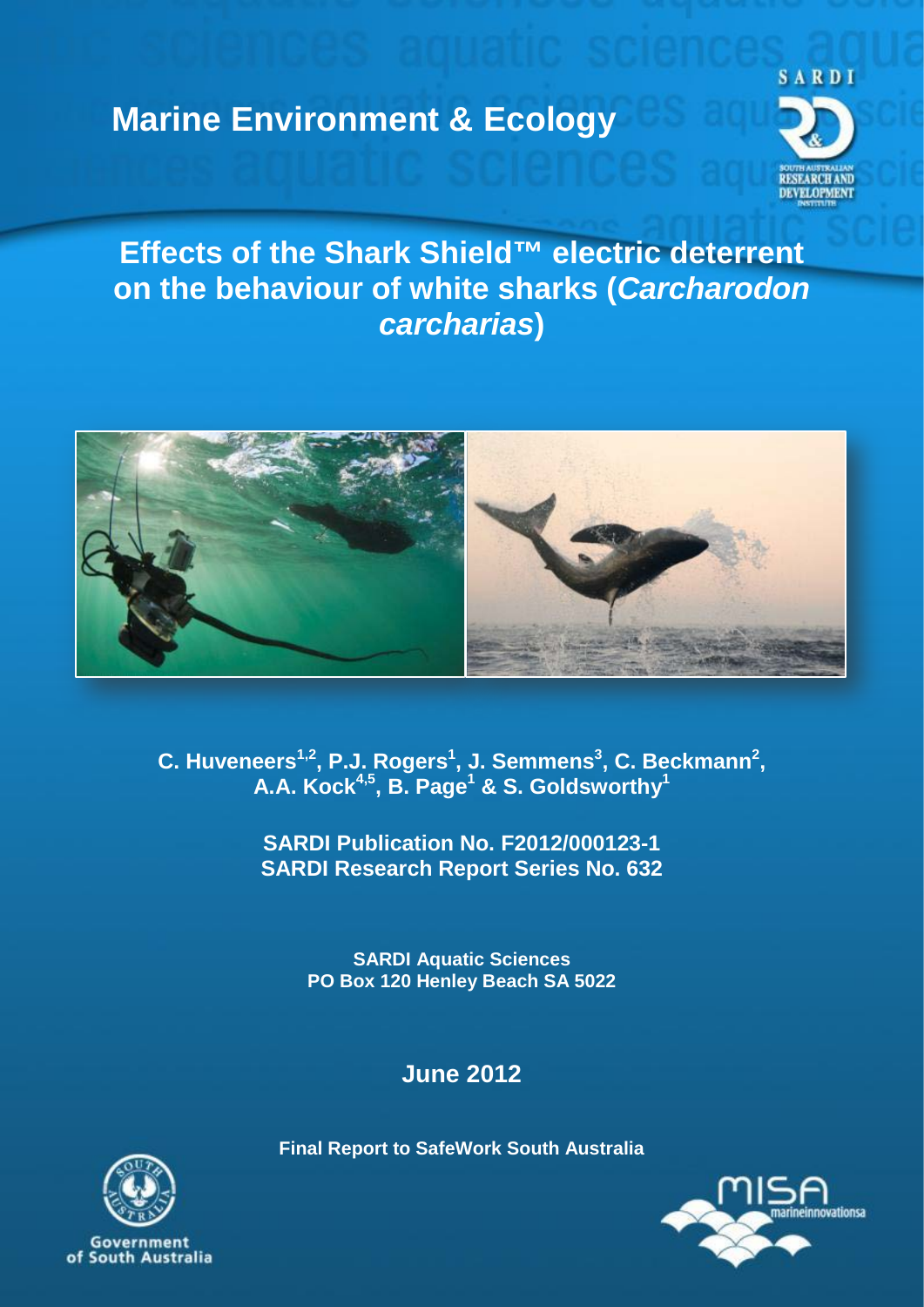# **Effects of the Shark Shield™ electric deterrent on the behaviour of white sharks (***Carcharodon carcharias***)**

**Final Report to SafeWork South Australia**

**C.** Huveneers<sup>1</sup>,<sup>2</sup>, P.J. Rogers<sup>1</sup>, J. Semmens<sup>3</sup>, C. Beckmann<sup>2</sup>, **A.A. Kock4 , 5 , B. Page1 & S. Goldsworthy1**

> **SARDI Publication No. F2012/000123-1 SARDI Research Report Series No. 632**

> > **June 2012**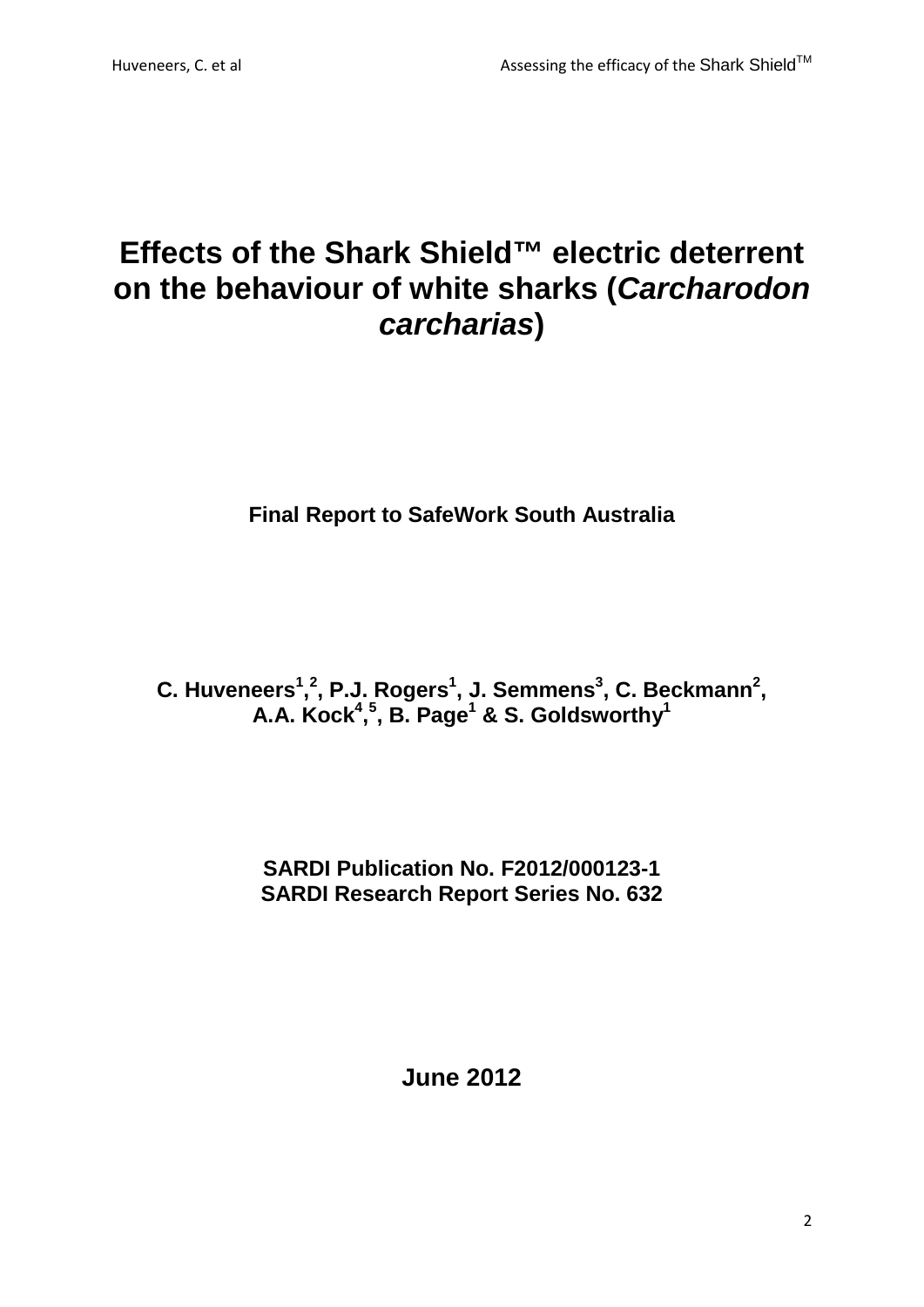#### This Publication may be cited as:

Huveneers, C., Rogers, P.J., Semmens, J., Beckmann, C., Kock, A.A., Page, B. and Goldsworthy, S (2012). Effects of the Shark Shield™ electric deterrent on the behaviour of white sharks (*Carcharodon carcharias*). Final Report to SafeWork South Australia. South Australian Research and Development Institute (Aquatic Sciences), Adelaide. SARDI Publication No. F2012/000123-1. SARDI Research Report Series No. 632. 61pp.

 **South Australian & Research Development Institute Flinders University, Institute of Marine and Antarctic Studies University of Cape Town Shark Spotters**

*Front cover photos © Peter Verhoog / Save Our Seas Foundation*

#### **South Australian Research and Development Institute**

SARDI Aquatic Sciences 2 Hamra Avenue West Beach SA 5024

Telephone: (08) 8207 5400 Facsimile: (08) 8207 5406 [http://www.sardi.gov.au](http://www.sardi.gov.au/)

#### **DISCLAIMER**

The authors warrant that they have taken all reasonable care in producing this report. The report has been through the SARDI Aquatic Sciences internal review process, and has been formally approved for release by the Research Chief, Aquatic Sciences. Although all reasonable efforts have been made to ensure quality, SARDI Aquatic Sciences does not warrant that the information in this report is free from errors or omissions. SARDI Aquatic Sciences does not accept any liability for the contents of this report or for any consequences arising from its use or any reliance placed upon it.

#### **© 2012 SARDI**

This work is copyright. Apart from any use as permitted under the *Copyright Act* 1968 (Cth)*,* no part may be reproduced by any process, electronic or otherwise, without the specific written permission of the copyright owner. Neither may information be stored electronically in any form whatsoever without such permission.

Printed in Adelaide: June 2012

SARDI Publication No. F2012/000123-1 SARDI Research Report Series No. 632

| Author(s):    | C. Huveneers, P.J. Rogers, J. Semmens, C. Beckmann, A.A. Kock, B. Page and<br>S. Goldsworthy                                                                                                                                                      |
|---------------|---------------------------------------------------------------------------------------------------------------------------------------------------------------------------------------------------------------------------------------------------|
| Reviewer(s):  | M. Deveney, T. Ward and G. Begg                                                                                                                                                                                                                   |
| Approved by:  | Dr. M. Deveney<br>Sub Program Leader - Marine Pests                                                                                                                                                                                               |
| Signed:       | MhL                                                                                                                                                                                                                                               |
| Date:         | 6 June 2012                                                                                                                                                                                                                                       |
| Distribution: | Safework South Australia, SAASC Library, University of Adelaide Library, Flinders<br>University, Institute of Marine and Antarctic Stidues, University of Cape Town,<br>Shark Spotters, Parliamentary Library, State Library and National Library |
| Circulation:  | <b>Public Domain</b>                                                                                                                                                                                                                              |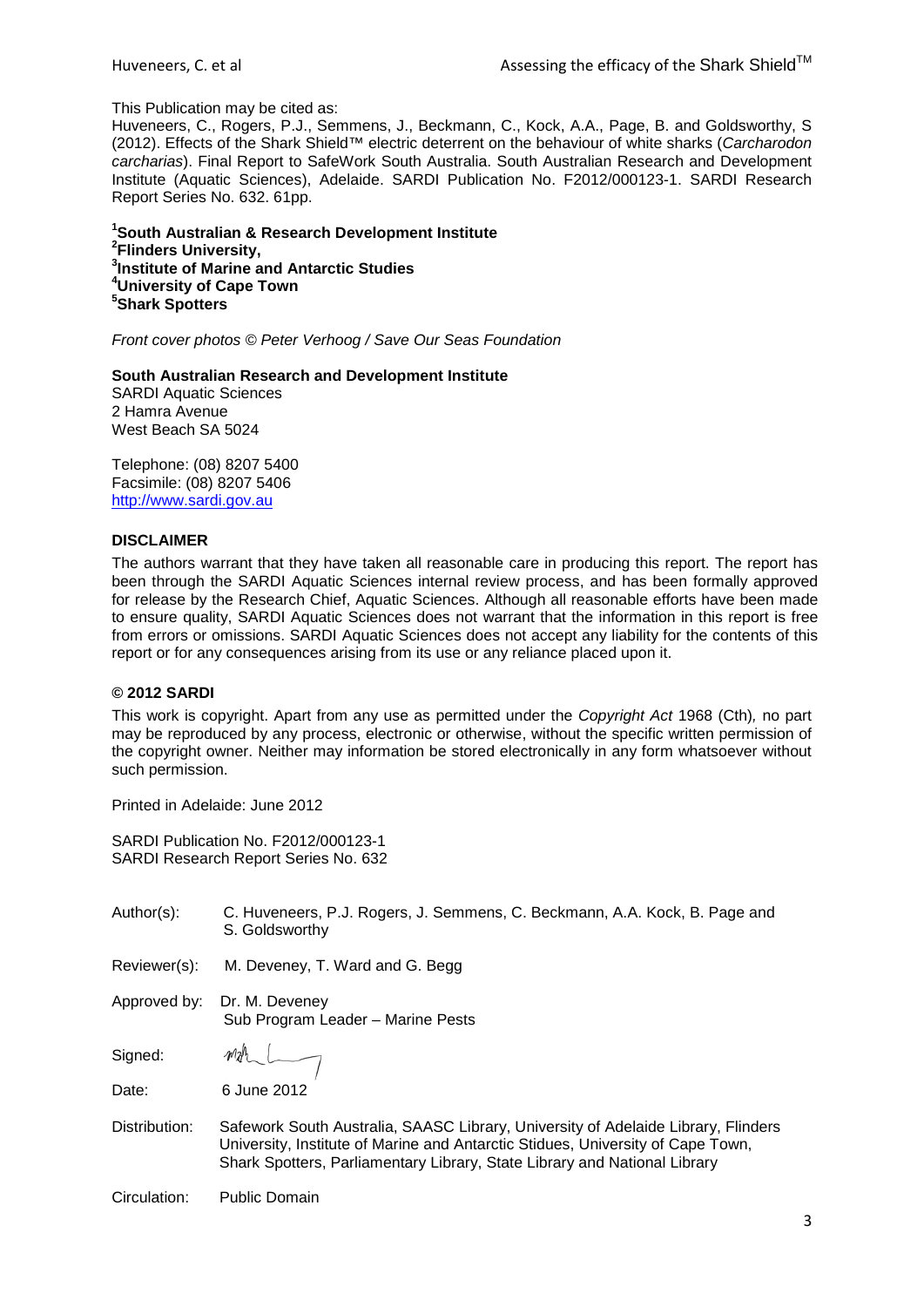# **TABLE OF CONTENTS**

| 1. |       |                                                                                 |  |
|----|-------|---------------------------------------------------------------------------------|--|
| 2. |       |                                                                                 |  |
|    | 2.1   |                                                                                 |  |
| 3. |       |                                                                                 |  |
|    | 3.1   |                                                                                 |  |
|    | 3.1.1 |                                                                                 |  |
|    | 3.1.2 |                                                                                 |  |
|    | 3.1.3 |                                                                                 |  |
|    | 3.1.4 |                                                                                 |  |
|    | 3.1.5 | Assessment of the potential behavioural responses to the deterrent at a small   |  |
|    |       |                                                                                 |  |
|    | 3.1.6 | Assessment of the impact of the deterrent on a large spatial scale $-$ (b)      |  |
|    |       |                                                                                 |  |
|    | 3.2   |                                                                                 |  |
|    | 3.2.1 |                                                                                 |  |
|    | 3.2.2 |                                                                                 |  |
|    | 3.2.3 |                                                                                 |  |
|    | 3.2.4 |                                                                                 |  |
| 4. |       |                                                                                 |  |
|    | 4.1   |                                                                                 |  |
|    | 4.1.1 |                                                                                 |  |
|    | 4.1.2 |                                                                                 |  |
|    | 4.1.3 | Assessment of the impact of the deterrent on a large spatial scale $-$ (a) VRAP |  |
|    |       |                                                                                 |  |
|    | 4.1.4 | Assessment of the impact of the deterrent on a large spatial scale $-$ (a)      |  |
|    |       |                                                                                 |  |
|    | 4.2   |                                                                                 |  |
| 5. |       |                                                                                 |  |
| 6. |       |                                                                                 |  |
| 7. |       |                                                                                 |  |
| 8. |       |                                                                                 |  |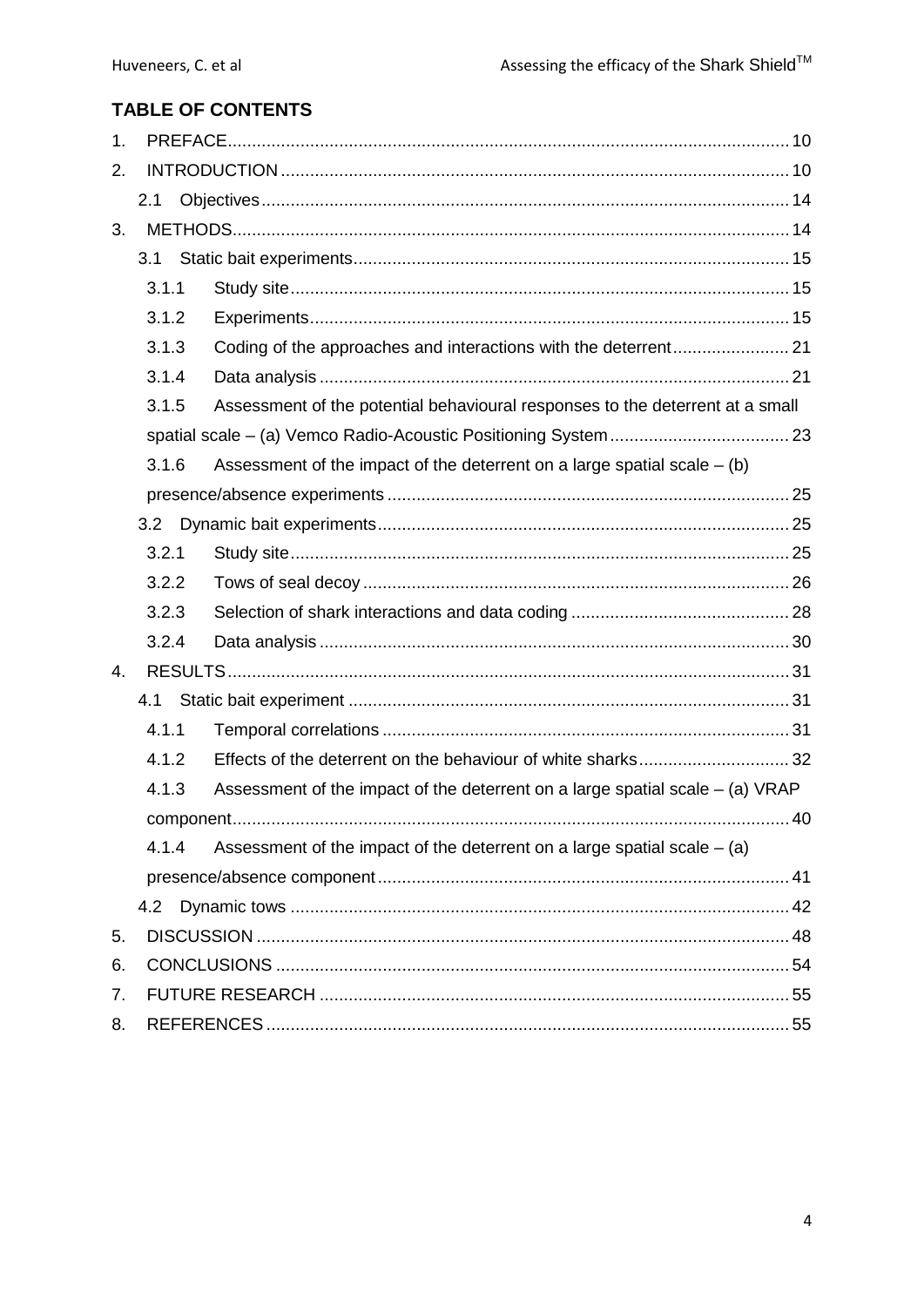# **LIST OF TABLES**

|                                                                                                                                                                                                                                                                       | 13 |
|-----------------------------------------------------------------------------------------------------------------------------------------------------------------------------------------------------------------------------------------------------------------------|----|
| Table 2. Number of trials, approaches, and interactions during which sharks of known                                                                                                                                                                                  | 32 |
| Table 3. Summary of Pearson product-moment correlation coefficients for each response                                                                                                                                                                                 | 32 |
| Table 4. Summary of the results obtained from the static bait experiment. SE represents<br>standard error; Distance is the minimum distance between a shark and the deterrent<br>measured for each interaction. This table summarises all data recorded, included for | 33 |
| Table 5. Number of trials during which a white shark took the bait within the 15-minute                                                                                                                                                                               |    |
| Table 6. Generallised Linear Mixed-Model result summary. DF represents degree of                                                                                                                                                                                      |    |
| Table 7. Summary of tagged sharks and detections. TL is estimated total length; location<br>estimates is the number of location estimates recorded by the VRAP system 40                                                                                              |    |
| Table 8. Summary of the number of tows and interactions obtained when testing the                                                                                                                                                                                     |    |
| Table 9. Summary of the proportion of behaviours per video coded and sudden change of<br>direction (used as a proxy for a reaction to the deterrent) per video coded.  47                                                                                             |    |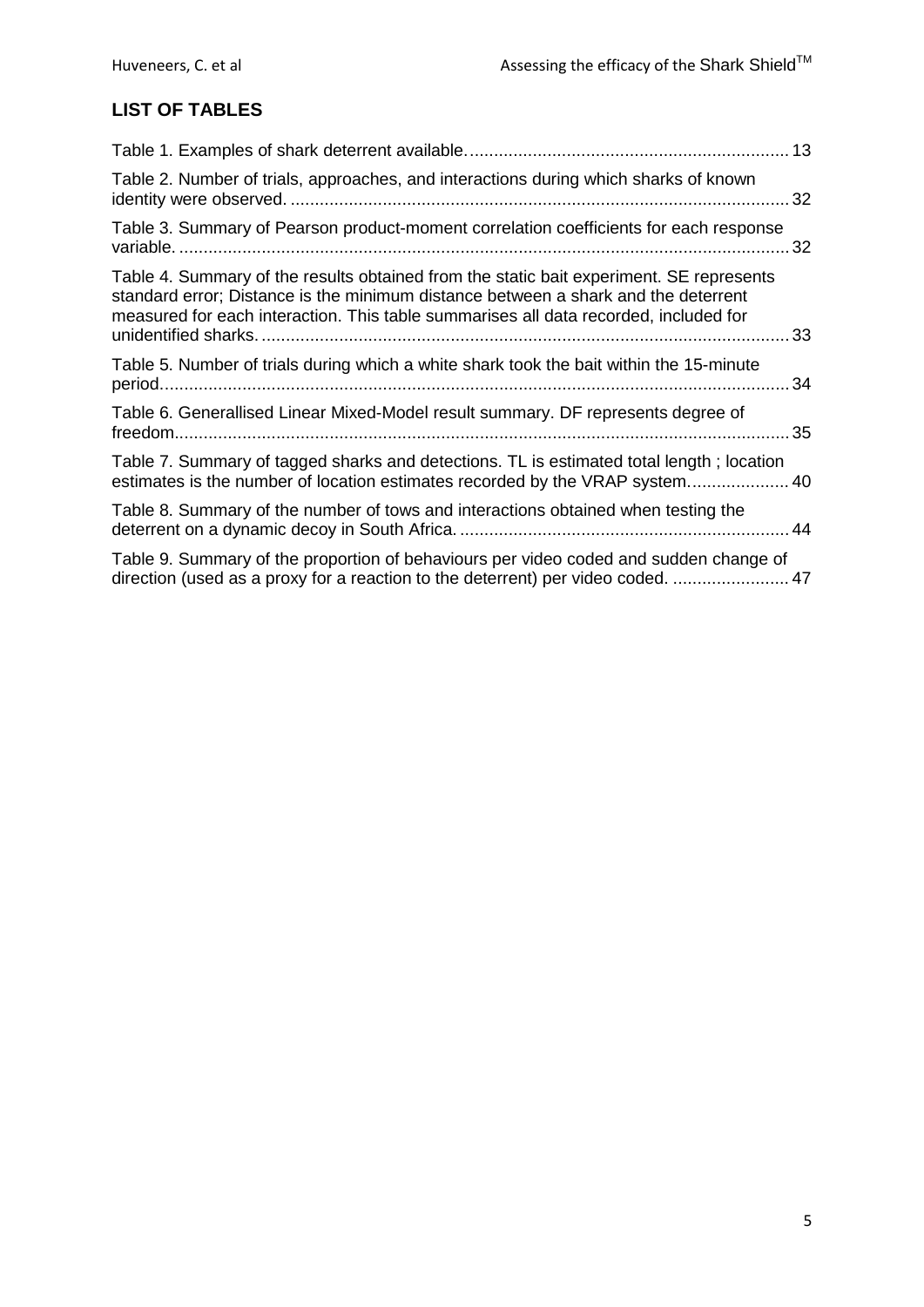# **LIST OF FIGURES**

| Figure 1. Location of (A) the North Neptune Island group and (B) where static bait                                                                                                                                                                                                                                                                                                                                                                                                 |
|------------------------------------------------------------------------------------------------------------------------------------------------------------------------------------------------------------------------------------------------------------------------------------------------------------------------------------------------------------------------------------------------------------------------------------------------------------------------------------|
| Figure 2. Schematic representation of the experimental set-up used to test the deterrent                                                                                                                                                                                                                                                                                                                                                                                           |
| Figure 3. Schematic representation of shark approaches and interactions. The bold circle<br>represents the range up to which observers were capable of reliably sighting sharks (20 m);<br>the orange circle represents the position of the static bait; the dashed line represents the<br>track of the shark. (a) shows one approach with three interactions; (b) shows two<br>approaches with one interaction each; (c) represent one approach with two interactions; (d)<br>-20 |
| Figure 4. Study location at Seal Island in False Bay, South Africa. (A) shows the region and<br>False Bay, (B) shows Seal Island with the white line representing the path of the tows 26                                                                                                                                                                                                                                                                                          |
| Figure 5. Schematic representation of the experimental set-up used to test the deterrent<br>device on dynamic bait (seal decoy) at Seal Island off the coast of South Africa 28                                                                                                                                                                                                                                                                                                    |
|                                                                                                                                                                                                                                                                                                                                                                                                                                                                                    |
| Figure 7. Number of seconds before a white shark first approached the deterrent was turned<br>off or on for each trip separately and for trips combined. White bars represent trials with the<br>deterrent turned off; black bars represent trials with the activated deterrent; error bars                                                                                                                                                                                        |
| Figure 8. Number of seconds it took white sharks to take the bait when the deterrent was<br>turned off or on for each trip separately and for trips combined. White bars represent trials<br>with the deterrent turned off; black bars represent trials with the activated deterrent; error                                                                                                                                                                                        |
| Figure 9. Number of approaches per trial when the deterrent was turned off or on for each<br>trip separately and for trips combined. White bars represent trials with the deterrent turned<br>off; black bars represent trials with the activated deterrent; error bars represents standard<br>37                                                                                                                                                                                  |
| Figure 10. Number of interactions per approach when the deterrent was turned off or on for<br>each trip separately and for trips combined. White bars represent trials with the deterrent<br>turned off; black bars represent trials with the activated deterrent; error bars represents                                                                                                                                                                                           |
| Figure 11. Minimum distance between white sharks and the deterrent bait when the<br>deterrent was turned off and on for each trip separately and for trips combined. White bars<br>represent trials with the deterrent turned off; black bars represents trials with the activated                                                                                                                                                                                                 |
| Figure 12. Histograms of the minimum distance between white sharks and the deterrent for<br>each interaction when it was turned off (white bars) and turned on (black bars) during (a)                                                                                                                                                                                                                                                                                             |
| Figure 13. Percentage of locations estimated according to the distance between tagged<br>white sharks and vessels from which trials were undertaken. White bars represent periods<br>during which no trials occurred; grey bars represent periods during which the deterrent was<br>turned off; black bars represent periods during which the deterrent was turned on; N<br>represents number of location estimates obtained per grouping. Location estimates were all             |
| Figure 14. Percentage of detections of 12 acoustically tagged white sharks obtained prior,<br>during, and after the deterrent trials. Error bars represent standard deviation.  42                                                                                                                                                                                                                                                                                                 |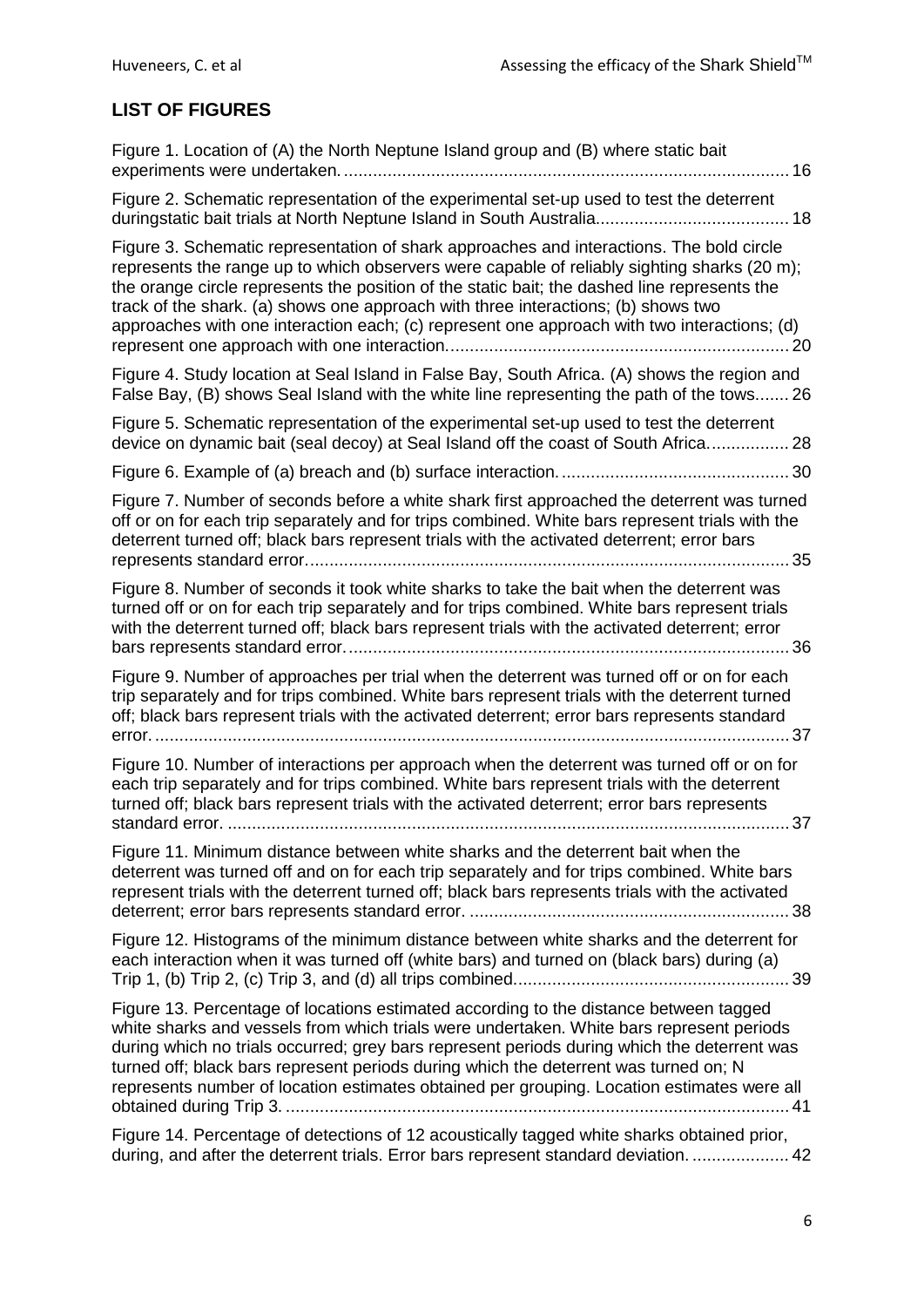[Figure 15. Proportion of breaches/tow \(white\), surface interactions/tow \(light grey\),](#page-44-0)  [underwater interactions/video \(dark grey\), and total number of interactions recorded \(surface](#page-44-0)  [and on video\)/video \(black\) for 2010 \(a\), 2011 \(b\), and years combined \(c\) compared when](#page-44-0)  [the deterrent was turned off or on. Numbers above bars indicate the number of events per](#page-44-0)  replicate. [.............................................................................................................................](#page-44-0) 45

[Figure 16. Proportion of investigations \(light grey\), aborted breaches \(dark grey\), and](#page-46-1)  [breaches \(black\) per assessable interaction compared when the deterrent was turned off or](#page-46-1)  [on. Numbers above bars indicate the number of event per replicate...................................](#page-46-1) 47

[Figure 17. Proportion of sudden changes of direction \(light grey\), no change of direction](#page-47-1)  [\(dark grey\), and 'unsure' \(black\) per assessable interaction compared when the deterrent](#page-47-1)  [was turned off or on. Numbers above bars indicate the number of event per replicate........](#page-47-1) 48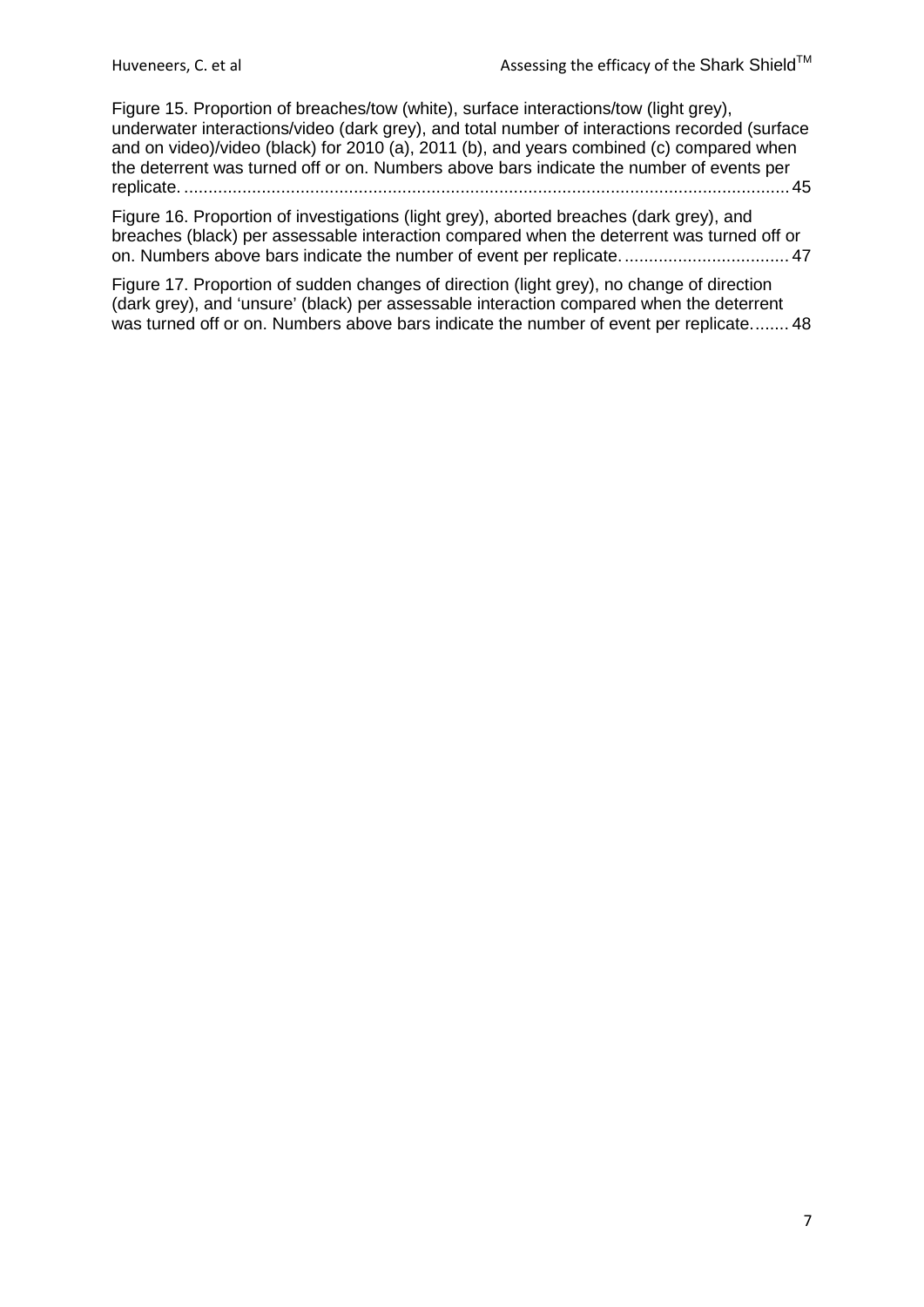## **ACKNOWLEDGMENTS**

This project was carried out under the Department of the Environment and Natural Resources permit number M25738 and M25738-2, PIRSA Exemption number 9902364, while tagging was undertaken under ethics approval number E287. The South African component of the project was conducted with a permit from the Department of Environmental Affairs: Oceans and Coasts Branch (RES2010-74 and RES2011/40).This project was funded by SafeWork SA, Winifred Scott Charitable Trust, Neiser Foundation, University of Adelaide, Flinders University, Wildlife Conservation Fund; Nature Foundation of South Australia, and Solar Online. This research was also partly supported under Australian Research Council's Discovery Projects funding scheme (project number DP0988554; [www.arc.gov.au\)](http://www.arc.gov.au/). Fieldwork in South Africa was funded under the umbrella of a Save our Seas Foundation grant provided to Alison Kock as part of a white shark monitoring project. The authors thank Andrew Fox, Jennifer Taylor, and Rachel Robbins from the Rodney Fox Shark Expeditions for the logistic and financial support. Andrew Fox and crew from Rodney Fox Shark Expeditions, and Andrew Wright and crew from Calypso Star Charters maintained the VRAP buoys and provided invaluable knowledge about white sharks at the Neptune Islands. In South Australia, fieldwork was carried out with the help of Andrew Fox, Jennifer Taylor, Matthew Heard, Jay Van Rijn, Mick Drew, Charles Carter-Richards, Ulysse Bove, Shannon Corrigan, Nick Payne, Simon Bryars, Mark Whelan, and Jens Neiser. In South Africa, fieldwork was carried out with the help of Adrian Hewitt, Alison Kock, Morne Hardenberg, Brock Maxey, Candice Brittan, Lisa Holton, Timo Seckler. Yesmin Chikhani coded the videos obtained from the GoPro™ digital camera in South Australia. Matthew Heard, Shannon Corrigan, Holly Frazer, Giverny Rodgers, and Shaun Schroeder coded the footage obtained from South Africa. Prior to the final coding, Adrian Hewitt, Morne Hardenberg, Peter Verhoog, and Georgina Wiersma undertook a preliminary coding of the videos obtained from South Africa. Giverny Rodgers reviewed the footage from the GoPro from South Africa to identify each white shark interaction. We also thank Barry Drewer of Seamaster Fishing Supplies for providing us with equipment at the last minute and opening his shop after hours. Paul Burch and Rick McGarvey provided invaluable advice regarding the statistical analyses. Barry Bruce and Russ Bradford from CSIRO Marine and Atmospheric Research collected and kindly provided the data from the coded acoustic telemetry component. Paul Von Blerk is thanked for the discussions and email exchange regarding the earlier testing of electric repellents. This is contribution #6 of the Southern Shark Ecology Group.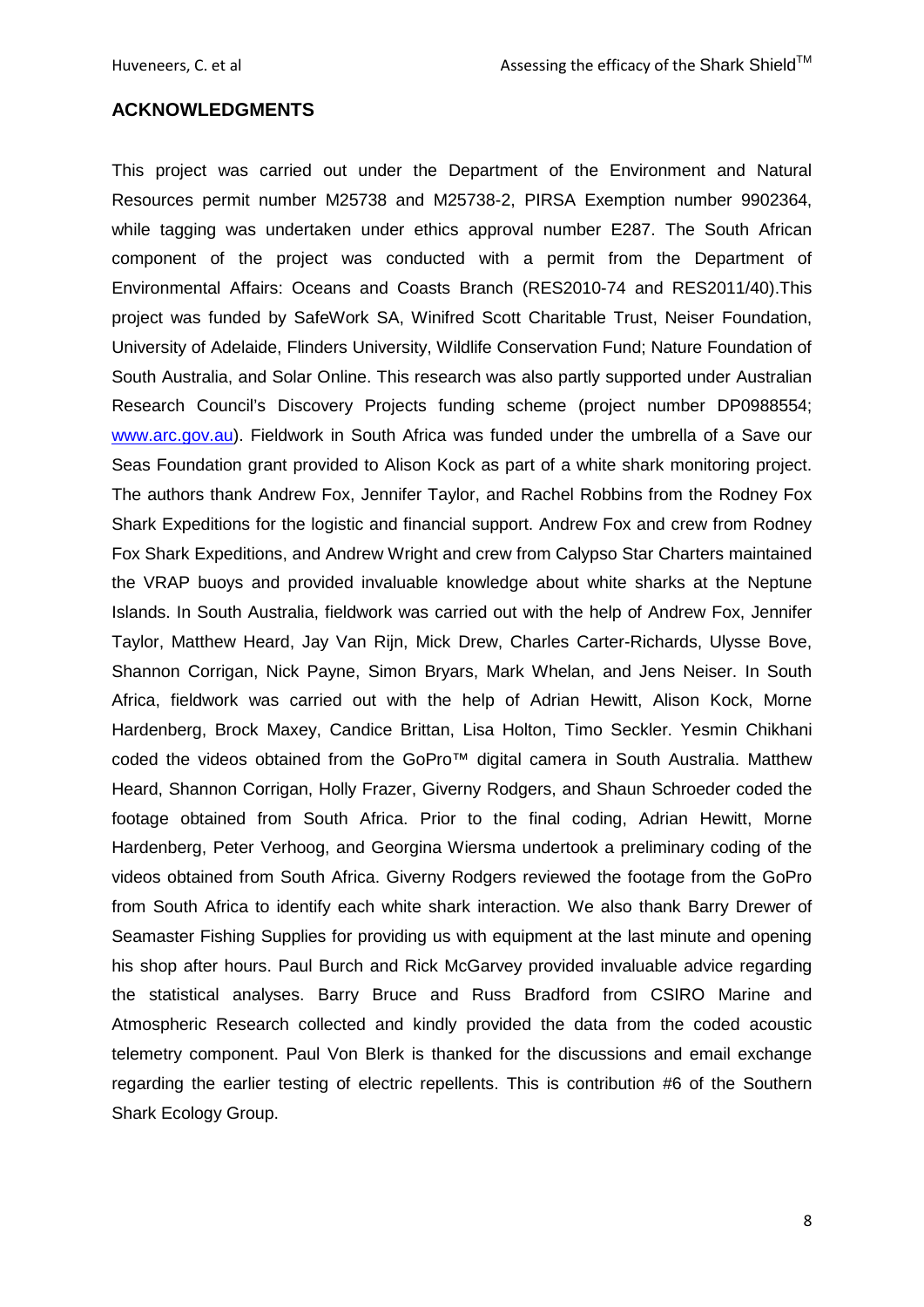# **EXECUTIVE SUMMARY**

- Although shark attacks are rare, their impacts on humans can have serious consequences. Attacks have increased in Australia from 6.5 to 15 incidents per year in the last decade.
- One of the most popular personal protective devices to reduce the risk of shark attack is the Shark Shield<sup>™</sup> electric deterrent, although its effectiveness has never been subject to independent scientific testing.
- The present study tested the effects of the Shark Shield Freedom  $7<sup>TM</sup>$  electric deterrent on (1) the behaviour of white sharks (*Carcharodon carcharias*) around a static bait, and (2) the rates of attacks on a towed seal decoy.
- A total of 116 trials using a static bait were undertaken at the Neptune Islands, South Australia and 189 tows using a seal decoy were conducted near Seal Island, South Africa.
- The proportion of baits taken during static bait trials was not affected by the deterrent device. The deterrent increased the time it took to take a static bait, and the number of interactions per approach. The effect of the Shark Shield™ was not uniform across all sharks.
- The number of interactions within two metres of the deterrent decreased when it was activated.
- No breaches and only two surface interactions were observed during the dynamic seal decoy tows when the deterrent was activated, compared to 16 breaches and 27 surface interactions when the deterrent was not activated.
- Although the fine-scale positioning and presence/absence data collected to assess the potential of the deterrent device to attract white sharks was limited to one trip, our results did not suggest that sharks were attracted to the deterrent.
- The results showed that the deterrent had an effect on the behaviour of white sharks, but did not deter or repel them in all situations.
- Future studies should focus on testing the effect of deterrents less than two metres from the bait, in locations not frequented by cage-diving operators, and on other potentially dangerous sharks, such as tiger sharks (*Galeocerdo cuvier*) and bull sharks (*Carcharhinus leucas*).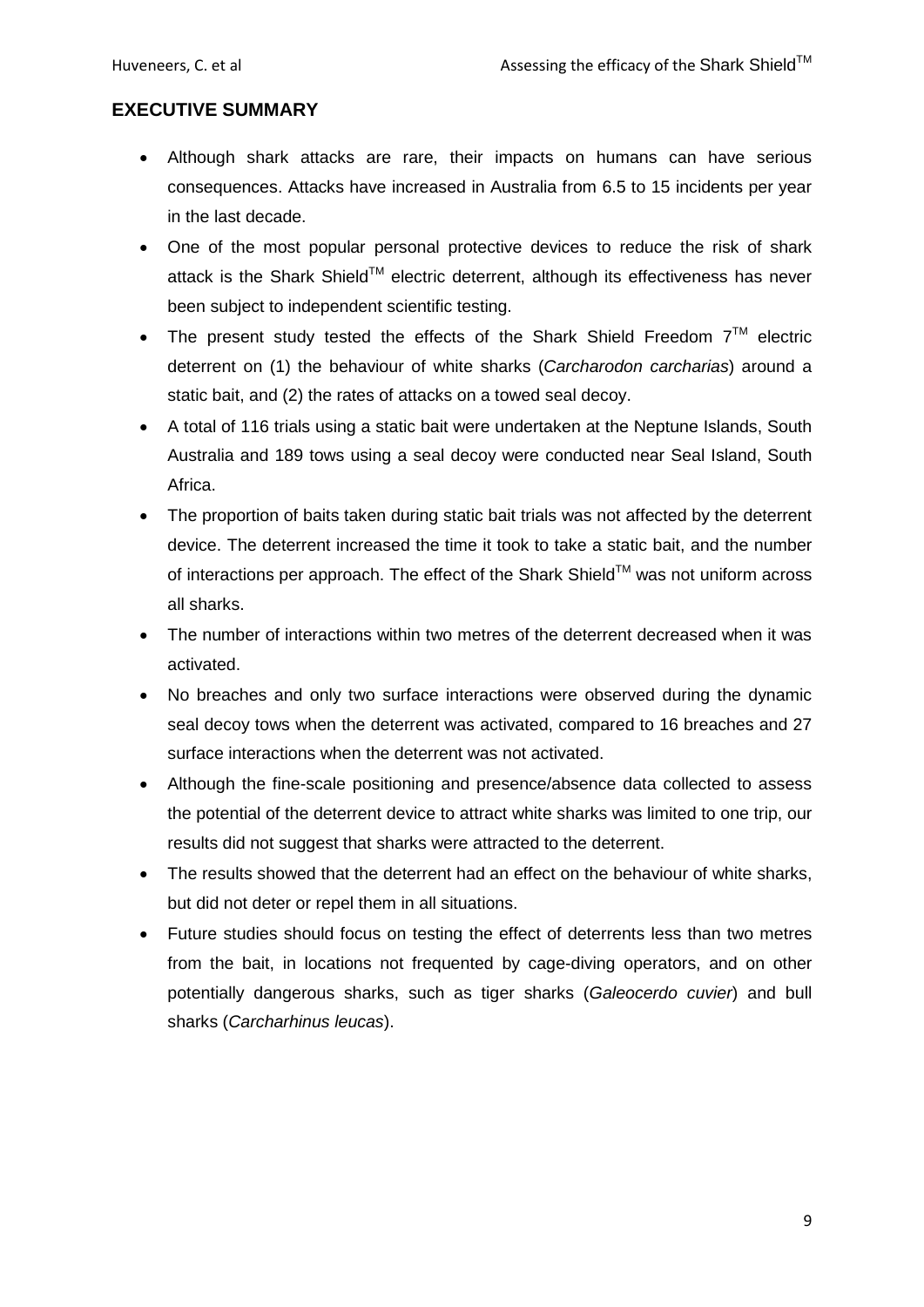# <span id="page-9-0"></span>**1. PREFACE**

The potential for injuries or death in workplaces and during recreational activities as a result of human-wildlife interactions poses significant concerns for employers and the general public. Human-wildlife interactions that negatively impact human safety occur with large terrestrial vertebrates, e.g. wolves [\(Linnell et al., 2002\)](#page-58-0), tigers [\(Goodrich, 2010\)](#page-56-0), and crocodiles [\(Aust et al., 2009\)](#page-55-0). Occupational Health Safety and Welfare (OHS&W) legislation requires all employers to provide a safe workplace for their staff, including during fieldwork and diving (e.g. *Occupational Health, Safety and Welfare Act 1986* SA). Several private and government organisations, especially in South Australia, use the Shark Shield™ to reduce the risk of shark attack, and provide a safer environment as part of their standard operating procedures and OHS&W duty of care. Despite this, several shark attacks involving people undertaking workplace activities and wearing an electric deterrent have occurred. This includes attacks on a wildlife tourism operator (Western Australia, October 2010), a scallop diver (South Australia, April 2002), a scientific diver (South Australia, August 2005), and an abalone diver in February 2011 (Australian Shark Attack File, unpublished data).

With the recent increasing occurrence of shark attacks, and the emphasis on workplace safety, there is a need for risk reduction benefits of shark deterrent to be independently and scientifically tested. As a result, SafeWork SA commissioned a study to improve our understanding of the effects of the Shark Shield™ on the behaviour of white shark (*Carcharodon carcharias*). The study aimed to provide relevant data to assist decisionmaking in the role of the Shark Shield™ in the Australian/New Zealand Standard™ AS/NZ 2299 for occupational diving operations.

# <span id="page-9-1"></span>**2. INTRODUCTION**

Although shark attacks are rare, their impacts on humans can have serious consequences. In general, the risk of shark attack is low when compared to other dangers potentially encountered by beachgoers, such as drowning, rip currents, and surfboard accidents [\(Klimley and Curtis, 2006;](#page-58-1) [Burgess et al., 2010\)](#page-55-1). For example, in Australia there were about 81 fatalities a year from drowning between 2005 and 2010 [\(Anonymous, 2011\)](#page-55-2), compared to about 1 fatality per year from shark attack (International Shark Attack File, unpublished data).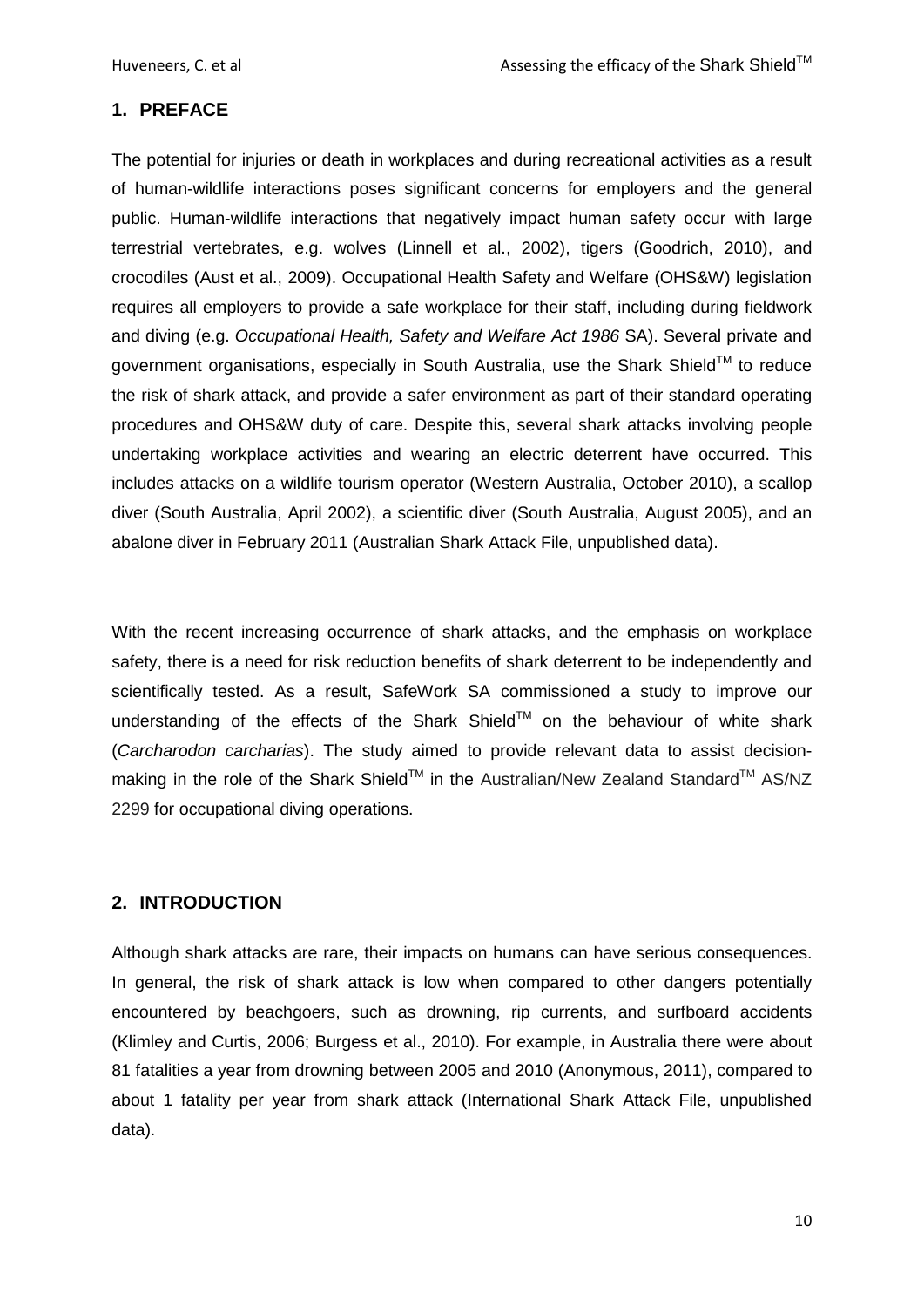Globally, the number of shark attacks has been increasing [\(Burgess et al., 2010;](#page-55-1) [Curtis et](#page-56-1)  [al., 2012\)](#page-56-1). In Australia, the number and risk of shark attacks have also increased, with the number of recorded incidents more than doubling from about 7 per year in 1990–2000 to 15 per year in 2000–2010 [\(West, 2011\)](#page-60-0).This has coincided with an increasing human population [\(Burgess et al., 2010\)](#page-55-1), more people visiting beaches, a rising popularity of the coastal lifestyle and marine activities, and increased accessibility of previously isolated coastal areas [\(West,](#page-60-0) 2011). While the risk of a fatality from a shark attack in Australia is low, South Australia (SA) has had about 70% more fatalities per capita in 1990–2010 than any other State or Territory (Australian Shark Attack File, unpublished data). The distribution and number of fatalities is likely related to the distribution and abundance of the potentially dangerous shark species along the Australian coastline (Curtis et al., 2012). One of the greatest concentrations of white sharks, which are responsible for most of the fatal attacks [\(West, 2011;](#page-60-0) [Curtis et al., 2012\)](#page-56-1), is considered to occur in South Australia [\(Last and](#page-58-2)  [Stevens, 2009\)](#page-58-2).

Substantial efforts have been made by government agencies to reduce the probability of shark attacks on the general public. A series of fatal attacks in 2006 led to various meetings and workshops around the world to describe and review the various shark attack mitigation measures and shark safety programs worldwide, and assess the best means to mitigate and respond to such shark attacks [\(Anonymous, 2006a;](#page-54-2) [Anonymous, 2006b;](#page-54-3) [Nel and Peschak,](#page-58-3)  [2006\)](#page-58-3). The increased recognition of shark vulnerability to population decline [\(Simpfendorfer](#page-59-0)  [et al., 2011\)](#page-59-0), and interest in shark attacks and means to reduce their likelihood has also led to a recent publication reviewing shark attack patterns [\(West, 2011\)](#page-60-0) and recommendations to government agencies responsible for responding to incidents of shark attacks [\(Curtis et](#page-56-1)  [al., 2012\)](#page-56-1).

Prevention efforts and responses to shark attacks have varied temporally and regionally, and have included shark hunts, organised shark culling programs, beach meshing and drumlines, beach closures, shark fences, land- and aerial-based shark spotting, and acoustic telemetry (for a review, see Curtis et al. [\(2012\)](#page-56-1)). While these measures aim to reduce the probability of a shark-human encounter, other measures aim to directly repel sharks from approaching individuals undertaking marine activities. These deterrents have been developed to illicit a response by impacting on one or more of the shark senses, including vision, smell, taste, and electro-reception [\(Table 1\)](#page-11-0). For example, various aposematic colour configurations (use of colours as anti-predator tactics) have been proposed to allegedly repel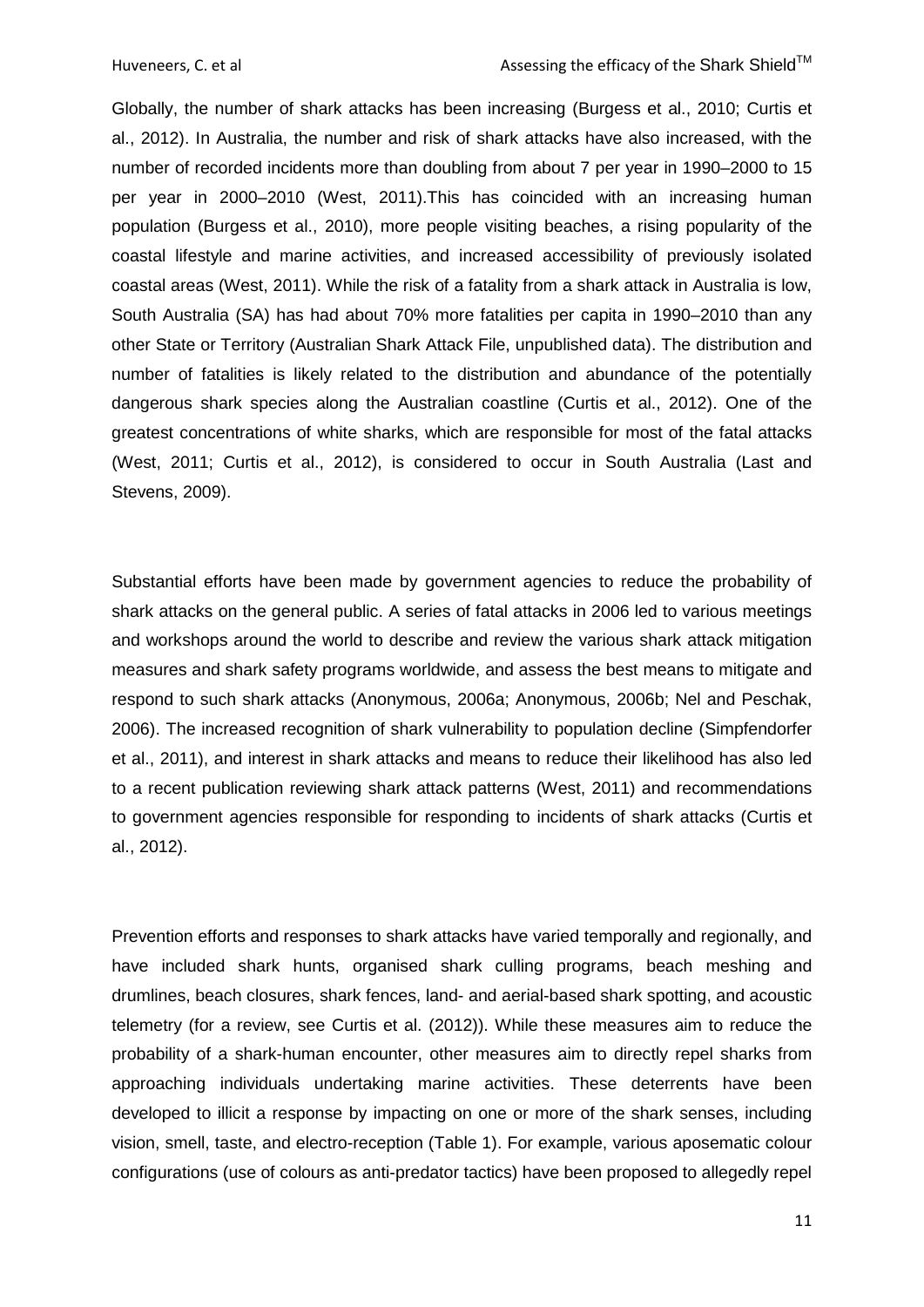sharks. The use of chemicals as shark repellents has also been proposed [\(Baldridge, 1990;](#page-55-3) [Rasmussen and Schmidt, 1992;](#page-59-1) [Sisneros and Nelson, 2001\)](#page-59-2). The sensitivity of the electroreceptive organ of sharks, however, has been the most studied in relation to developing a shark repellent.

<span id="page-11-0"></span>Sharks and rays are capable of detecting weak electromagnetic fields [\(Kalmijn, 1966\)](#page-57-0). Several biological functions of the ampullary electrosense have been proposed, including prey detection [\(Kalmijn, 1971;](#page-57-1) [Blonder and Alevizon, 1988;](#page-55-4) [Lowe et al., 1994;](#page-58-4) [Haine et al.,](#page-57-2)  [2001;](#page-57-2) [Kajiura and Holland, 2002a\)](#page-57-3), detection of predators [\(Peters and Evers, 1985;](#page-59-3) [Sisneros](#page-59-4)  [et al., 1998\)](#page-59-4), social communication [\(Bratton and Ayers, 1987;](#page-55-5) [Sisneros et al., 1998\)](#page-59-4), detection of mates [\(Tricas et al., 1995\)](#page-60-1) and magnetoreception/geonavigation [\(Kalmijn, 1974;](#page-57-4) [Kalmijn, 1978;](#page-57-5) [Paulin, 1995\)](#page-59-5). The electro-reception detection threshold is species-specific, but sharks and rays are able to respond physiologically and behaviourally to weak, low frequency electric fields of 10 nV/cm and 5 nV/cm, respectively [\(Dijkgraff and Kalmijn, 1962;](#page-56-2) [Dijkgraaf and Kalmijn, 1966;](#page-56-3) [Kalmijn, 1982\)](#page-57-6), and show a behavioural response at levels as low as <1nV/cm [\(Kajiura and Holland, 2002b;](#page-57-7) [Jordan et al., 2011\)](#page-57-8). Ongoing studies initiated in the 1960s have attempted to overwhelm the electro-receptive organs to deter sharks by applying a strong localised electric or magnetic field, [\(Smith, 1966;](#page-59-6) [Gilbert and Gilbert, 1973;](#page-56-4) [Smith, 1973;](#page-59-7) [Smith, 1974;](#page-59-8) [Smith, 1990\)](#page-59-9). It has also been speculated that sharks might detect the pulses emitted by an electric deterrent from a long distance and confuse it with that emitted by potential prey. This has created growing concerns that electric deterrents may attract sharks from a distance prior to repelling them when in close proximity.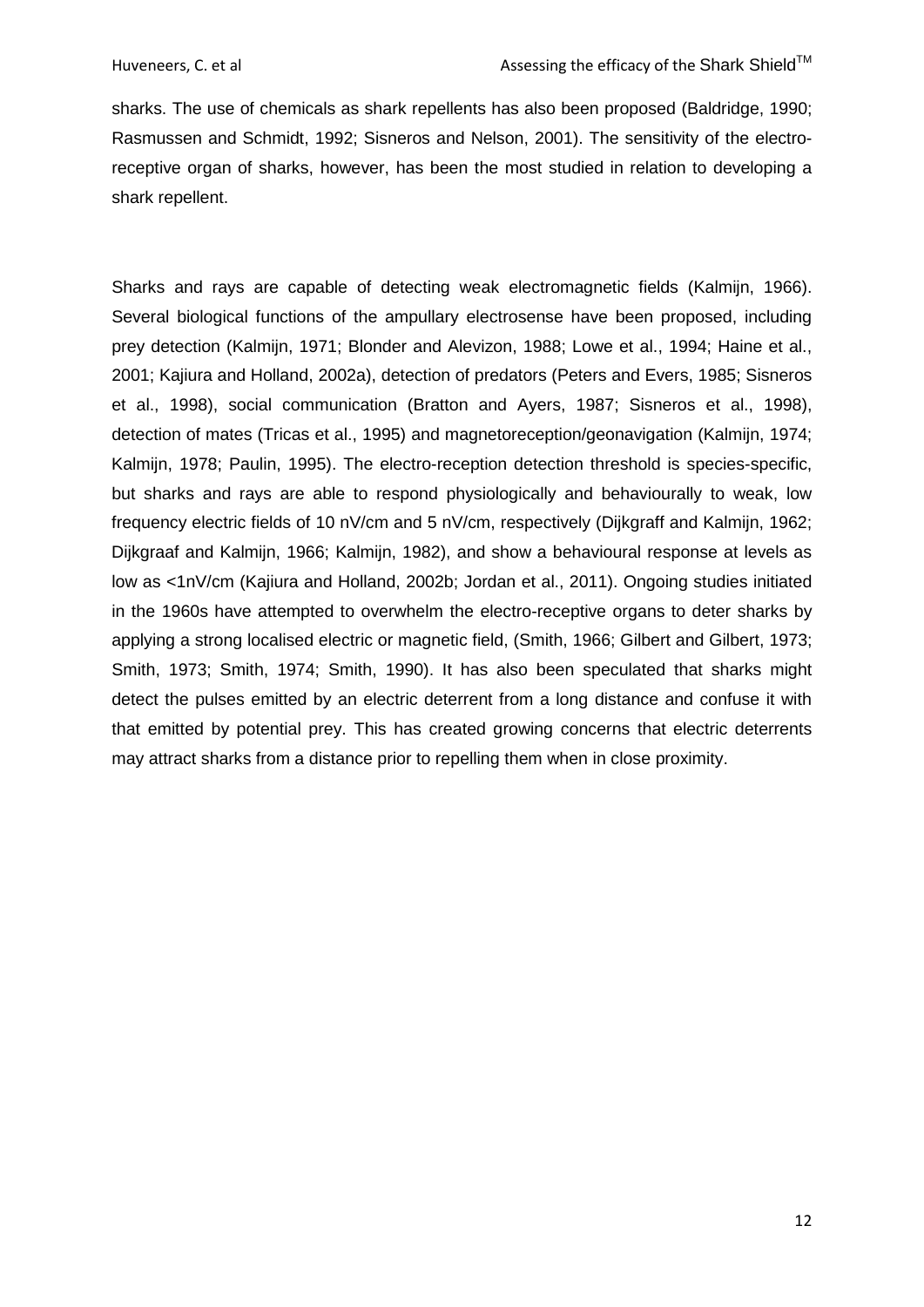| Sensory organ           | Product                    | Webpage                                                    |
|-------------------------|----------------------------|------------------------------------------------------------|
| Vision-based deterrent  | The 'Shark Camo'           | surfershotshop.com/vmchk/surf-accessories/surf-            |
|                         |                            | essentials/shark-camo-shark-repellent.html                 |
|                         | Extreme green laser        | www.airbuddy.com/id47.htm                                  |
|                         | Sharkproof mask strap      | www.sharks-diving.com                                      |
| Taste-based deterrent   | <b>Bite kit</b>            | www.repelsharks.com/index.php?main_page=product_info&cP    |
|                         |                            | ath=9&products_id=12                                       |
| Smell-based deterrent   | Aerosol canisters          | www.repelsharks.com/index.php?main_page=index&cPath=1      |
|                         | <b>BCB Shark repellent</b> | www.bestglide.com/shark repellent.html                     |
| Electro-reception-based | <b>Shark Shocker</b>       | thesharkshocker.com                                        |
| deterrent               | AquaShield                 | www.aquashield.us.com                                      |
|                         | Magnetic string anklet     | www.repelsharks.com/index.php?main_page=index&cPath=7&     |
|                         |                            | zenid=l43jeuggptbhdbf08juusie4o6                           |
|                         | <b>Electronic Shark</b>    | www.surfertoday.com/surfing/7071-electronic-shark-defense- |
|                         | Defence System             | system-is-activated                                        |
|                         | Shark Shield™              | sharkshield.com                                            |

<span id="page-12-0"></span>**Table 1.** Examples of shark deterrent available.

The scientific robustness of the tests undertaken to assess the efficacy of these various devices varies extensively. Only a few shark repellents have been scientifically tested with results published in peer-reviewed literature: rare earth metals [\(Kaimmer and Stoner, 2008;](#page-57-9) [Stoner and Kaimmer, 2008;](#page-59-10) [Wang et al., 2008;](#page-60-2) [Brill et al., 2009;](#page-55-6) [Tallack and Mandelman,](#page-60-3)  [2009;](#page-60-3) [Robbins et al., 2011\)](#page-59-11) and magnets have been tested for use as shark bycatch and depredation mitigation [\(Rigg et al., 2009;](#page-59-12) [Robbins et al., 2011\)](#page-59-11), whereas semiochemical repellents [\(Sisneros and Nelson, 2001\)](#page-59-2) and electric impulses [\(Smit and Peddemors, 2003;](#page-59-13)  [Robbins and Peddemors, unpublished data;](#page-59-13) [Broad et al., 2010\)](#page-55-7) have been tested as personal shark deterrent.

Electric shark deterrents have become the most popular personal protective devices. Research on electric deterrents was first initiated in the 1960s by the South African Council for Scientific and Industrial Research [\(Smith, 1973;](#page-59-7) [Smith, 1974;](#page-59-8) [Smith, 1990\)](#page-59-9) for beach protection. This program was discontinued in 1988 due to the maintenance costs of such a system and following an ineffective trial [\(Cliff, 1988\)](#page-56-5). The inefficacy of the electric barrier was later attributed to inadequate handling and lack of recovery of the shark test subjects, rather than the actual failure of the system [\(Smith, 1990\)](#page-59-9). The Natal Sharks Board (NSB), (now called KwaZulu Natal Sharks Board, KZNSB), subsequently investigated the concept of using electrical fields to create a personal deterrent device. As a result, the SharkPOD™ (Protective Oceanic Device) was invented and patented in 1995. The KZNSB led various tests of the SharkPOD<sup>TM</sup>, which concluded that the probability of an attack was reduced from about 0.70 in power-off mode to about 0.08 in power-on mode [\(Smit and Peddemors, 2003\)](#page-59-13).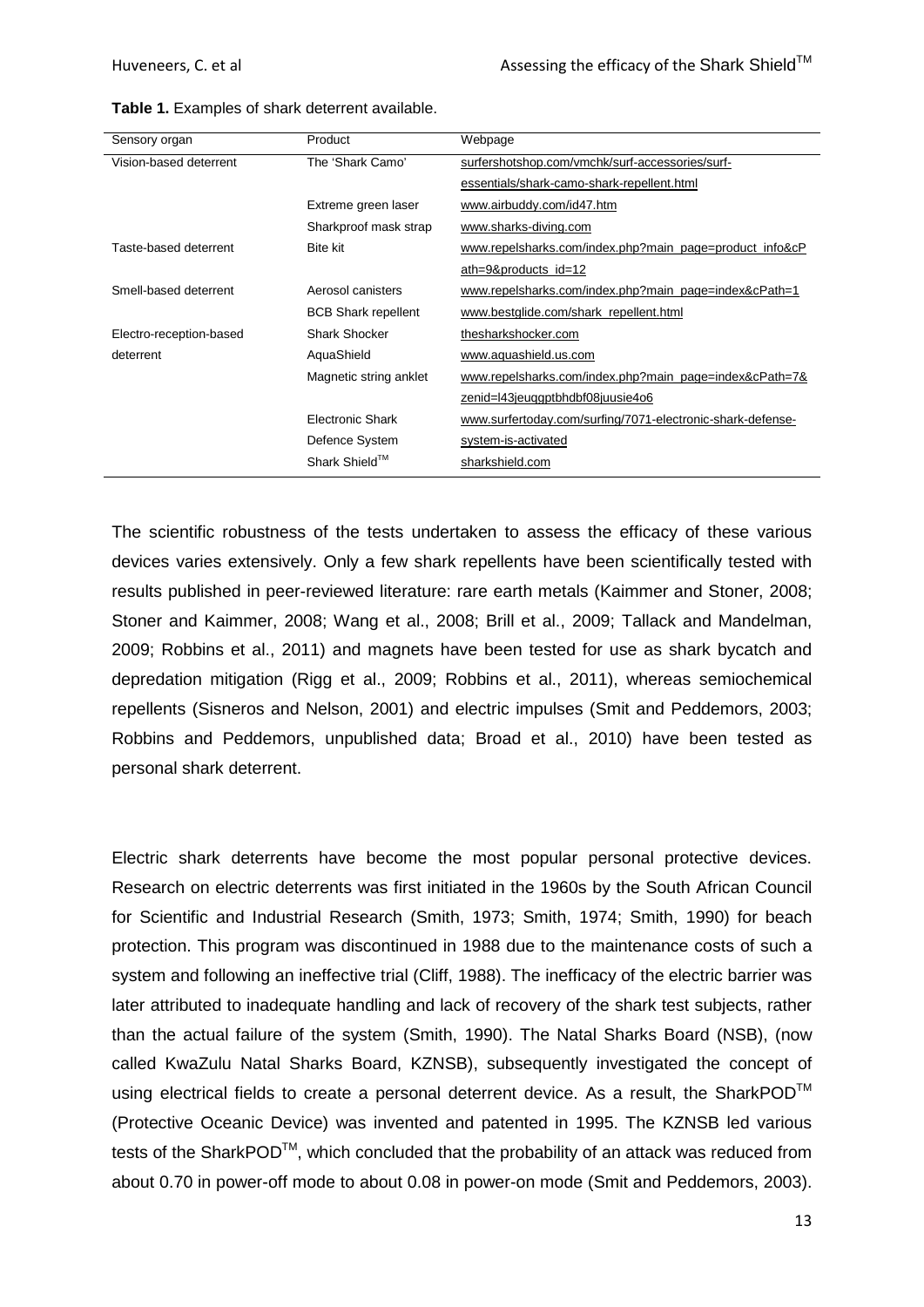In 1999, an Australian company, SeaChange (now Shark Shield Pty Ltd), was established to develop and produce a modern range of electric shark deterrents based on the SharkPOD™ patented waveform technology. Several personal protection devices were created under the label of Shark Shield™.

While the electric waveform was not changed between the SharkPOD™ and SharkShield™, the configuration of the electrodes was, as well as the casing of the electronic components and the way the device is worn. In the case of a SharkPOD<sup>TM</sup>, one electrode was worn on the scuba diver's tank with the other electrode located on the ankle of the diver, whereas with a Shark Shield<sup>TM</sup>, divers have both electrodes streaming off an ankle strap with the first electrode about 10–20 cm off the ankle and the second electrode about 200 cm from the diver. Due to this change, SeaChange undertook in-house testing of the strength of the Shark Shield™ electric pulse (P. Gapp, pers. comm.). The effects of the currently available Shark Shield™. however, have never been independently and scientifically tested.

### <span id="page-13-0"></span>**2.1 Objectives**

The objective of this study was to assess the effects of the widely usedShark Shield<sup>TM</sup> on the behaviour of white sharks. This species was selected because it is responsible for the most unprovoked attacks and fatalities (in Australia, 19.5% and 34%, respectively) [\(West, 2011;](#page-60-0) [Curtis et al., 2012\)](#page-56-1). Specifically, we aimed to:

- 1. Assess the efficacy of the Shark Shield<sup>TM</sup> at reducing or preventing white sharks from obtaining (1) a natural prey item, and (2) a towed seal decoy;
- 2. Investigate the behavioural response of white sharks exposed to a Shark Shield<sup>TM</sup>; and
- 3. Determine if the Shark Shield<sup>TM</sup> attracts white sharks from a distance prior to repelling them at closer range.

### <span id="page-13-1"></span>**3. METHODS**

Field experiments were designed to test the effects of the Shark Shield Freedom7 $^{TM}$  electric deterrent (hereafter referred to as the deterrent) on (1) the behaviour of white sharks around a static bait, and (2) rates of attacks on a towed seal decoy.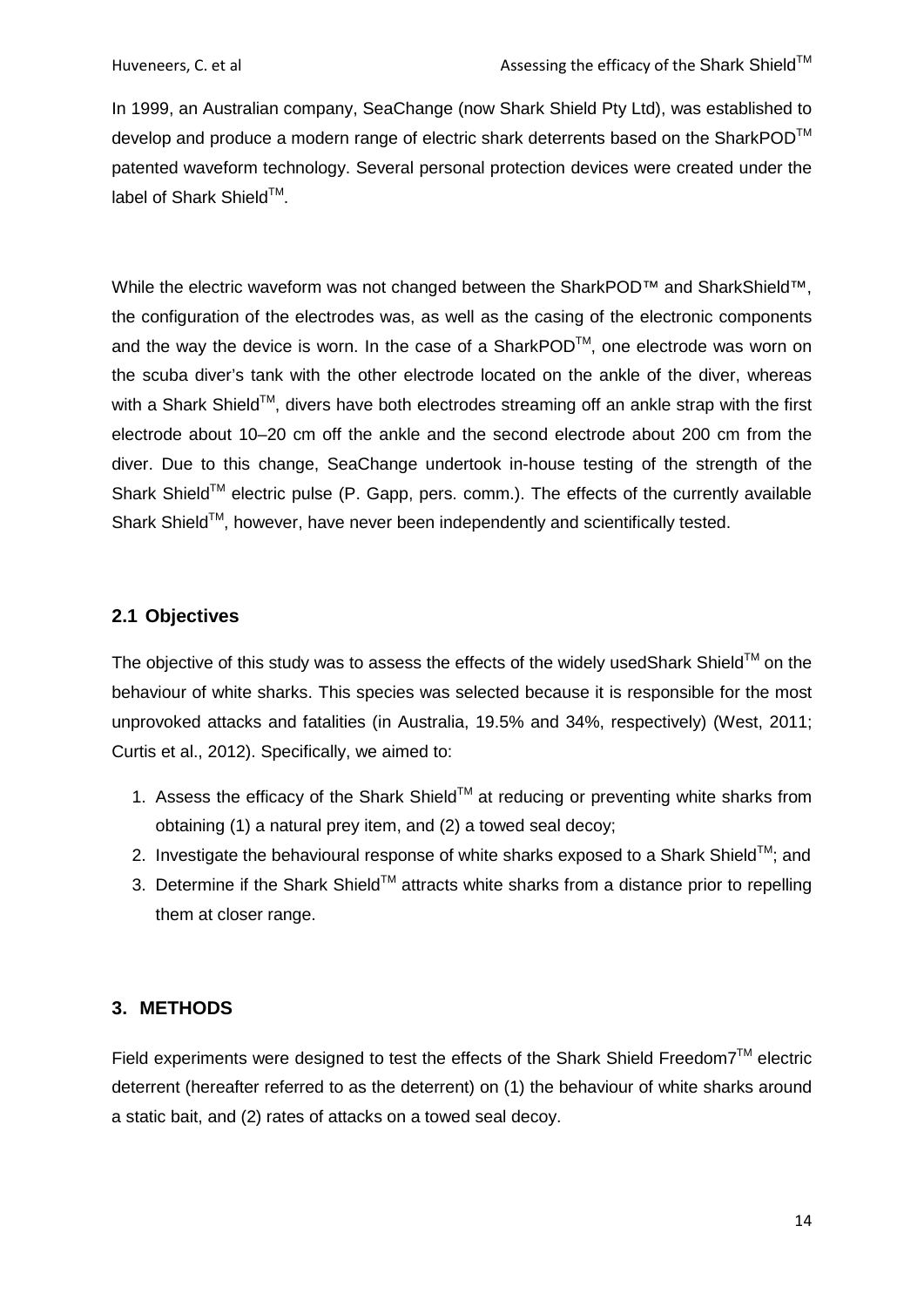# <span id="page-14-0"></span>**3.1 Static bait experiments**

# <span id="page-14-1"></span>*3.1.1 Study site*

The static bait experiments were undertaken at the North Neptune Island group (35°149 S; 136°049 E) about 25 km south of Spencer Gulf, on three occasions: Trip 1: 11/10/2010– 14/10/2010, Trip 2: 8/02/2011–10/02/2011, and Trip 3: 6/07/2011–7/07/2011 [\(Figure 1\)](#page-15-0).

The Neptune Islands have been the site of commercial cage-diving with white sharks since the late 1970s (Bruce 2009). While other areas were previously also used for cage-diving, in 2002 all commercial operations were restricted to the Neptune Islands Conservation Park. Both the South and North Neptune groups are open to cage-diving operations, but the North Neptune group is most frequently used [\(Bruce and Bradford, 2011\)](#page-55-8).

# <span id="page-14-2"></span>*3.1.2 Experiments*

White sharks were attracted to the vessel using an odour corridor consisting of unrefined fish oil, minced southern bluefin tuna *Thunnus maccoyii* (SBT) and its blood, and sea water, delivered at a low rate through overflowing the container with a continuous flow of water. Sections of SBT were attached with short lengths of natural fibre to a float and to a line of about 15 m in length. The SBT section was allowed to drift from the stern of the vessel to attract white sharks.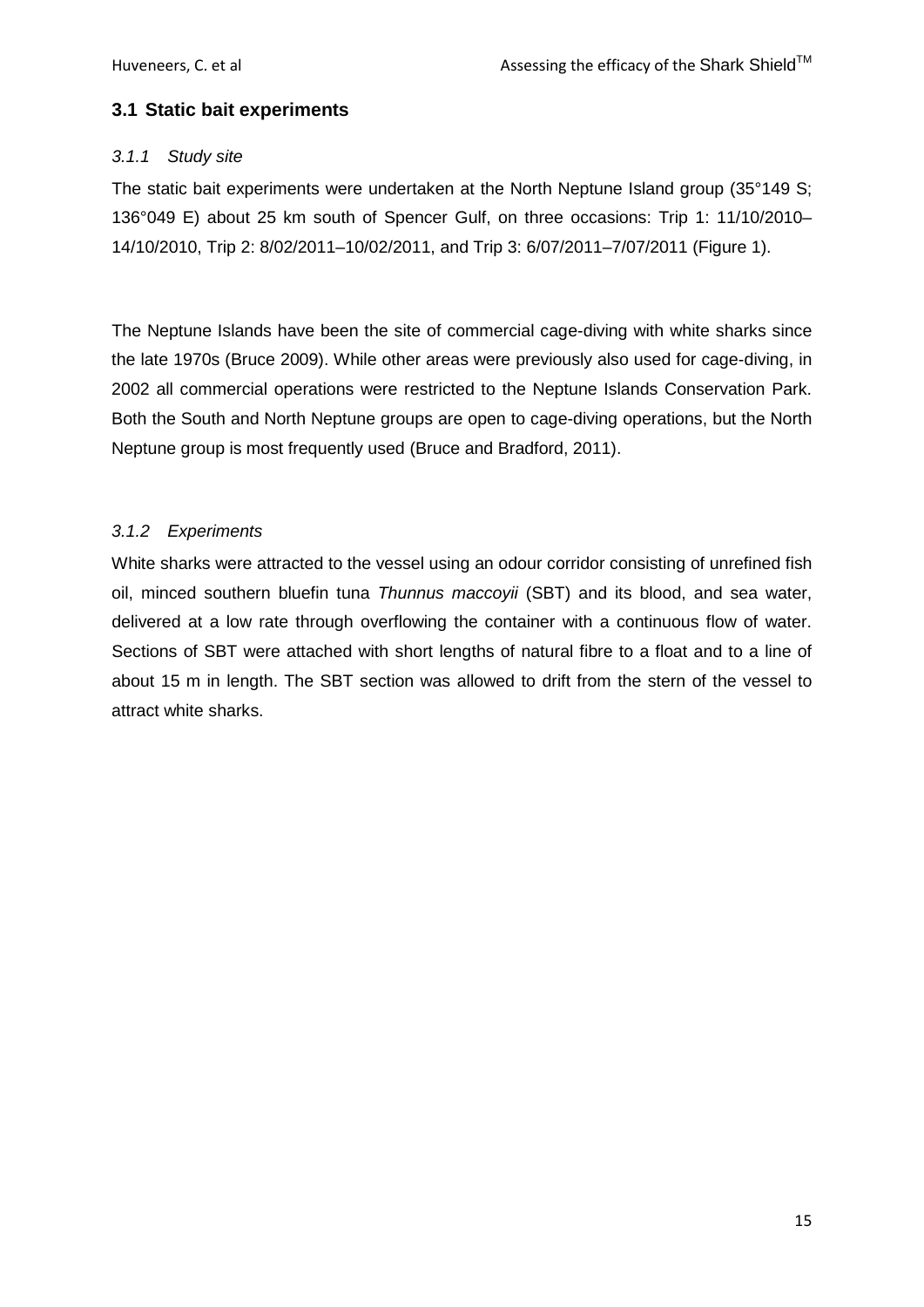

<span id="page-15-0"></span>**Figure 1.** Location of (A) the North Neptune Island group and (B) where static bait experiments were undertaken.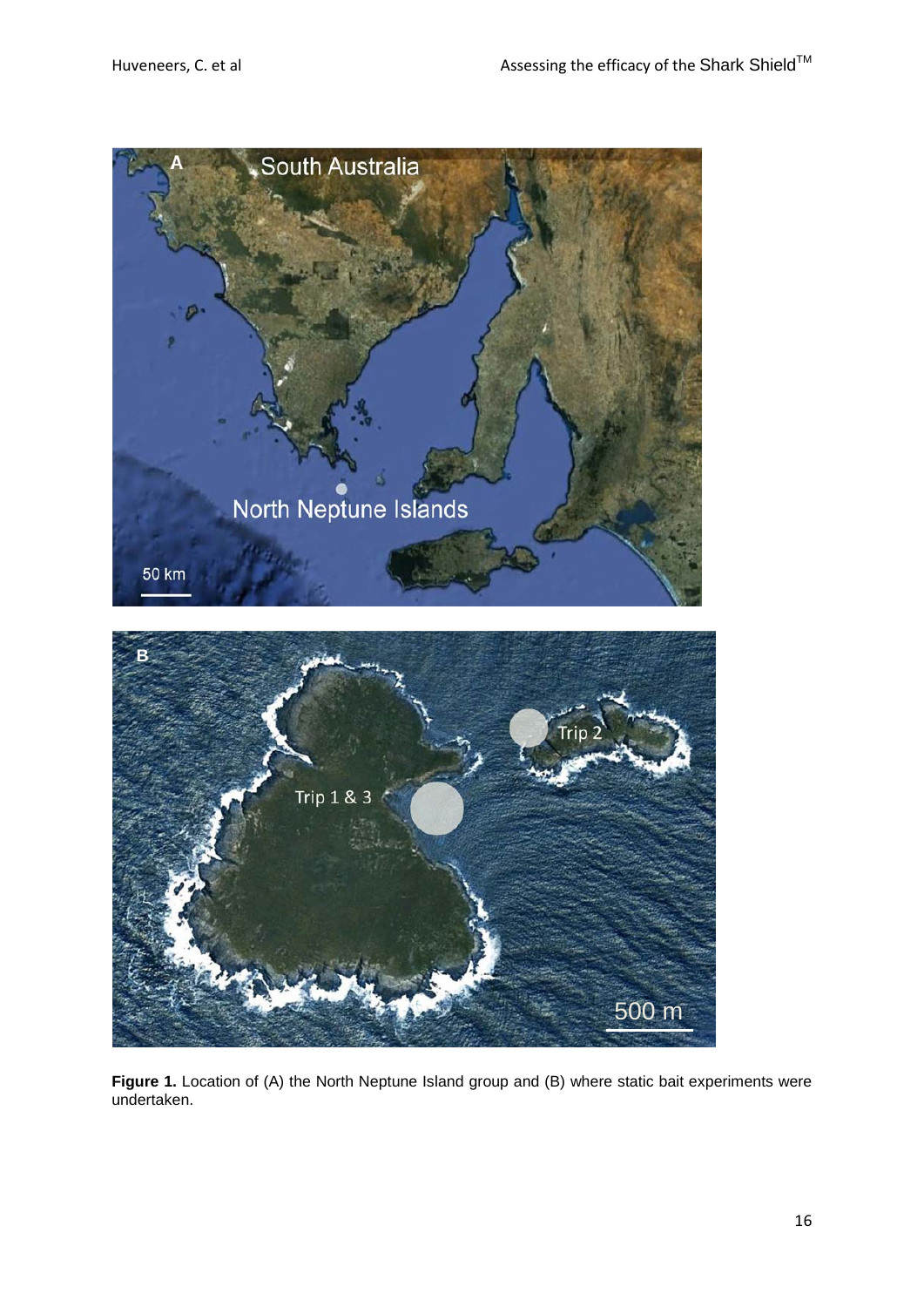Trials commenced after a white shark was sighted near the vessel at least twice within five minutes or when a shark showed consistent interest in the tethered bait. Each trial consisted of the deployment of fresh SBT bait (about 6 kg). The head and tail section of the SBT tuna were not used during the trials to keep the size and weight of the bait consistent. The bait was attached about 50 cm beneath a small foam float (150 mm diameter), which was kept 150 cm from a large foam float (305 mm diameter) by a PVC pipe [\(Figure 2\)](#page-17-0). A 2-mm diameter plastic-coated wire 550 mm in length was attached to the large foam float, with two about 2 kg dive weights attached to its distal end. A deterrent was attached to the wire 150 cm below the large foam float and a waterproof camera (GoPro $^{TM}$ ) was attached at the end of the wire, 400 cm away from the deterrent (550 cm from the large float). The large foam float was connected to the stern of the anchored vessel and left to drift with the wind and tide at a distance of 5–15 m from the vessel. The distance of the equipment from the vessel varied depending on the wind, swell, tide, and glare conditions to ensure that surface observers could record the behaviour of the sharks accurately. Another small foam float (150 mm diameter) was attached 3 m from the large foam float on the line between the vessel and the large foam float to provide a known measurement and help with the estimation of shark total length and distance between a shark and the equipment [\(Figure 2\)](#page-17-0). The bait and small foam float were kept away from the deterrent and camera to prevent sharks from biting it or becoming entangled in the rope or wire. It also provided a known distance to calibrate shark length and distance. The minimum distance between the bait and the deterrent was 100 cm with the maximum distance being about 300 cm. The static bait was mostly 160–180 cm from the deterrent due to wind and current acting on the deterrent and bait in a similar direction and at the same intensity. The equipment was deployed to replicate the normal use of the deterrent on the ankle of a swimmer or diver with the centre of the electrodes about 180 cm from the head of the user.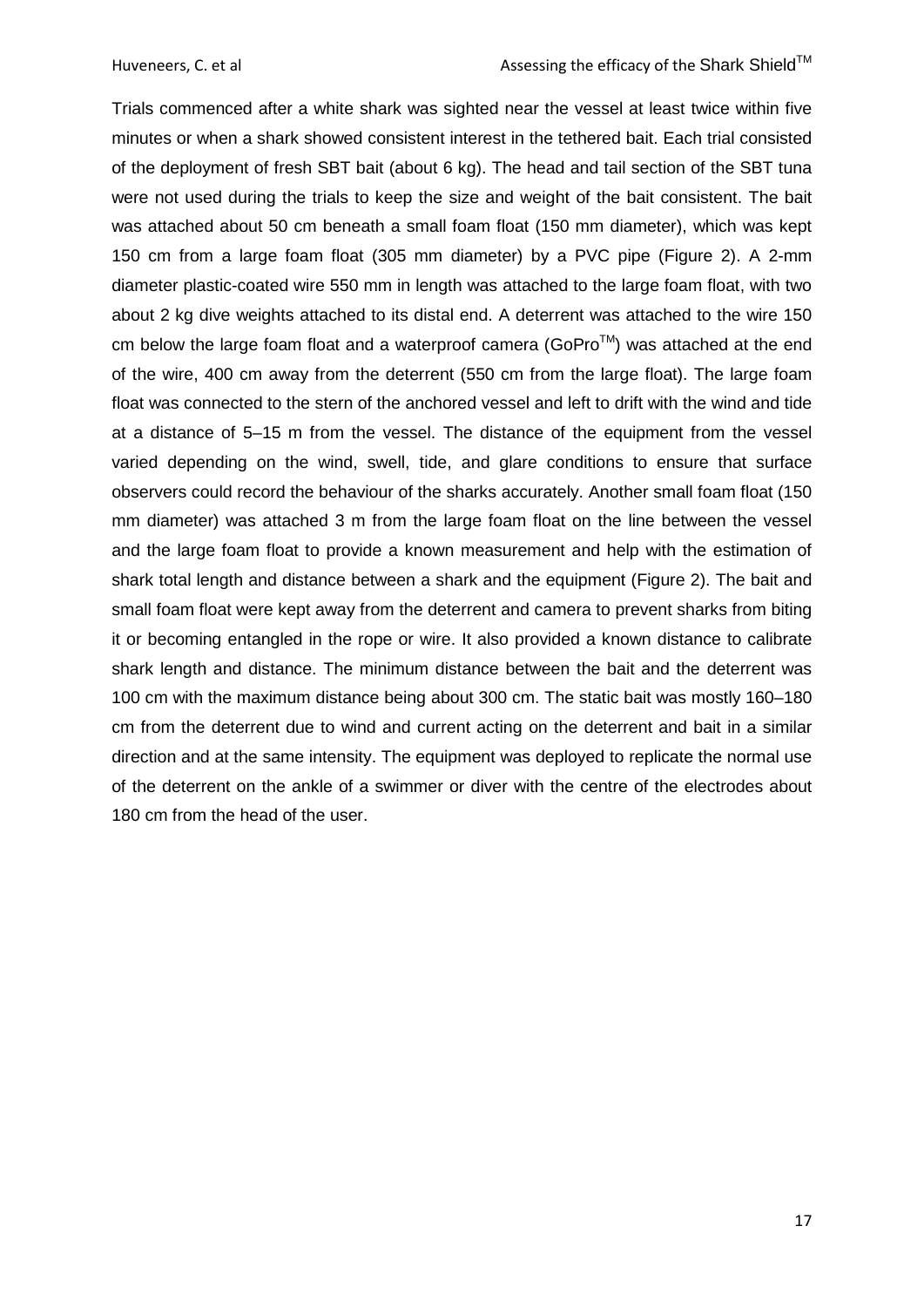

<span id="page-17-0"></span>**Figure 2.** Schematic representation of the experimental set-up used to test the deterrent duringstatic bait trials at North Neptune Island in South Australia.

Each trial was observed by two people and lasted 15 minutes or until a shark took the bait. The status of the deterrent (on or off) was randomised before each trial. Prior to and following each trial during which the deterrent was switched on, the device was tested to ensure that electric impulses were being emitted and that the individual trial was undertaken with the deterrent operating according to the manufacturer's specifications.

The following terminology was used to describe shark behaviour and assess the effects of the deterrent.

**Approach** [\(Figure 3\)](#page-19-0) – An *approach* was defined as when a shark was observed within 20 m of the static bait and deterrent. In most situations, observers were not able to maintain visual contact with a shark when it was > 20 m from the static bait and deterrent.

**Interaction** [\(Figure 3\)](#page-19-0) – An *interaction* was defined as a directed swim towards the static bait. Each time a shark veered away from the static bait and went back towards the static bait, it was considered as a new *interaction*. The first interaction coincided with an *approach* until the shark turned away from the static bait. A shark then either swam > 20 m away from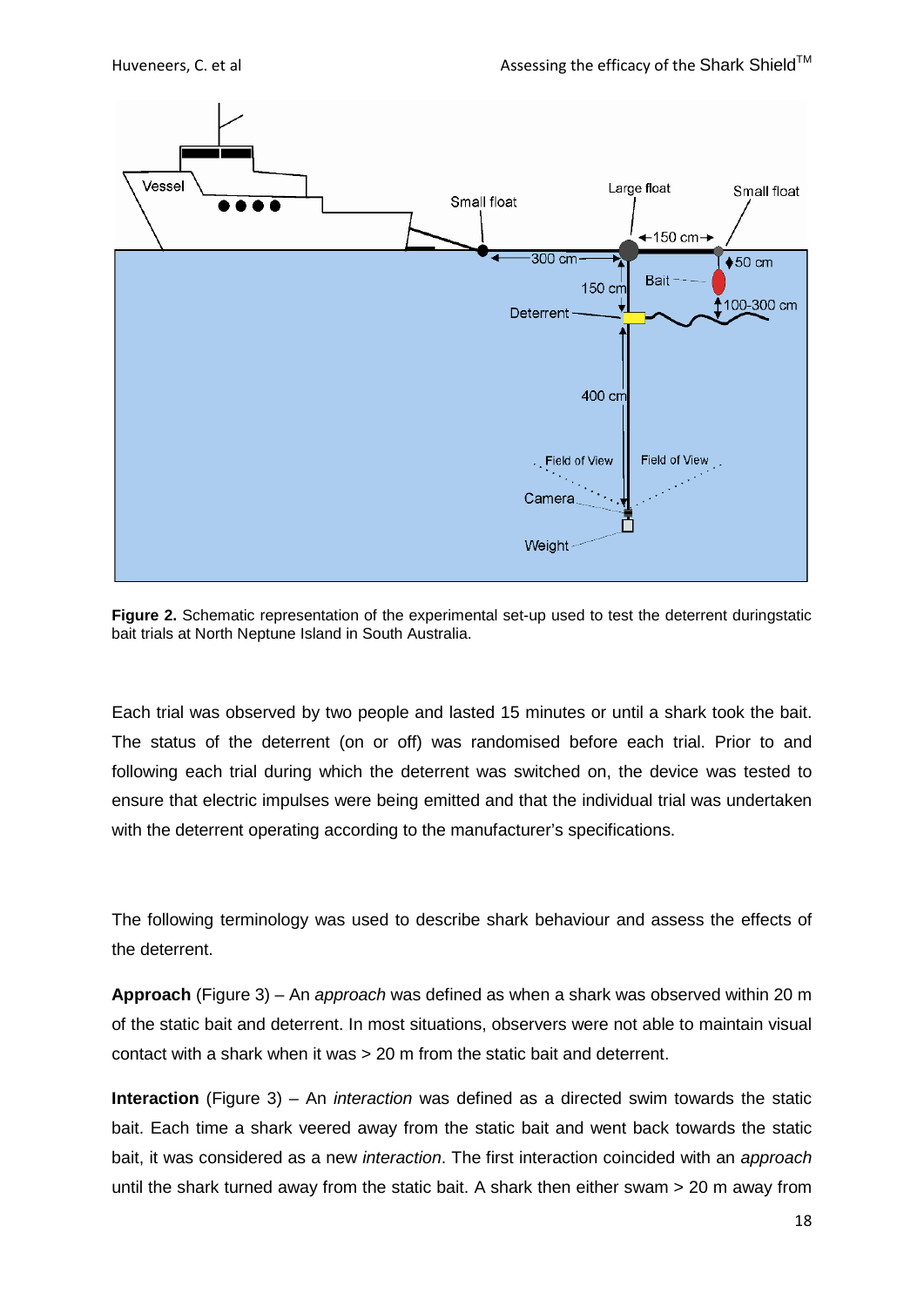the static bait (one *approach*, one *interaction*), or turned around and took another directed swim towards the static bait (one *approach*, two *interactions*). An *approach* always had at least one *interaction*, but could have several interactions within an *approach* sequence. Supplementary electronic information A provides an example of a white shark taking the bait preceded by one approach and one interaction. Supplementary electronic information B provides an example of a white shark making one approach with six interactions before taking the bait.

During each trial, the number of individual approaches was recorded. For each approach, the number of interactions was recorded. For each interaction, the minimum distance between the shark and the deterrent was recorded (hereafter referred to as distance) as well as whether a shark took the static bait. The start time of the trial, the time of the first approach (indicating how long it took for a shark to show initial interest in the bait), and the length of the trial (15 minutes or less if a shark took the static bait) were also recorded.

Shark identity was recorded for each individual shark using natural markings and colouration [\(Domeier and Nasby-Lucas, 2007\)](#page-56-6). Three physical features were used for shark identification: the trailing edge of the first dorsal fin (e.g., [Anderson et al., 2011;](#page-54-4) [Chapple et](#page-56-7)  [al., 2011\)](#page-56-7), the pigmentation of the lower caudal fin [\(e.g., Domeier and Nasby-Lucas, 2007\)](#page-56-6), and external markings or scars (e.g., fin damage, major scars).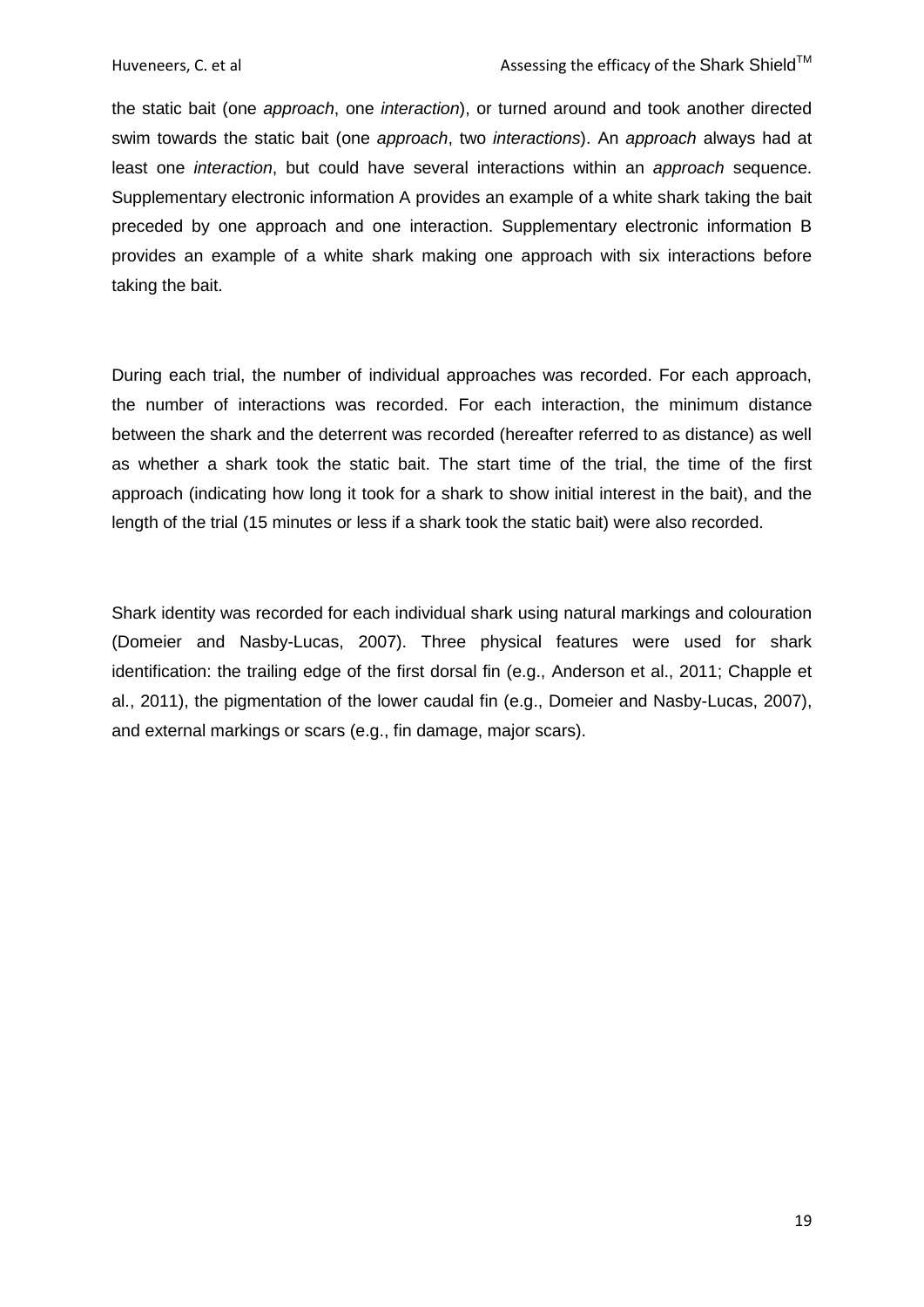

<span id="page-19-0"></span>**Figure 3.** Schematic representation of shark approaches and interactions. The bold circle represents the range up to which observers were capable of reliably sighting sharks (20 m); the orange circle represents the position of the static bait; the dashed line represents the track of the shark. (a) shows one approach with three interactions; (b) shows two approaches with one interaction each; (c) represent one approach with two interactions; (d) represent one approach with one interaction.

Several response variables were used to assess the effects of the deterrent:

- (1) The proportion of static baits taken by sharks was recorded to test whether an activated deterrent was effective at reducing or preventing baits being eaten;
- (2) The time for the 1<sup>st</sup> approach (hereafter referred to as 'approach time'), defined as the time between deployment of the experimental gear and the first approach within 20 m from the bait, was recorded to determine if sharks already present in the area were attracted to an activated deterrent prior to being repelled from a closer distance;
- (3) The time taken for a shark to take the bait (hereafter referred to as '*bait time*'), defined as the time between deployment of the experimental gear and when sharks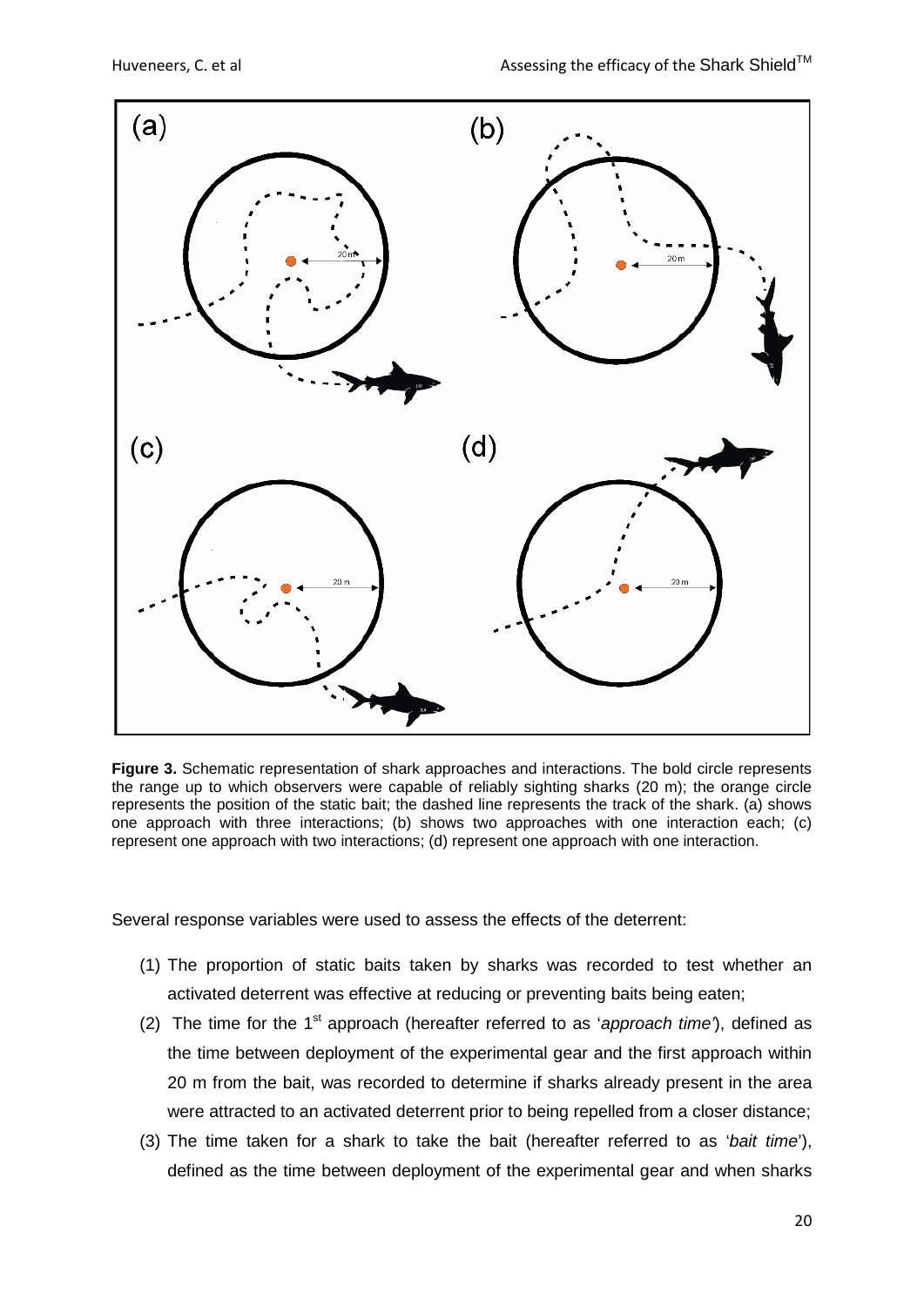consumed or bit the bait, was recorded to test if sharks took longer to take the bait when the deterrent was activated;

- (4) The number of approaches per trial and the number of interactions per approach were recorded to investigate the behaviour of sharks around the bait and test if the number of approaches and interactions were impacted by an activated deterrent; and
- (5) For each interaction, the minimum distance between the shark and the deterrent (*distance*) was estimated to assess the distance at which an activated deterrent elicited a behavioural response.

### <span id="page-20-0"></span>*3.1.3 Coding of the approaches and interactions with the deterrent*

Digitally recorded video footage from each trial obtained from the underwater camera was reviewed, and independently and blindly coded. 'Coding' refers to recording the number of approaches and interactions and estimating the minimum distance between the shark and the deterrent for each interaction. The coder did not participate in any of the trials and had no prior knowledge of whether the deterrent was turned on or off during each trial. The coder was trained by CH. Five trials were coded by the coder and CH, with the number of approaches and interactions, and distance estimates compared between them. Twenty-three interactions were recorded by the coder and CH. Seventy-four percent of the distance estimates were within 0.5 m accordance between coder and CH. Following the coding, any distance estimates with differences of >0.5 m between the coder and CH were reviewed by both until agreement was reached.

#### <span id="page-20-1"></span>*3.1.4 Data analysis*

There were two potential analytical biases inherent in the type of data collected: temporal correlation (lack of temporal independence) due to potential habituation of sharks or their change in motivation through time, and pseudo-replication due to the same shark interacting with the bait within and across trials. For example, sharks may have become habituated to the presence of an activated deterrent and the electric pulses emitted. Similarly, sharks, which took on the bait, may have become less likely to be impacted by an activated deterrent due to positive reinforcement provided by the bait.

Temporal correlation was tested by estimating the Pearson product-moment correlation coefficient (PPMCC) for each response variable across time. The replicates varied across response variables (e.g., a distance was estimated for each interaction, but one approach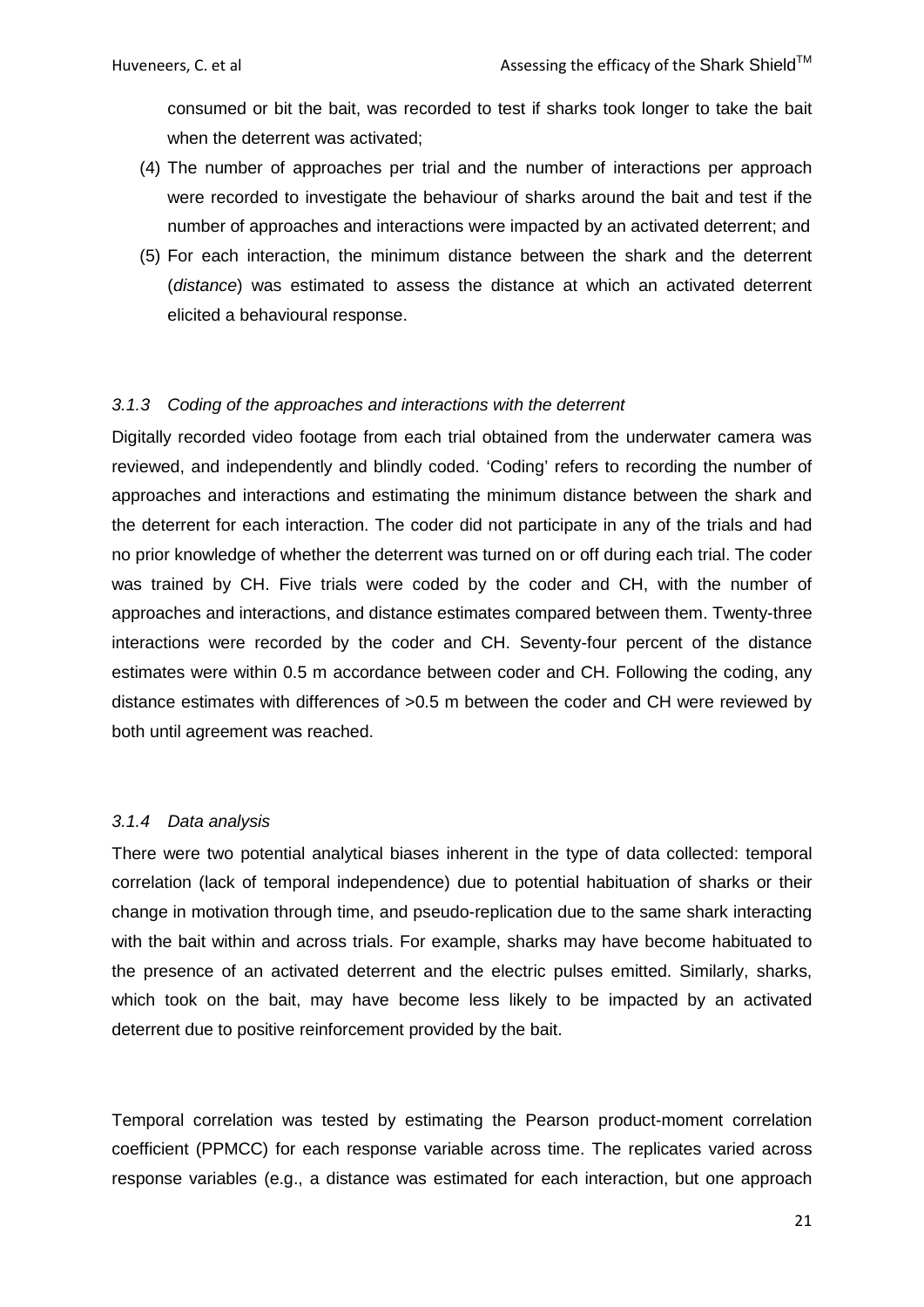time was obtained per trial), therefore the time variable changed depending on the response variable being tested. Trial number was used for approach time, bait time, and number of approaches per trial, whereas approach number was used for the number of interactions per approach, and interaction number was used for the distance. Four months elapsed between the field trips and different sharks were observed during each trip, so the PPMCCs were calculated independently for each trip. A PPMCC between the response variables and the respective time variable of  $\pm 0.9-1$ , 0.7–0.9, 0.5–0.7, 0.3–0.5, and 0–0.3 was considered as a very strong correlation, a strong correlation, a moderate correlation, a weak correlation, and negligible correlation, respectively.

The proportion of baits taken by sharks was compared using the minlike two-sided Poisson exact test from the *exactci* R package (R statistical software, Ver. 2.13.1) (R Development Core Team, 2011) [\(Fay, 2010\)](#page-56-8). The minlike two-sided method was chosen because it is generally more powerful than the central two-sided method [\(Fay, 2010\)](#page-56-8).

Pseudo-replication was managed by testing the effects of the deterrent for all other response variables using a Generalised Linear Mixed-Model (GLMM) through the functions with individual shark as the 'random effect' and the deterrent operational status as the 'fixed effect'. This could not be undertaken for the proportion of baits taken due to the small sample size. The error structure of GLMM corrects for non-independence of statistical units due to shared temporal structure, and permits the 'random effects' variance explained at different levels of clustering to be decomposed. The inclusion of individual shark as a random effect enabled the analysis to account for the lack of independence in behaviour within each identified shark. Each approach or interaction for which shark identification could not be determined was excluded from this analysis. The most appropriate statistical family and error distribution for each analysis was determined through the examination of the distribution of the response variable, a visual inspection of the residuals for the saturated models, and the Akaike Information Criteria value (measure of the relative goodness of fit of a statistical model) [\(Burnham and Anderson, 2002\)](#page-56-9) when available (depending on the R function used between glmmPQL - library MASS, lmer - library lme4, and glmmML - library glmmML).

Finally, the effects of the deterrent were tested by comparing the distributions of the minimum distance recorded for each interaction using a Kolmogorov-Smirnov (K-S) test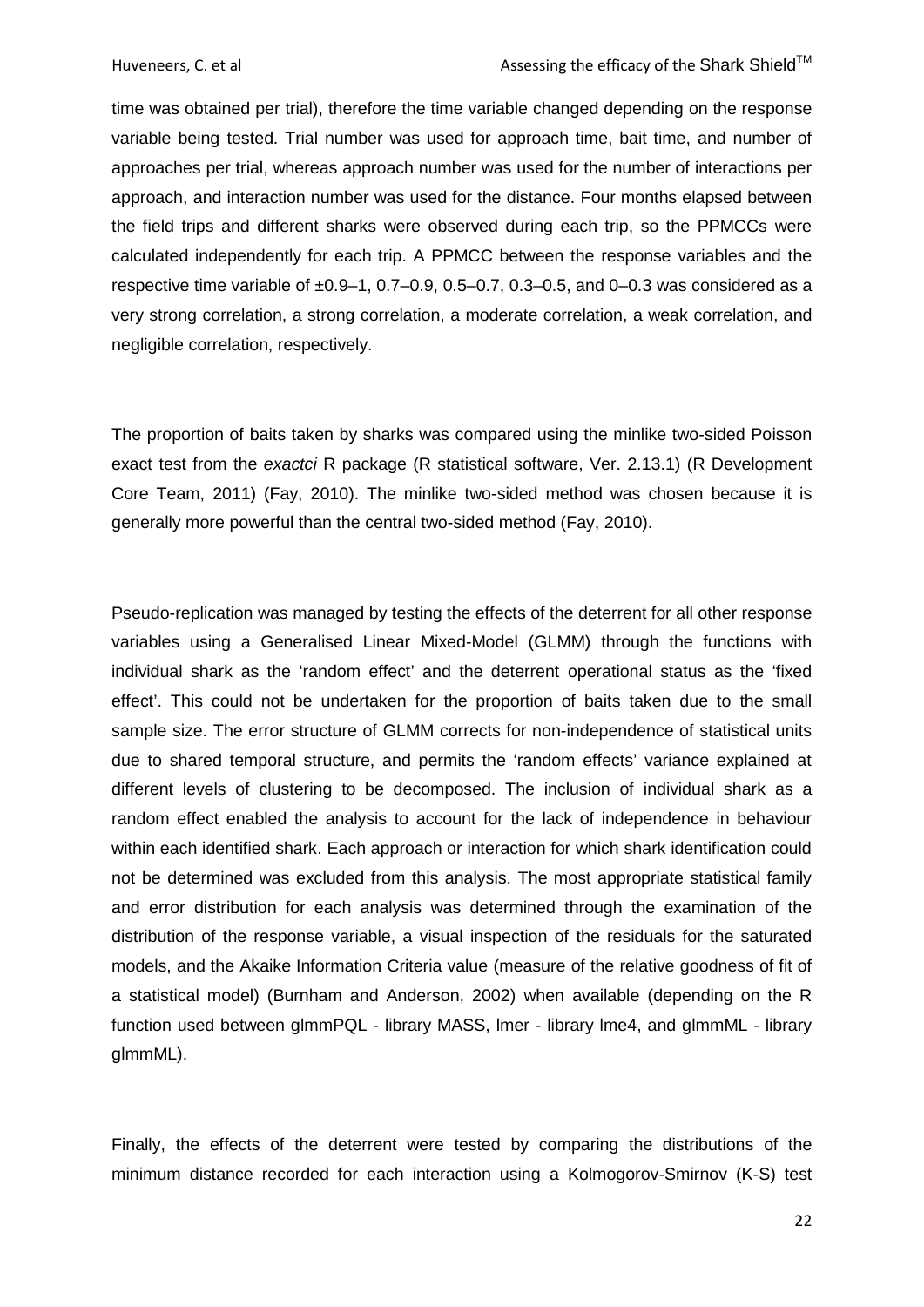[\(Massey, 1951\)](#page-58-5) and by comparing the proportion of interactions within 2 m using the minlike two-sided Poisson exact test from the *exactci* R package.

# <span id="page-22-0"></span>*3.1.5 Assessment of the potential behavioural responses to the deterrent at a small spatial scale – (a) Vemco Radio-Acoustic Positioning System*

A Vemco Radio-Acoustic Positioning (VRAP) system (VEMCO Ltd., Halifax, Canada) was deployed off North Neptune Islands to determine if the deterrent impacts the behaviour of sharks at spatial scales of >20 m; i.e. outside the spatial scale of the static bait experiments. This component of the project was undertaken to address the question of whether sharks already within the area are attracted to the deterrent from a certain distance prior to being repelled by it at a short distance.

The VRAP consisted of three surface buoys deployed in a near equilateral triangle (distances between buoys ranged from 0.324 to 0.340 km, area = 0.052 km<sup>2</sup>) and a shore station in line-of-sight. The locations and distance between the buoys were chosen to ensure that all three hydrophones could detect sharks located in the middle of the array, taking into account environmental noise caused by adverse weather or organisms such as snapping shrimp, and to minimise exposure to extreme weather. O'Dor et al. [\(1998\)](#page-58-6) and Klimley at al. [\(2001\)](#page-57-10) provide a detailed description of how the VRAP system estimates the position of tagged organisms. In summary, each buoy is equipped with a multi-directional hydrophone which detects pulses emitted by the transmitters. The received information is transmitted to the shore station via radio signals where the position of each transmitter is calculated based on the arrival times of the acoustic pulses to each buoy and triangulates the latitude and longitude of each animal fitted with an acoustic transmitter. As the transmitters were also fitted with a pressure sensor, the depth was also recorded by the buoys.

The precision of the estimated locations can be up to  $\pm 1$  m (Zamora and Moreno-Amich, [2002;](#page-60-4) [Barnett et al., 2010\)](#page-55-9). The precision of calculated positions in the current study was also high, with the deployment of sentinel transmitters following the deployment of the VRAP showing a similar level of accuracy within our system.

The shore station was powered by a 167Ah gel battery and two Solar-E 80W solar panels installed with a Powerstar 12 V 20A regulator. Following the first deployment, which required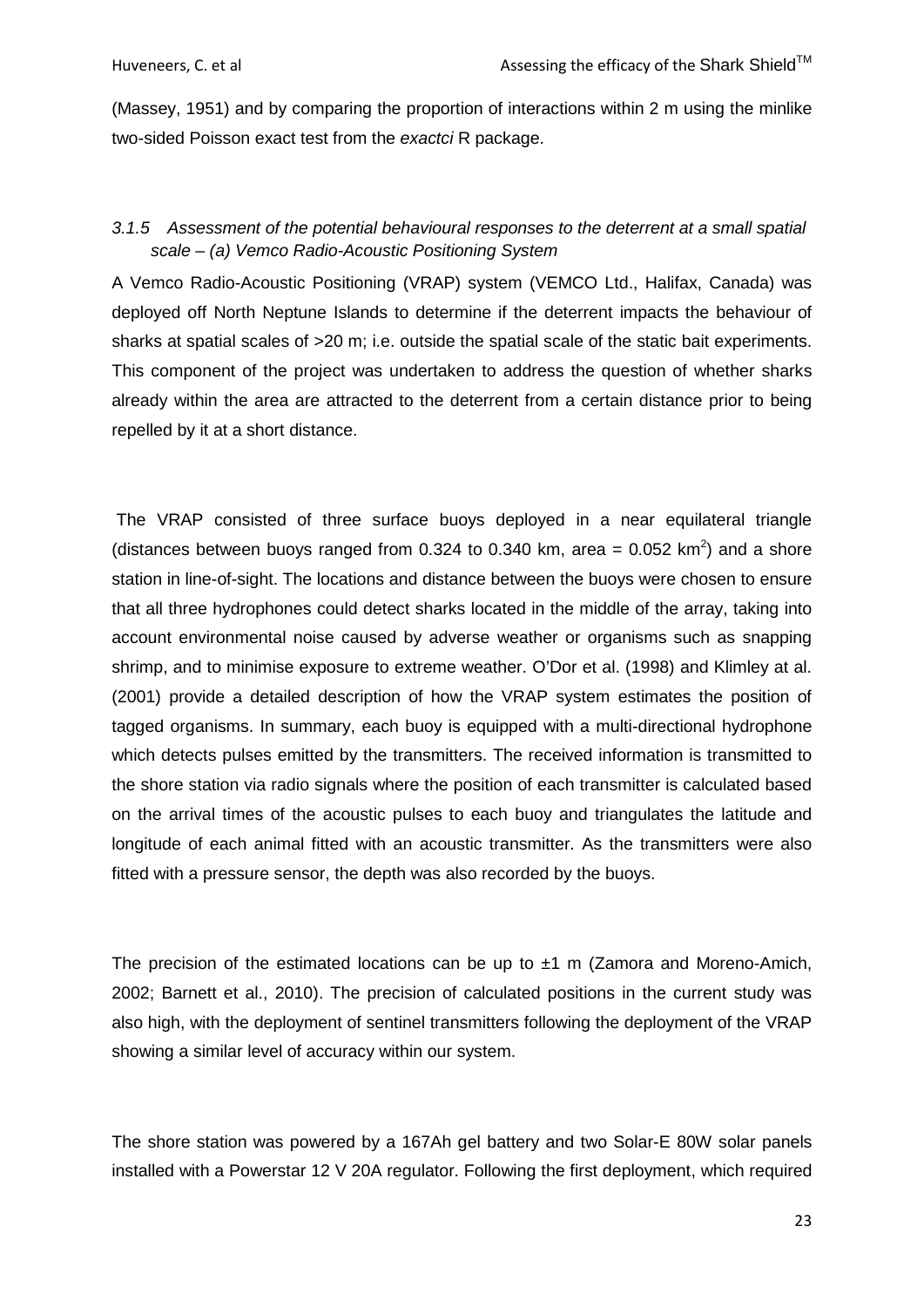frequent recharging of the batteries (every one to two weeks), solar panels were installed on the buoys, which prevented the need to recharge them. Buoys were powered by one Solar-E 20W solar panel installed with a Morningstar 4.5A regulator. Due to the remote location of North Neptune Islands and the logistical difficulties involved in getting to the shore station, the working order of the equipment was only checked every 1–2 months.

The buoy positions were calibrated by the VRAP at the start of each deployment. Further calibration of the buoy positions after the initial calibration was unnecessary as the buoys were securely moored and unlikely to be moving. This also increased the time the shore station listened for the transmitters rather than re-calibrating at regular intervals. The VRAP was set to listen to each selected frequency for 10 seconds with the number of frequencies selected at any one time ranging from one to nine. The ten-second listening period for each transmitter was, consequently, repeated about every 10 to 90 seconds depending on the number of transmitters selected at the time.

Sharks were tagged with continuous acoustic transmitters (VEMCO Ltd., Halifax, Canada) between the 13<sup>th</sup> of December 2009 and the 11<sup>th</sup> of September 2011. Transmitters recorded depth via a calibrated pressure sensor. Transmitters were V16P-5H programmed to transmit every about 1 second and had a predicted battery life of about 50 days. Transmitters were glued to a small anti-fouled net float with waterproof Araldite to ensure that transmitters would remain above the shark's skin and reduce the likelihood of any potentially harmful effects of friction. The net float was tethered to a plastic umbrella dart Domeier<sup>TM</sup> tag using a 10–15 cm long, 1 mm thick stainless wire trace. Transmitters were implanted using a pole and stainless steel applicator in the dorsal musculature of sharks that were attracted to the vessel with berley independently from the experiments.

A Pearson's goodness-of-fit test was undertaken to assess whether the percentage of detections within specific distances from the berleying vessels (0–29, 30–59, 60–89, 90– 119, and > 120 m) changed when the deterrent was activated. These percentages were also tested against periods during which trials were not being undertaken. Although no trials were carried on during those periods, the berley vessels and bait were still present to maintain sharks' interest towards the vessel as part of normal cage-diving operations.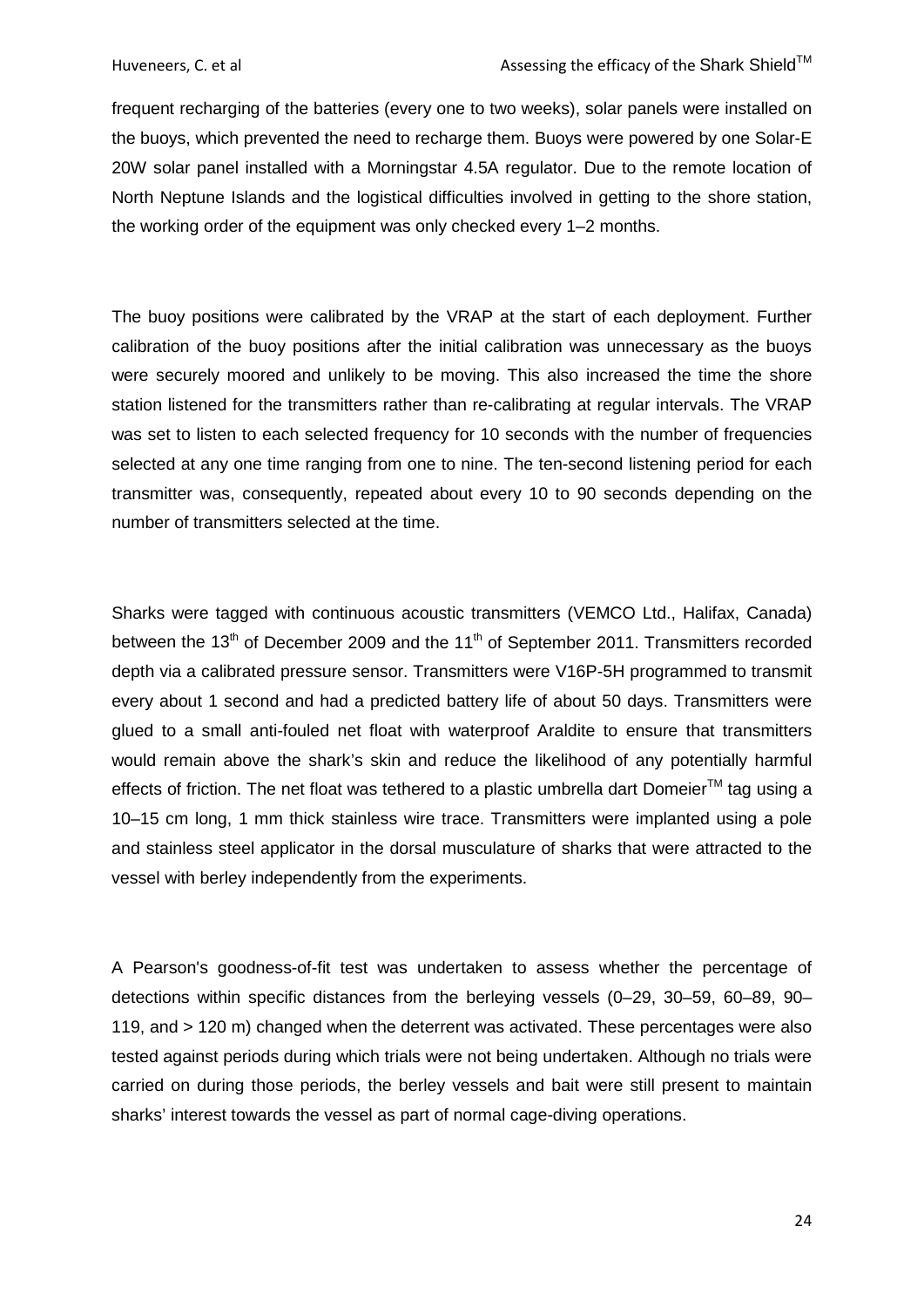# <span id="page-24-0"></span>*3.1.6 Assessment of the impact of the deterrent on a large spatial scale – (b) presence/absence experiments*

Due to the limited data obtained by the VRAP system (see results), further analysis was undertaken using data collected by the Commonwealth Scientific and Industrial Research Organisation (CSIRO), during a study that aimed to assess the effects of berleying on the distribution and behaviour of white sharks [\(Bruce and Bradford, 2011\)](#page-55-8). As part of this project, ten acoustic receivers (VR2W and VR3-UWM) were deployed at North Neptune Islands over two consecutive periods between December 2009 and April 2011, encompassing two of the three trips undertaken to test the effects of the deterrent. This was also complemented by an existing, iridium satellite-linked acoustic receiver (VR4-Global [VR4G]; Vemco-Amirix Ltd, Halifax, Canada) which has been maintained within the main island's bay since 1 April 2008 [\(Bradford et al., 2011\)](#page-55-10). Sharks were tagged with coded V16-6H in a similar way to the continuous transmitters, but without a net float and using a metal dart head instead of an umbrella plastic dart.

For each shark present during the experiment, the number of coded acoustic detections during days (four, three, and two days during Trip 1, 2, and 3, respectively) and times (8:00– 18:00 hrs) when the experiments were running was averaged as the number of detections/day. These were then compared to the number of detections/day averaged over the two days directly prior and after the trips were undertaken. A oneway-ANOVA was used to test if the number of detections/day during the experiments was different to the days prior or after the experiments.

### <span id="page-24-1"></span>**3.2 Dynamic bait experiments**

#### <span id="page-24-2"></span>*3.2.1 Study site*

The dynamic bait experiments were conducted off Seal Island, in False Bay, south of Cape Town, in the Western Cape region of South Africa [\(Figure 4\)](#page-25-1). Seal Island is the second largest Cape fur seal (*Arctocephalus pusillus pusillus*) breeding colony in South Africa, and the largest island colony (between 36 000 and 77 000 individuals depending on the time of the year) [\(Kirkman et al., 2007\)](#page-57-11). The ocean floor off the southern and western sides of the island descends quickly to depths > 20 m, while on the northern and eastern sides, the slope is more gradual. The waters surrounding the island support large numbers of white sharks from May through September [\(Hammerschlag et al., 2006;](#page-57-12) [Laroche et al., 2008\)](#page-58-7). This site was chosen because it has a high recorded rate of predatory behaviour of white sharks on pinnipeds [\(Laroche et al., 2008\)](#page-58-7). At this location, sharks are regularly observed to breach out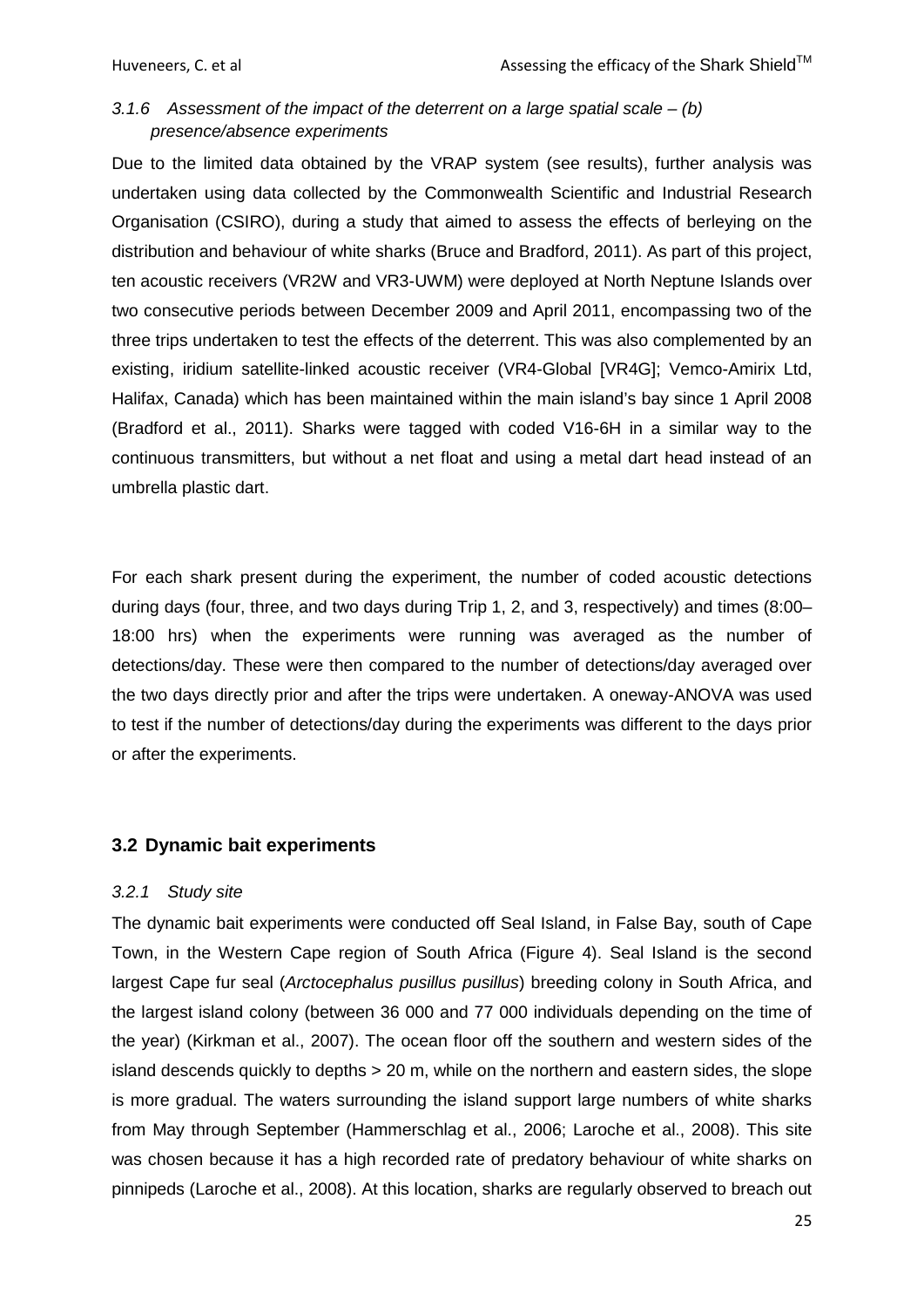of the water during natural predation events. It was assumed that this breaching behaviour would provide a good opportunity to test the effect of the deterrent when a shark is engaging in predatory behaviour. Such breaching behaviour is regularly elicited by wildlife tourism operators by towing a seal-shaped decoy around Seal Island [\(Hammerschlag et al., 2006\)](#page-57-12). Furthermore, experimental decoy tows have been successfully used to study Cape fur seal predation risk when moving near Seal Island [\(De Vos and O'Riain, 2010\)](#page-56-10). Therefore, we undertook experimental tows of a seal decoy to determine if the deterrent reduced the likelihood of a shark interacting with or undertaking breaching behaviour on a seal decoy.



<span id="page-25-1"></span>**Figure 4.** Study location at Seal Island in False Bay, South Africa. (A) shows the region and False Bay, (B) shows Seal Island with the white line representing the path of the tows.

#### <span id="page-25-0"></span>*3.2.2 Tows of seal decoy*

A fibreglass coated foam seal-shaped decoy was towed 20–25 m behind a vessel at a speed of 8-10 km.hr<sup>-1</sup>. This speed was chosen based on records of travelling speeds of Cape fur seals leaving Seal Island [\(De Vos and O'Riain, 2010\)](#page-56-10). Towing was only undertaken when wind speed was less than 15–20 knots. During stronger winds, the seal decoy regularly went underwater making it impossible to tow adequately. To maximise the chance of eliciting a predatory response to the decoys, tow time and route were chosen based on the knowledge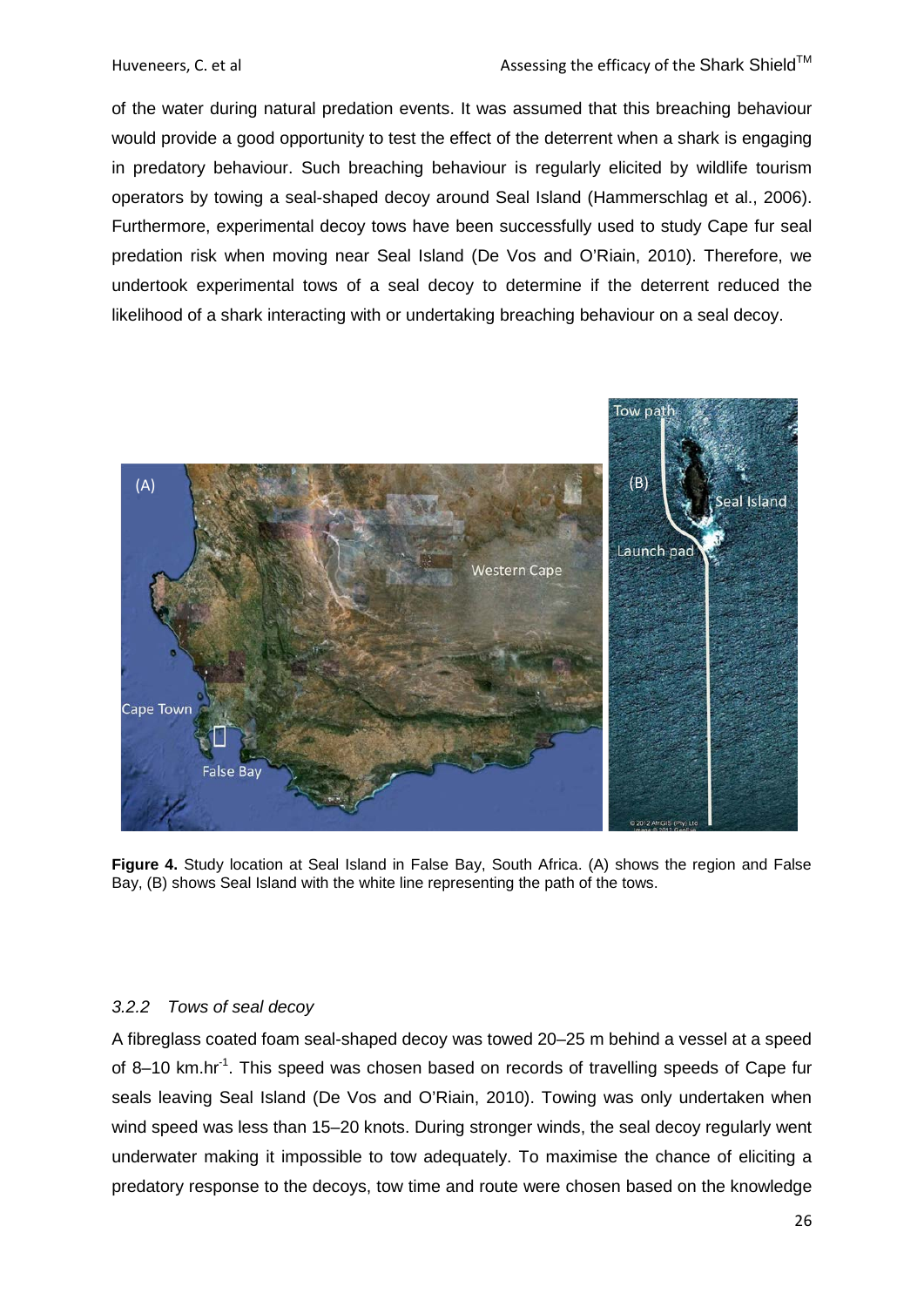that predator-prey activity is spatio-temporally confined and predictable at Seal Island [\(Laroche et al., 2008\)](#page-58-7). Tows were confined to the sunrise (low light) and mid-morning periods between 6:30–10:00 am and covered the area between 1 km south of Seal Island towards the Island and the southern tip of the island called the "launch pad" [\(Laroche et al.,](#page-58-7)  [2008\)](#page-58-7), to the West about 50–150 m from the Island, and the Northwest area of Seal Island [\(Figure 5\)](#page-27-1). Tows were 1.7–2 km long and undertaken in both a North and South direction.

The deterrent was affixed to a small black trolling paravane or underwater glider (175 X 75 mm) to ensure that the equipment glided through the water at a suitable angle to record shark approaches and interactions with the decoy. Two 2-pound (907 g) weights were attached to the paravane to bring the deterrent to a water depth of about 180 cm and to prevent the deterrent from streaming along the surface, which could reduce its effectiveness. An underwater camera (GoPro $TM$ ) was fixed to the paravane to record interactions between sharks and the seal decoy, including those not visible from the surface (e.g. aborted breaches). The deterrent, paravane, and camera were connected to the vessel via 2-mm wire to avoid the loss of the equipment in case of a physical interaction between the equipment and the shark. The seal decoy was linked to the wire by a 1.2-mm diameter nylon fishing line of about 250 cm long. The equipment was configured so that the decoy would be slightly behind the end tip of the deterrent to reduce the potential for visual and/or physical distraction for a shark breaching. The distance between the seal-decoy and the deterrent was about 210 cm.

Prior to each experimental tow, the wind direction and speed, cloud cover, and swell height were estimated and the water visibility was measured using a secchi disk. During each tow, the following data and observations were recorded: the start and end locations, duration of the tow, breaches and/or investigations, and other seal and shark activities.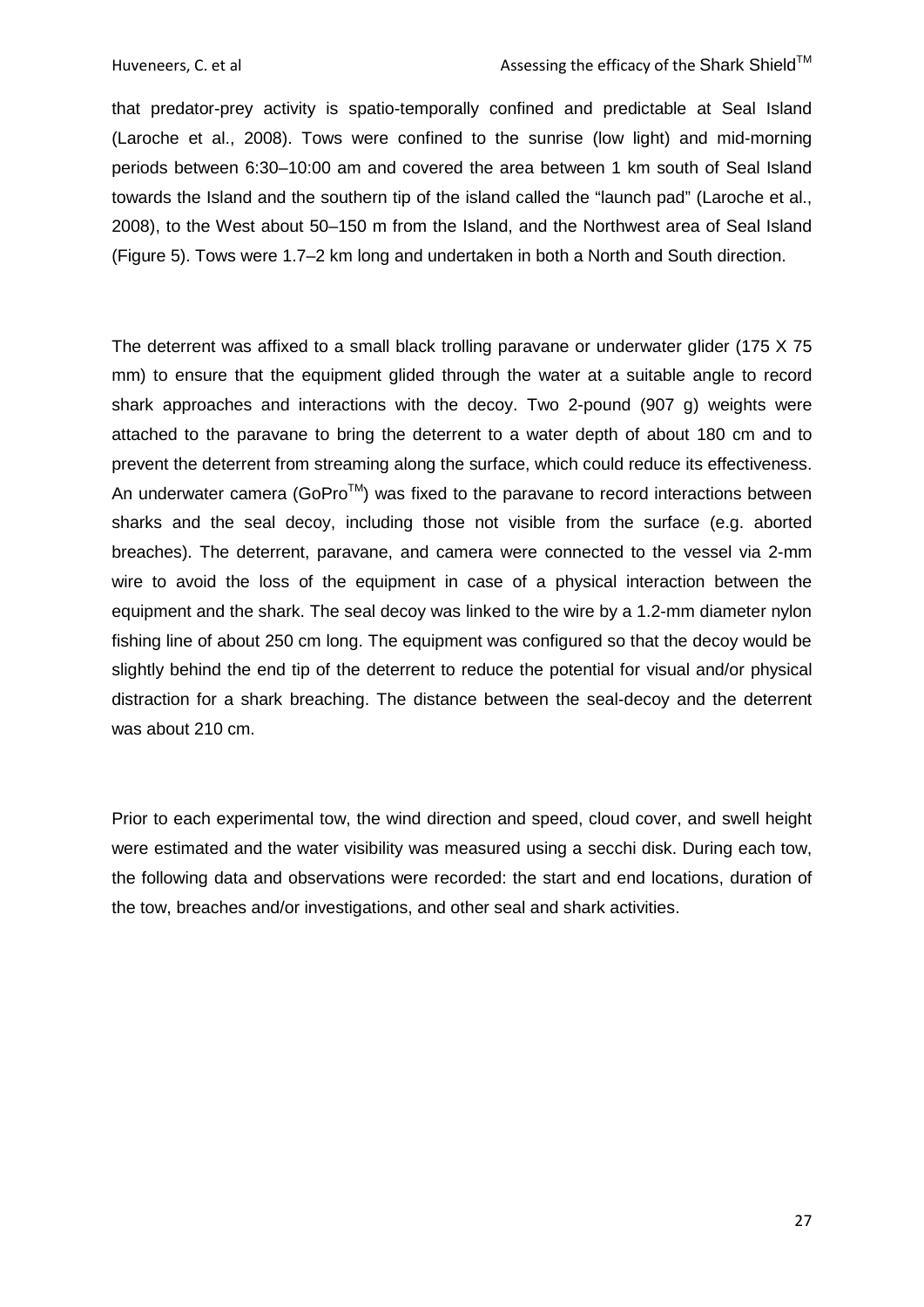

<span id="page-27-1"></span>**Figure 5.** Schematic representation of the experimental set-up used to test the deterrent device on dynamic bait (seal decoy) at Seal Island off the coast of South Africa.

# <span id="page-27-0"></span>*3.2.3 Selection of shark interactions and data coding*

All digital recorded footage collected during the dynamic bait experiment was reviewed by CH. Following the first year of towing, the video footage was also independently reviewed by another scientist to ensure that CH was not missing interactions. CH recorded 34 interactions and the other scientist observed 31 of the same plus one interaction that was not recorded by CH. The four interactions that were not detected by both scientists were of very poor quality due to the sharks remaining away from the camera and decoy. As a result, the behaviour of sharks during these interactions could not be determined and all interactions close enough for behaviours to be determined were recorded by both scientists. Footage from the second year of towing was only reviewed by CH. Once the interactions were identified from the video footage, they were isolated and clipped with Camtasia Studio 7.0 (TechSmith, Okemos, Michigan, USA) for further coding. Out of those clipped portions of the footage, interactions during which shark behaviour could not be determined (e.g., due to low visibility, distance of the shark, and framing) were discarded to remove any ambiguous interactions. Each interaction was categorised as:

- A *breach*: A breach is defined as an interaction during which a shark leaps out of the water, with several subtypes described by Martin et al [\(2005\)](#page-58-8) (Supplementary electronic information C, D, [Figure 6a](#page-29-1));
- A *surface interaction*: interactions during which sharks did not leap out of the water but during which dorsal or caudal fins were visible above the water such as during lateral roll, surface arc, direct or surface approach in Martin et al (2005) (Supplementary electronic information E, [Figure 6b](#page-29-1)); or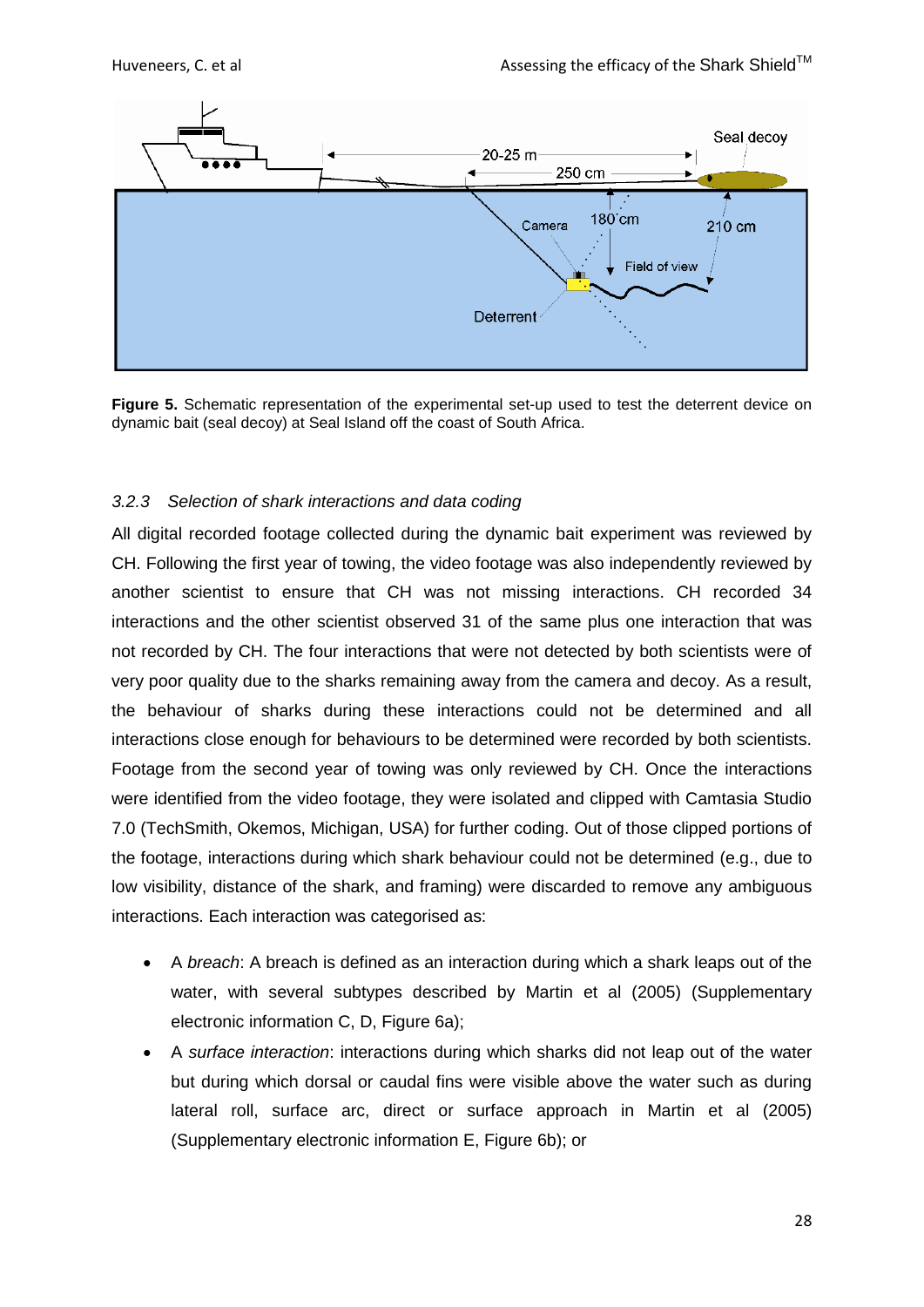• An *underwater interaction*: interactions were not visible from the surface (Supplementary electronic information F).

Seven scientists not present during the trials further coded each recorded interaction, based on the underwater footage, into either investigation, breach, or aborted breach, and assessed whether each approach concluded with a sudden change of direction (potential response to an activated deterrent, categorised as 'yes', 'no', or 'unsure') (Supplementary electronic information G, H).

- An *investigation* was defined as any interaction during which a shark approached the decoy at a slow speed or at a vertical angle of less than 30° (Supplementary electronic information I). Speed was assessed using the time between shark appearance on the footage and when it got within 2 m of the seal decoy. Angle of approach was estimated by looking at the angle difference between the shark body and the water surface when 2 m away from the seal decoy.
- A *breach* was defined as when a shark approached the decoy with speed and at an angle of more than 30°, and finished the approach by leaping partially or completely out of the water (Supplementary electronic information C, D).
- An *aborted breach* was defined as when a shark approached the decoy with speed and at an angle of more than 30° within 3 m, but did not complete the approach and did not breach the water surface (Supplementary electronic information J).

Additionally, the level of confidence in the coding was recorded using a three-level confidence scale from one to three with one indicating a small amount of confidence in the coding assigned and three indicating a high level of confidence. To avoid including the interactions where coders were not confident in their interpretation or where coders disagreed, any coding data obtained with a confidence rating of one or with less than 70% agreement between coders, were excluded from the analysis.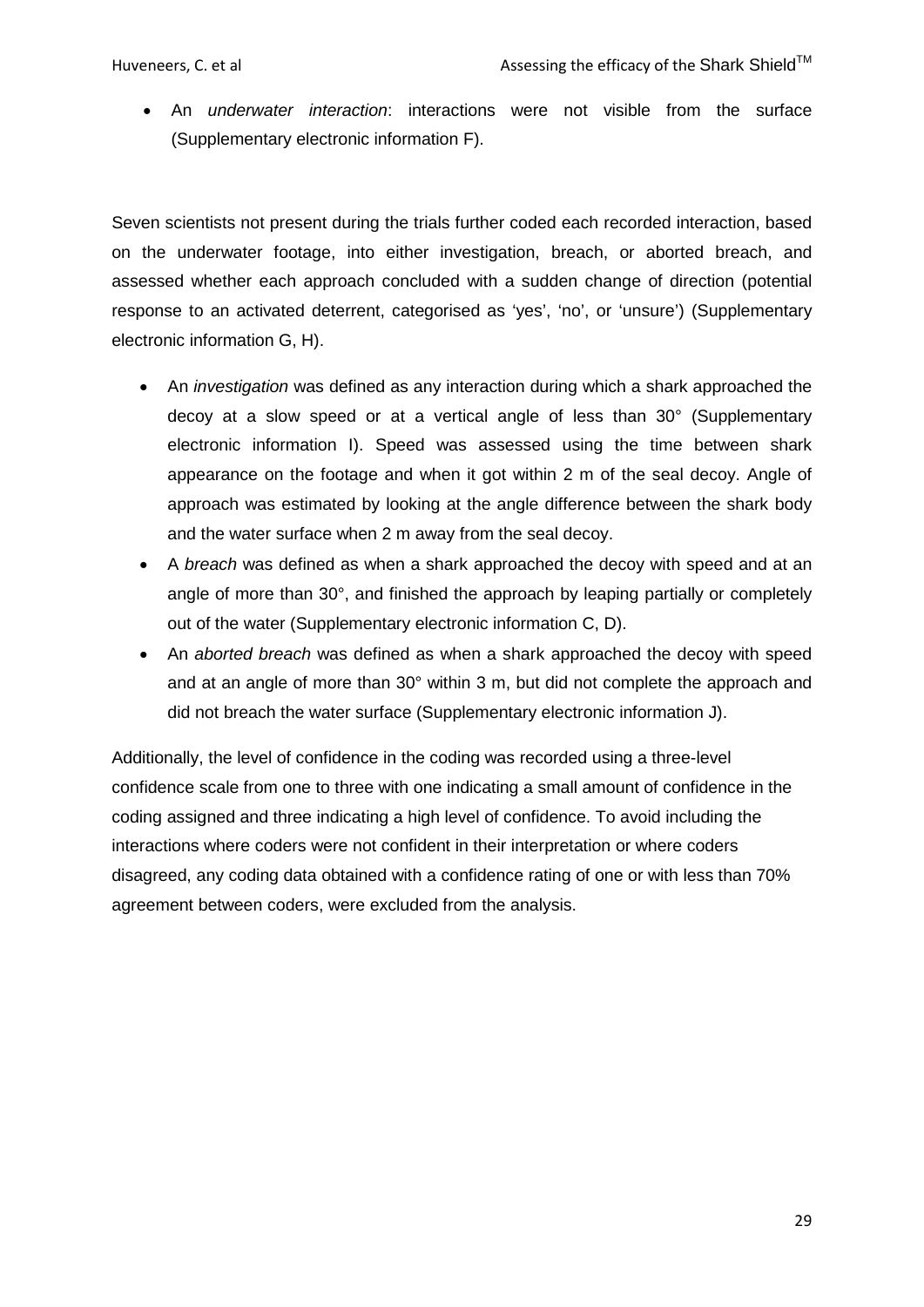

**Figure 6.** Example of (a) breach and (b) surface interaction.

### <span id="page-29-1"></span><span id="page-29-0"></span>*3.2.4 Data analysis*

The efficacy of the activated deterrent in repelling white sharks from attacking a towed seal decoy was assessed by comparing the number of breaches, surface interactions, underwater interactions, and total number of interactions using the minlike two-sided Poisson exact test from the *exactci* R package [\(Fay, 2010\)](#page-56-8). The proportion of breaches, aborted breaches and investigations coded and the proportion of interactions to include a reaction to an activated deterrent were also tested using the same minlike two-sided Poisson exact test. While the results are provided for each year independently and for years combined, statistical tests were only undertaken on data combining both years due to the limited number of interactions during individual years.

For all statistical analyses (for static and dynamic experiments), P<0.05 was considered statistically significant.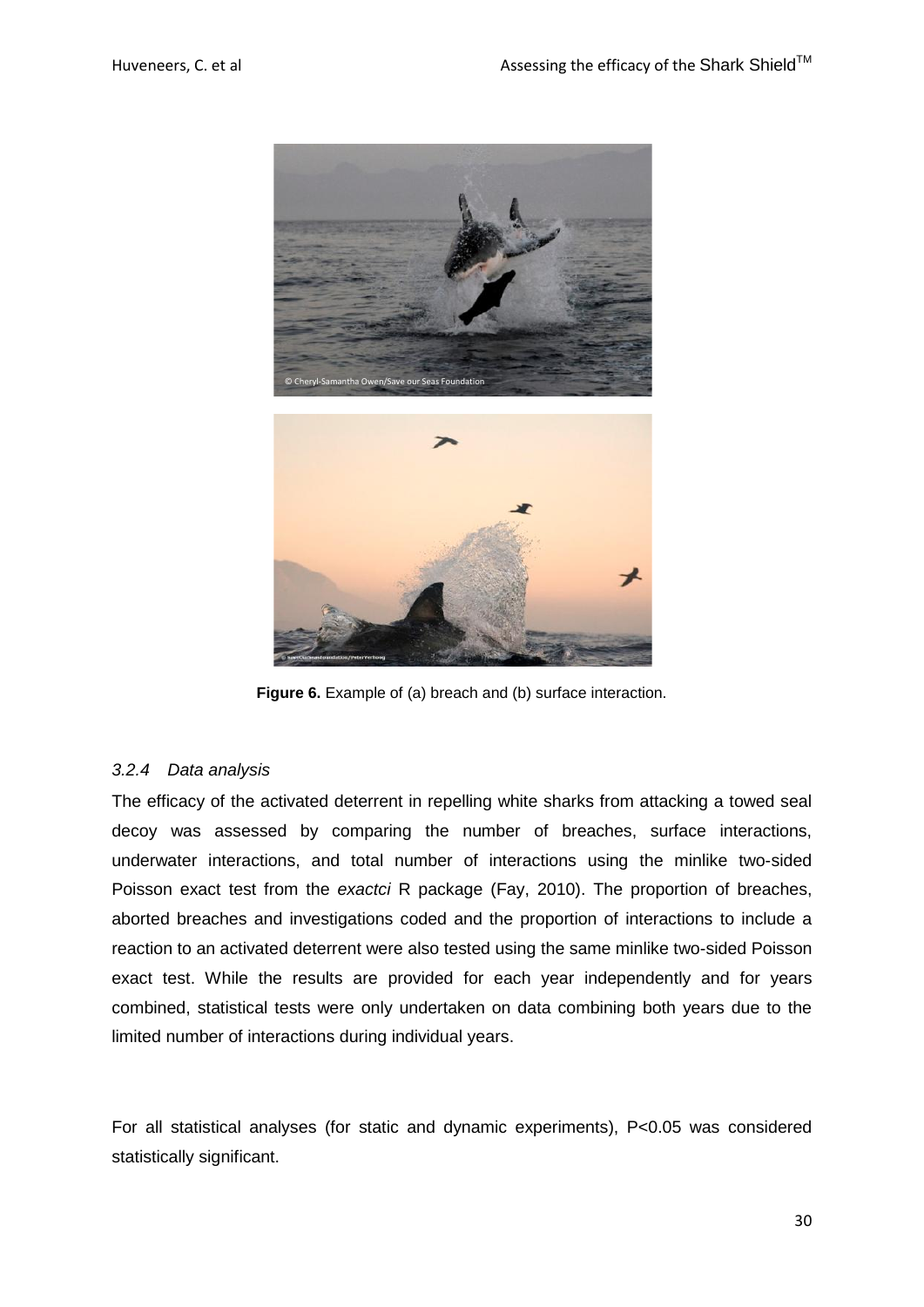# <span id="page-30-0"></span>**4. RESULTS**

## <span id="page-30-1"></span>**4.1 Static bait experiment**

A total of 116 trials were completed, with 28, 64, and 24 during Trips 1, 2, and 3, respectively. Of these, 49 trials were done with the deterrent turned off (16, 25, and 8 during Trips 1, 2, and 3, respectively) and 67 with it turned on (12, 39, and 16 during Trips 1, 2, and 3, respectively). A total of 314 approaches and 527 interactions by 18 different white sharks were observed. Most sharks approached the bait and equipment during trials when the deterrent was both off and on. Out of the three trips, four sharks were observed only when the deterrent was turned on while one shark was only observed when the deterrent was turned off. Individual identification of white sharks was generally possible, but could not be made during 132 approaches (42%) and 179 interactions (34%). Many of the individual sharks interacted with the bait and the deterrent on several occasions, with the number of trials during which an identified shark interacted with the deterrent ranging from 1 to 27 (mean  $\pm$  standard deviation: 6.89  $\pm$  7). The number of approaches per identified shark ranged from 1 to 40 (10.11  $\pm$  10), while the number of interactions per identified shark ranged from 1 to 71 (19.33  $\pm$  21) [\(Table 2\)](#page-31-1). During a single trial, the maximum number of approaches, interactions, and interactions per approach was 12, 29, and 18, respectively.

### <span id="page-30-2"></span>*4.1.1 Temporal correlations*

The behaviour of the sharks did not seem to change over time as little or no temporal correlation (0–0.3) was found during each trip or for any response variable [\(Table 3\)](#page-31-2). The strongest correlations (-0.25 and -0.3) occurred during Trip 3 and were for bait time and the number of approaches per trial. This suggested that during the third Trip, sharks were taking the bait slightly faster and undertaking slightly fewer approaches as the trials were being undertaken. These correlations, however, were weak.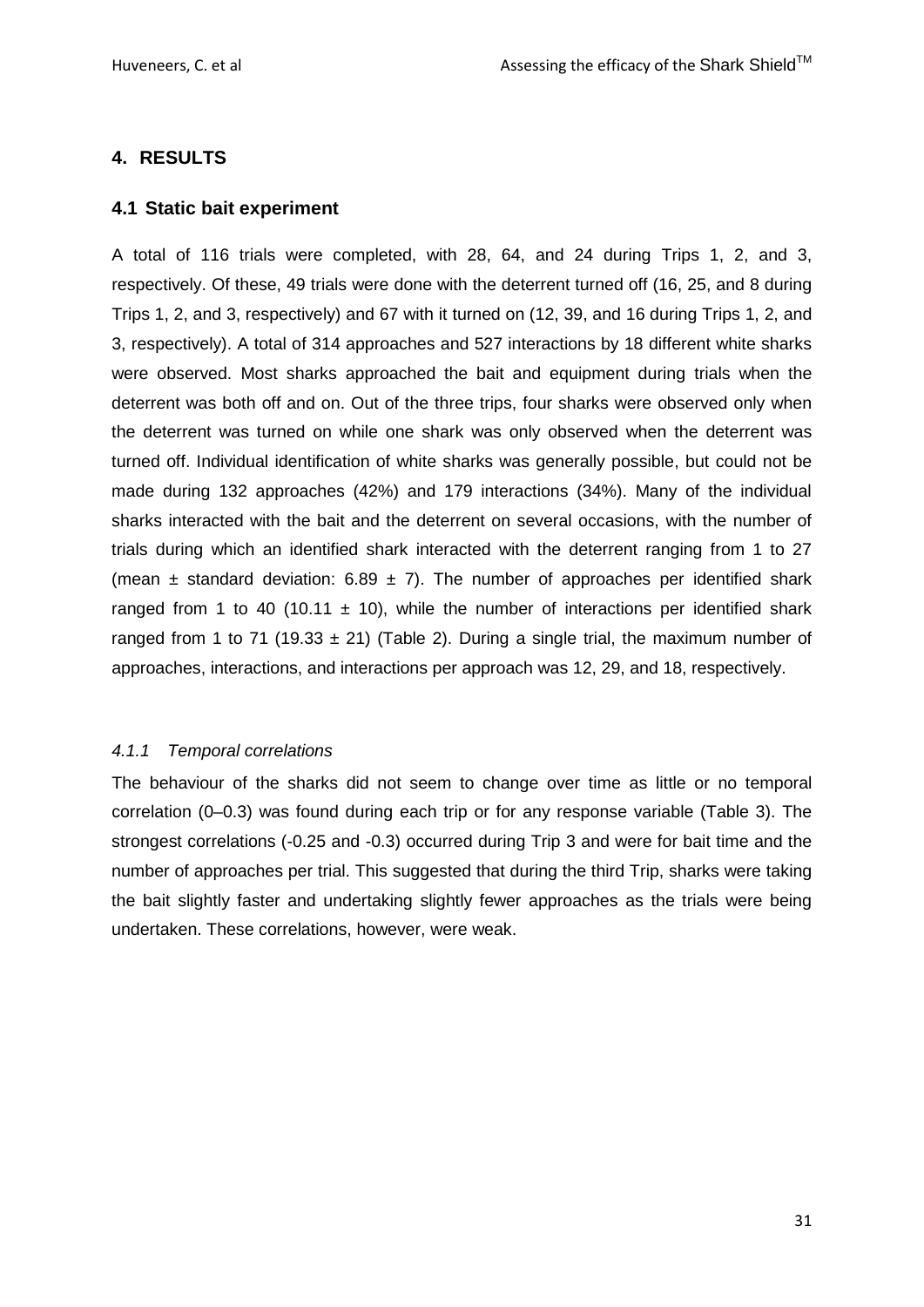| Shark                   | # of trials  | Approaches   | Interactions     |
|-------------------------|--------------|--------------|------------------|
| $\mathbf{1}$            | 9            | 10           | $20\,$           |
| $\boldsymbol{2}$        | 8            | 17           | 22               |
| $\mathsf 3$             | 27           | 40           | 67               |
| $\overline{\mathbf{4}}$ | 14           | 25           | 39               |
| $\mathbf 5$             | 13           | $17\,$       | 71               |
| 6                       | 1            | $\mathbf{1}$ | $\boldsymbol{2}$ |
| $\boldsymbol{7}$        | 11           | 12           | 21               |
| 8                       | 4            | $\mathbf 5$  | 19               |
| 9                       | $\mathbf{1}$ | $\mathbf{1}$ | $\mathbf{1}$     |
| $10$                    | 9            | 18           | 23               |
| 11                      | 1            | $\mathbf{1}$ | 8                |
| 12                      | 3            | 3            | 3                |
| 13                      | 11           | 13           | 17               |
| 14                      | 4            | 6            | $\overline{7}$   |
| 15                      | $\mathbf{1}$ | 1            | 3                |
| $16\,$                  | 2            | 3            | 12               |
| $17\,$                  | $\mathbf{1}$ | $\mathbf{1}$ | $\mathbf{1}$     |
| $18\,$                  | 4            | 8            | 12               |
| Unknown                 | 61           | 132          | 179              |
| Total                   | 185          | 314          | 527              |

<span id="page-31-1"></span>**Table 2.** Number of trials, approaches, and interactions during which sharks of known identity were observed.

<span id="page-31-2"></span>**Table 3.** Summary of Pearson product-moment correlation coefficients for each response variable.

| Response variable         | Trip 1   | Trip 2   | Trip 3   |
|---------------------------|----------|----------|----------|
| Approach time             | $-0.153$ | $-0.041$ | $-0.174$ |
| Bait time                 | $-0.182$ | $-0.011$ | $-0.247$ |
| Approaches per trial      | 0.013    | 0.001    | $-0.300$ |
| Interactions per approach | 0.034    | 0.001    | 0.001    |
| Distance                  | $-0.114$ | 0.037    | $-0.175$ |

#### <span id="page-31-0"></span>*4.1.2 Effects of the deterrent on the behaviour of white sharks*

The bait was taken within the 15-minute period during 78% of the trials, with the deterrent not affecting the likelihood of the baits being taken. There was no significant difference between the proportion of bait taken when the deterrent was turned off or on, regardless of the trips being combined (Poisson exact test: p=1.00) or separated (Poison exact test: Trip 1: p=0.60; Trip 2: p=0.89; and Trip 3: p=0.82) [\(Table](#page-32-1) 4).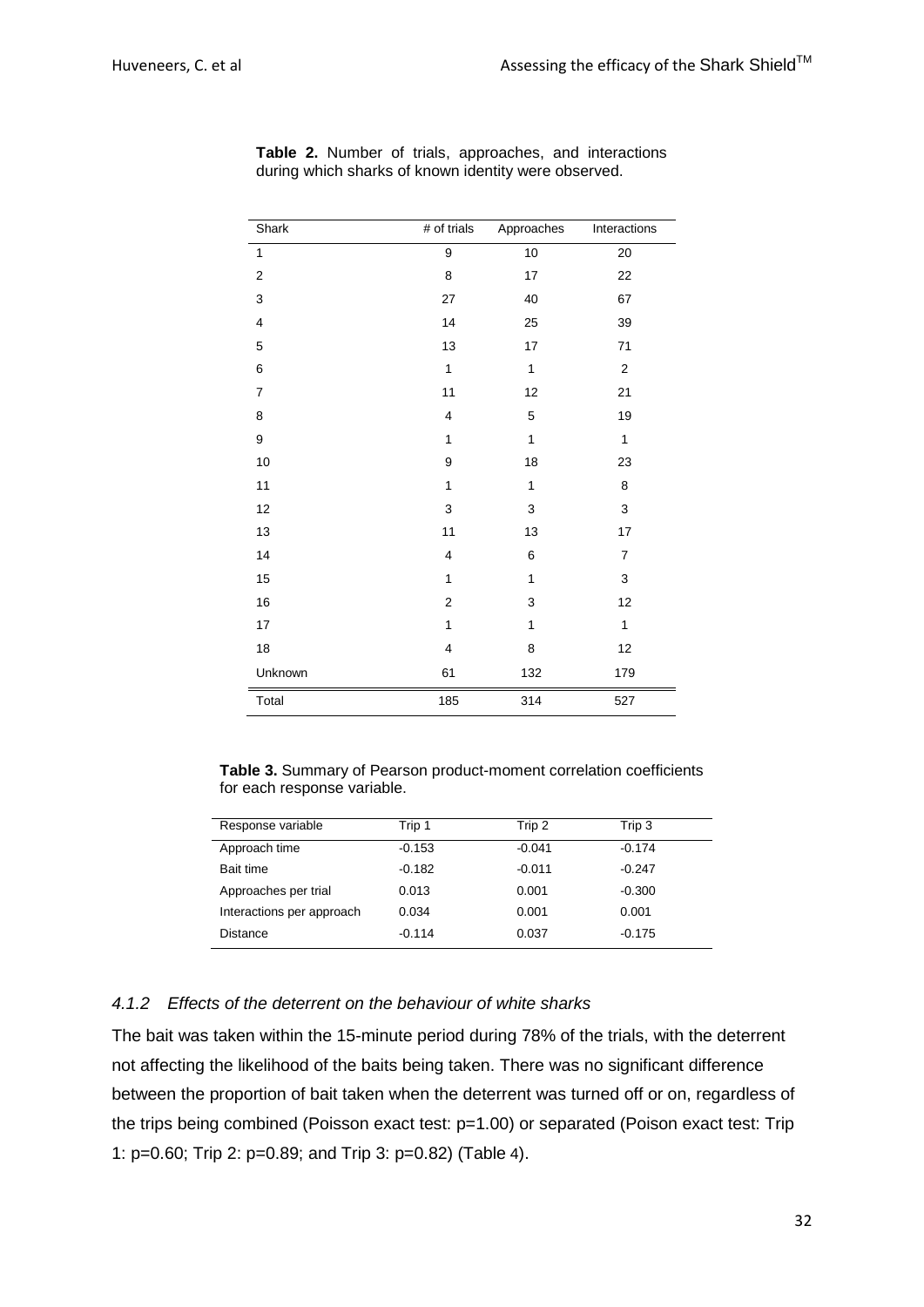**Table 4.** Summary of the results obtained from the static bait experiment. SE represents standard error; Distance is the minimum distance between a shark and the deterrent measured for each interaction. This table summarises all data recorded, included for unidentified sharks.

<span id="page-32-1"></span><span id="page-32-0"></span>

|                            | Trip 1     |                |       | Trip 2     |       |       | Trip 3     |       |       | Total      |       |       |
|----------------------------|------------|----------------|-------|------------|-------|-------|------------|-------|-------|------------|-------|-------|
|                            | <b>OFF</b> | ON             | Total | <b>OFF</b> | ON    | Total | <b>OFF</b> | ON    | Total | <b>OFF</b> | ON    | Total |
| Number of trials           | 16         | 12             | 28    | 25         | 39    | 64    | 8          | 16    | 24    | 49         | 67    | 116   |
| Number of sharks           | 2          | $\overline{2}$ | 3     | 9          | 12    | 12    | 3          | 4     | 4     | 14         | 17    | 18    |
| Number of approaches       | 19         | 14             | 33    | 54         | 162   | 216   | 20         | 45    | 65    | 93         | 221   | 314   |
| Number of interactions     | 27         | 23             | 50    | 65         | 324   | 389   | 29         | 59    | 88    | 121        | 406   | 527   |
| Number of baits taken      | 10         | 5              | 15    | 22         | 33    | 55    | 6          | 15    | 21    | 38         | 53    | 91    |
| Proportion of bait taken   | 62.5%      | 41.7%          | 53.6% | 88.0%      | 84.6% | 85.9% | 75.0%      | 93.8% | 87.5% | 77.6%      | 79.1% | 78.4% |
| Mean Approach time (sec)   | 168        | 119            | 151   | 88         | 67    | 75    | 94         | 51    | 66    | 112        | 69    | 87    |
| SE Approach time (sec)     | 65         | 38             | 44    | 27         | 11    | 75    | 37         | 15    | 66    | 24         | 9     | 12    |
| Mean Bait time (sec)       | 222        | 244            | 229   | 133        | 248   | 202   | 173        | 196   | 189   | 163        | 233   | 204   |
| SE Bait time (sec)         | 82         | 87             | 60    | 27         | 36    | 25    | 82         | 64    | 50    | 29         | 30    | 21    |
| Mean Approaches/trial      | 1.46       | 2.00           | 1.65  | 2.16       | 4.15  | 3.38  | 2.50       | 2.81  | 2.71  | 2.02       | 3.56  | 2.91  |
| SE Approaches/trial        | 0.31       | 0.38           | 0.24  | 0.27       | 0.51  | 0.35  | 0.60       | 0.59  | 0.44  | 0.20       | 0.37  | 0.24  |
| Mean Interactions/approach | 1.42       | 1.64           | 1.52  | 1.20       | 2.00  | 1.80  | 1.45       | 1.31  | 1.35  | 1.30       | 1.84  | 1.67  |
| SE Interactions/approach   | 0.19       | 0.31           | 0.17  | 0.06       | 0.16  | 0.12  | 0.15       | 0.08  | 0.07  | 0.06       | 0.12  | 0.09  |
| <b>Mean Distance</b>       | 1.35       | 1.94           | 1.63  | 2.54       | 2.81  | 2.76  | 1.96       | 2.19  | 2.12  | 2.13       | 2.67  | 2.55  |
| <b>SE Distance</b>         | 0.33       | 0.34           | 0.24  | 0.30       | 0.11  | 0.11  | 0.35       | 0.27  | 0.22  | 0.20       | 0.10  | 0.09  |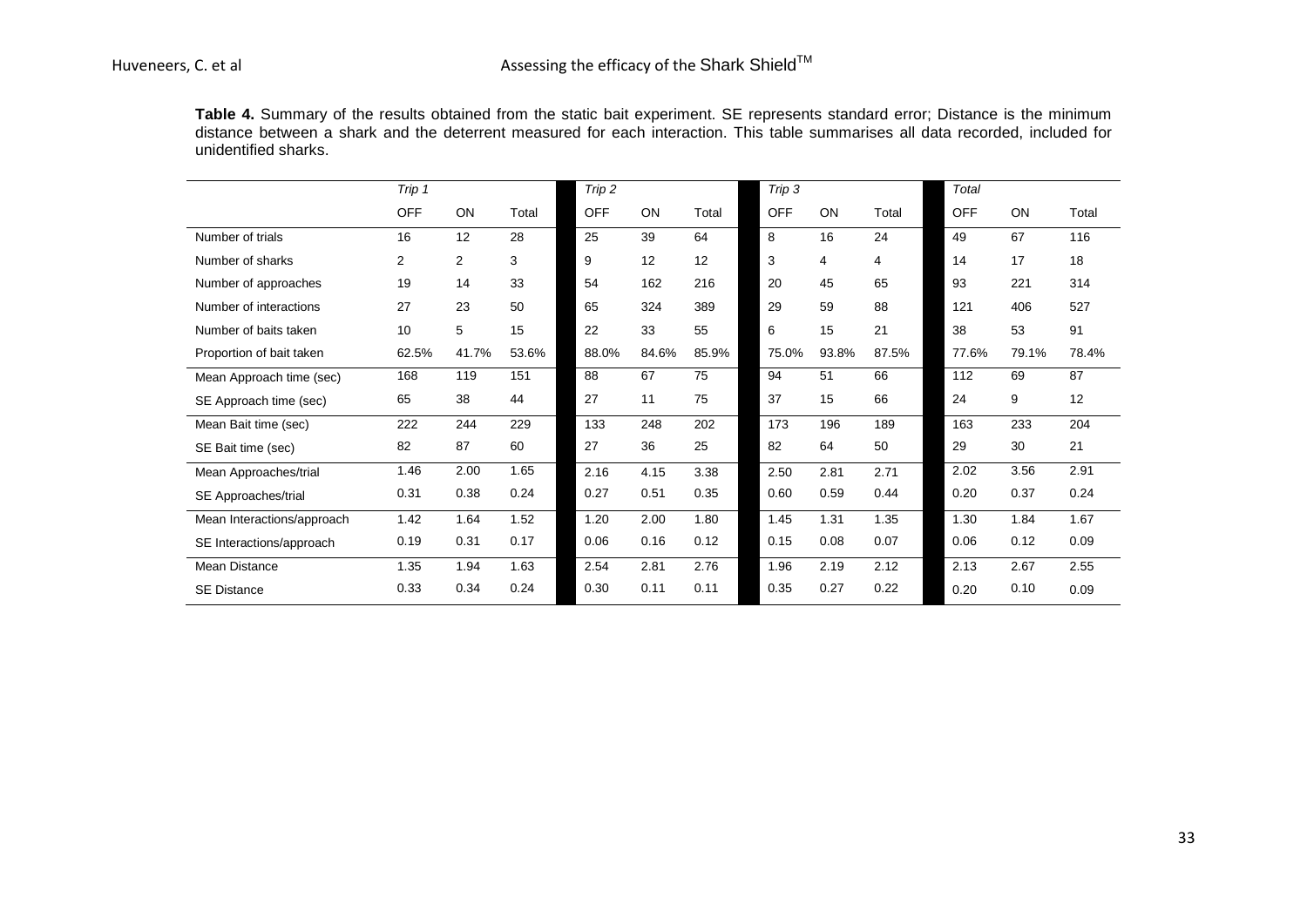Out of the 18 individually identified sharks that interacted with the bait, 14 (78%) removed baits from the floats. While at least eight individuals (44%) took the bait when the deterrent was turned off, 13 (72%) took the bait when the deterrent was turned on. Among these, six sharks only took the bait when the deterrent was turned on and one shark only took the bait when the deterrent was turned off. The remaining seven sharks took the bait both when the deterrent was both turned off and on. Six sharks took the bait on several occasions, with one shark (Shark 3) taking the bait a total of 23 times including 14 times when the deterrent was turned on. The shark responsible for taking the bait could not be identified on 15 occasions (16%) [\(Table 5\)](#page-33-0).

<span id="page-33-0"></span>**Table 5.** Number of trials during which a white shark took the bait within the 15-minute period.

Out of the remaining five response variables used to assess the effects of the deterrent (i.e. approach time, bait time, approach per trial, interaction per approach, and distance), the time it took to take the bait, number of interaction per approach, and the minimum distance between sharks and the deterrent were significantly different when the deterrent was activated. Additionally, the random factor (individual sharks) was also significantly different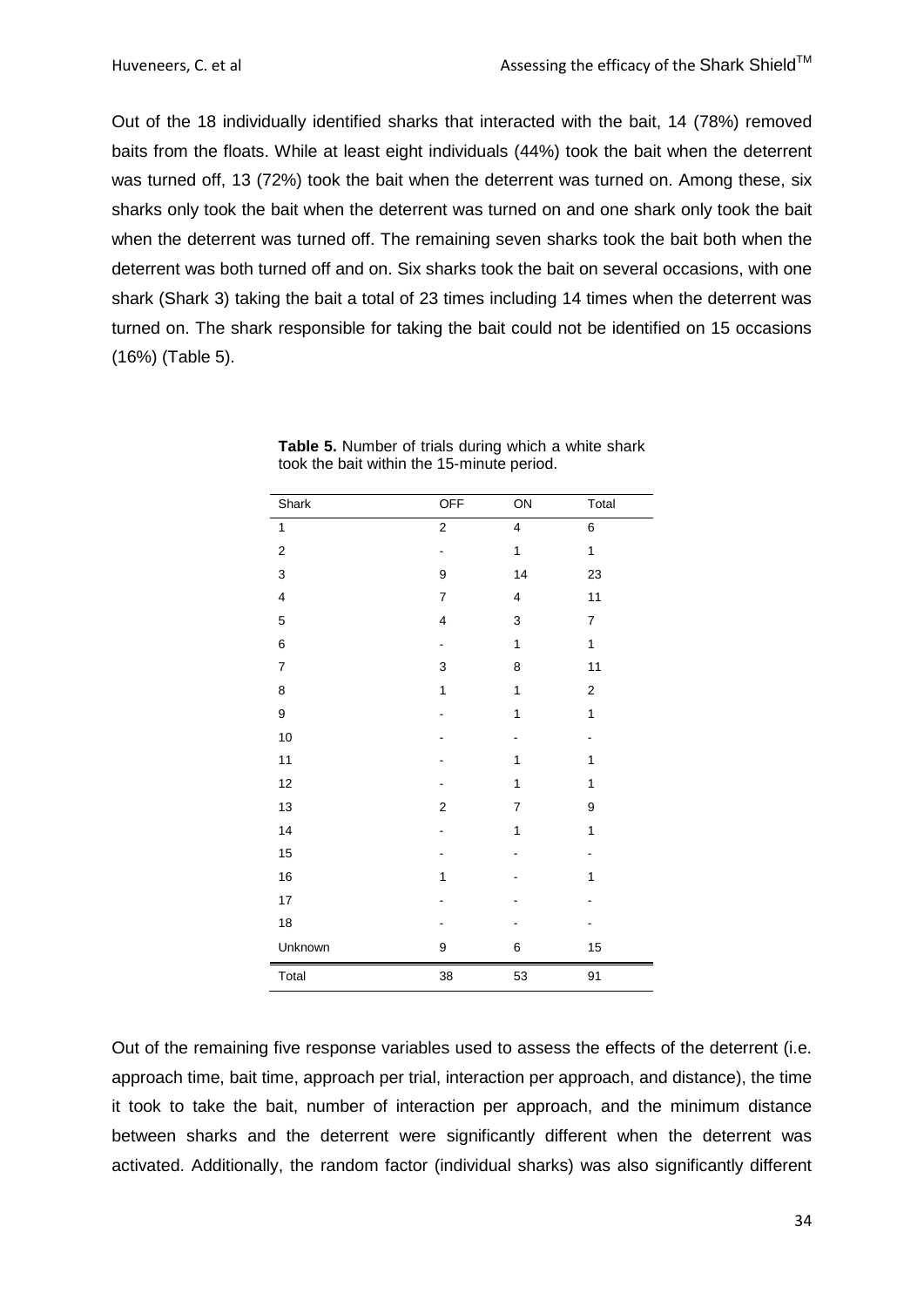for all parameters [\(Table 6\)](#page-34-0) indicating that there were variations in behaviour between individual sharks.

| Parameters analysed   | DF  | Shark ID |             | Deterrent |         |  |
|-----------------------|-----|----------|-------------|-----------|---------|--|
|                       |     |          | (intercept) |           |         |  |
|                       |     | t        | P           | t         | P       |  |
| Approach time         | 49  | 3.86     | < 0.001     | $-0.17$   | 0.87    |  |
| <b>Bait time</b>      | 61  | 5.54     | < 0.001     | $-2.58$   | 0.01    |  |
| Approach per trial    | 105 | 9.52     | < 0.001     | 0.87      | 0.38    |  |
| Interaction per trial | 163 | 2.42     | 0.02        | 3.66      | < 0.001 |  |
| <b>Distance</b>       | 292 | 8.25     | < 0.001     | 2.6       | 0.01    |  |
|                       |     |          |             |           |         |  |

<span id="page-34-0"></span>**Table 6.** Generallised Linear Mixed-Model result summary. DF represents degree of freedom.

Once the experimental equipment was deployed, sharks first approached the bait rapidly (80  $± 11$  seconds, mean  $±$  standard error  $-$  SE). The deterrent did not affect the speed at which sharks first appeared and approached the bait. There was no significant difference in the time it took sharks to first be sighted whether the deterrent was turned off  $(77 \pm 21 \text{ seconds},$ mean  $\pm$  SE) or on (82  $\pm$  12 seconds, mean  $\pm$  SE) (GLMM (Gamma, inverse):  $t_{49}$ =-0.17, P=0.87) [\(Figure 7\)](#page-34-1).



<span id="page-34-1"></span>**Figure 7.** Number of seconds before a white shark first approached the deterrent was turned off or on for each trip separately and for trips combined. White bars represent trials with the deterrent turned off; black bars represent trials with the activated deterrent; error bars represents standard error.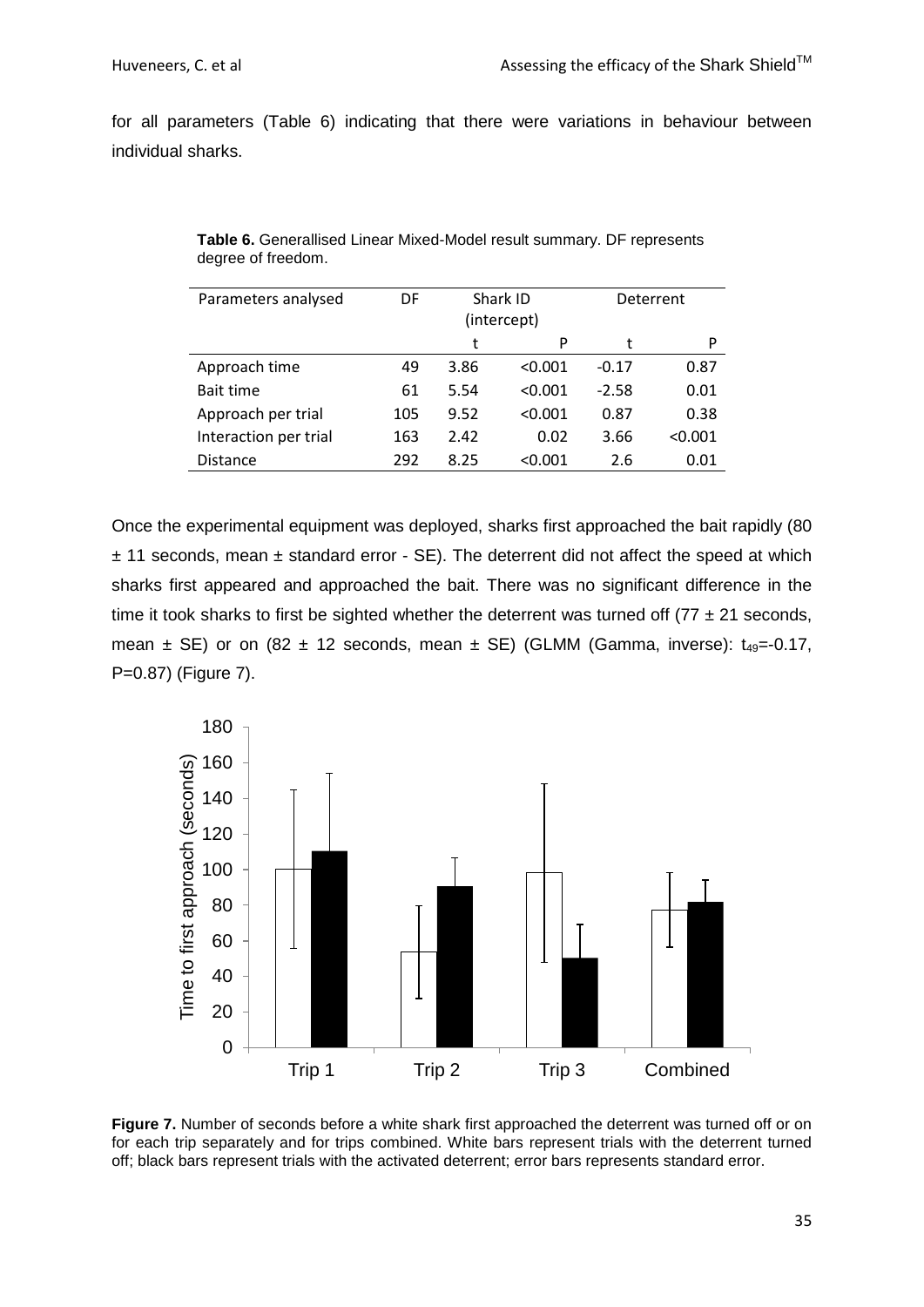.

On average it took 197  $\pm$  23 seconds (mean  $\pm$  SE) from the start of a trial for sharks to take the bait. Although the deterrent did not affect the time it took sharks to be first sighted, sharks took significantly longer to take the bait when the deterrent was turned on  $(244 \pm 32)$ seconds, mean  $\pm$  SE) than when it was turned off (122  $\pm$  24 seconds, mean  $\pm$  SE) (GLMM (Gamma, inverse):  $t_{61} = -2.58$ , P=0.01) [\(Figure 8\)](#page-35-0).



<span id="page-35-0"></span>**Figure 8.** Number of seconds it took white sharks to take the bait when the deterrent was turned off or on for each trip separately and for trips combined. White bars represent trials with the deterrent turned off; black bars represent trials with the activated deterrent; error bars represents standard error.

There was no significant difference in the number of approaches per trial when the deterrent was activated (GLMM (Poisson, identity):  $t_{105}=0.87$ , P=0.39) [\(Figure 9\)](#page-36-0). The number of interactions per approach, however, increased from  $1.33 \pm 0.08$  (mean  $\pm$  SE) when the deterrent was turned off to 2.20  $\pm$  0.20 (mean  $\pm$  SE) when the deterrent was turned on (GLMM (Poisson, log):  $t_{163}=3.66$ , P<0.001. This suggests that the sharks did not approach the bait more often when the deterrent was activated, but they interacted with the bait more often within each approach [\(Figure 10\)](#page-36-1). The greatest difference in the number of approaches per trial occurred during Trip 2 and was mostly driven by one shark for which the number of approaches quadrupled when the deterrent was activated.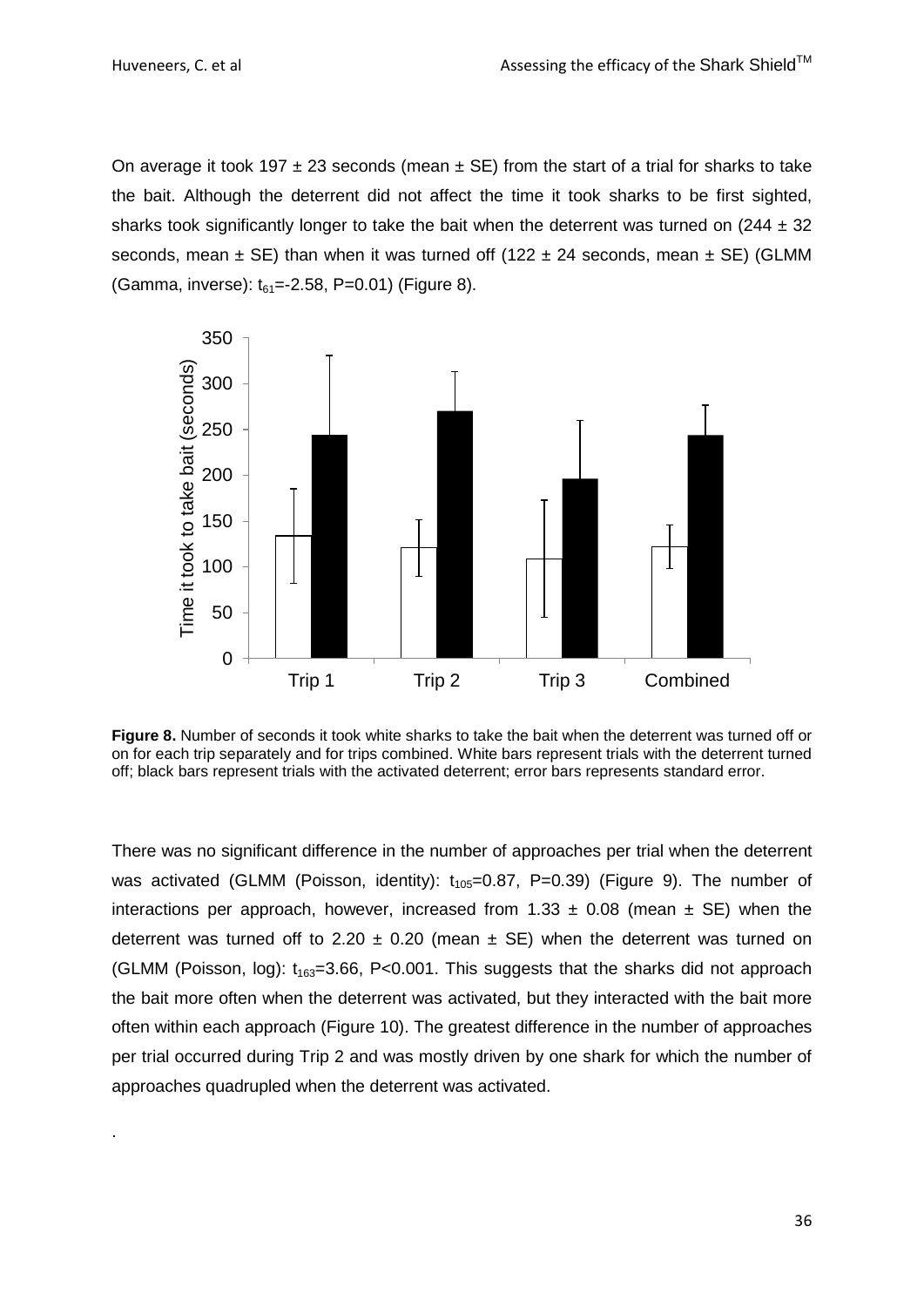

<span id="page-36-0"></span>**Figure 9.** Number of approaches per trial when the deterrent was turned off or on for each trip separately and for trips combined. White bars represent trials with the deterrent turned off; black bars represent trials with the activated deterrent; error bars represents standard error.



<span id="page-36-1"></span>**Figure 10.** Number of interactions per approach when the deterrent was turned off or on for each trip separately and for trips combined. White bars represent trials with the deterrent turned off; black bars represent trials with the activated deterrent; error bars represents standard error.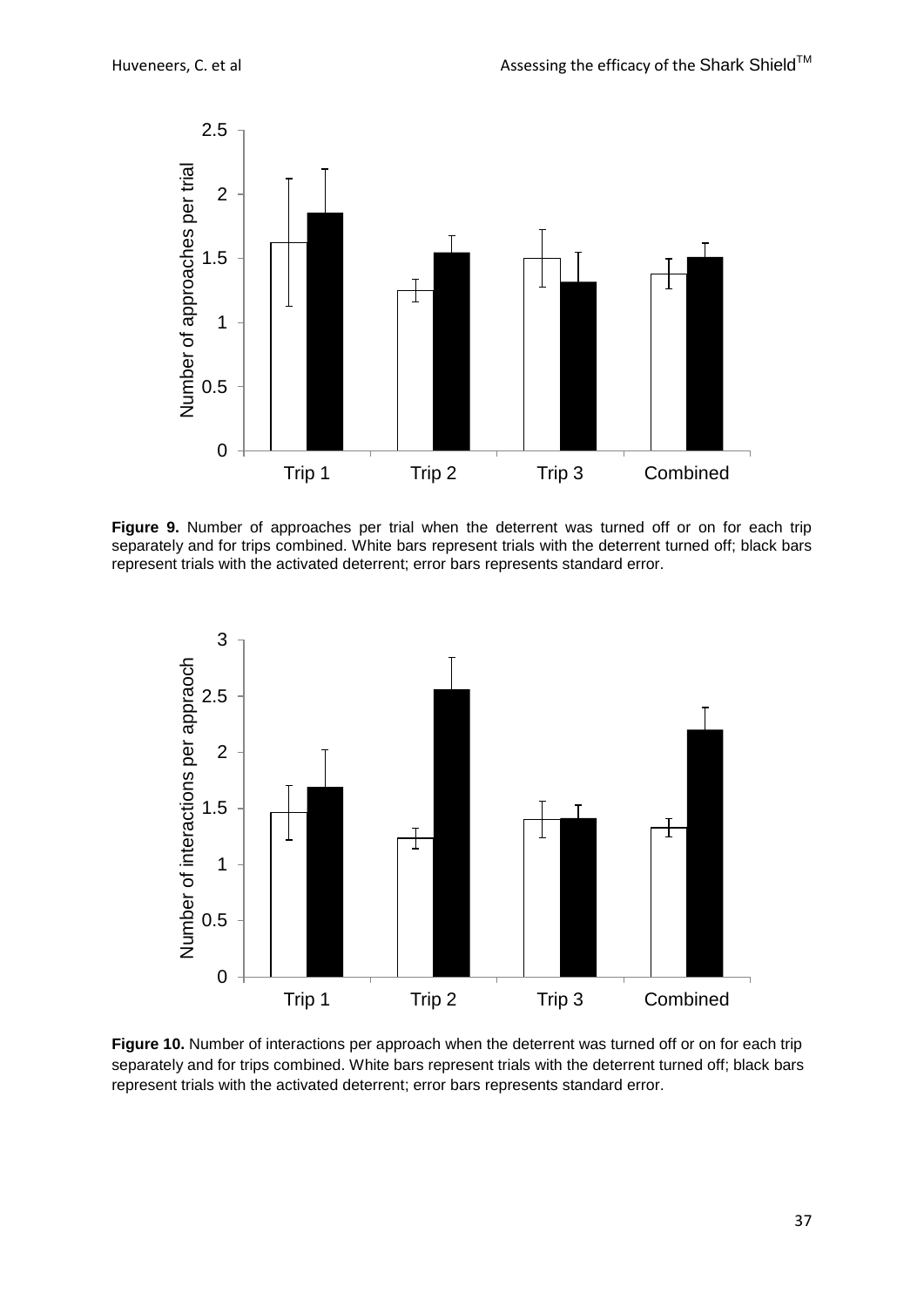Although sharks were still able to take the bait when the deterrent was activated, the deterrent had impacts on the behaviour of the shark and significantly increased the mean minimum distance between the shark and the deterrent from  $1.77 \pm 0.20$  to  $2.44 \pm 0.11$  m (mean  $\pm$  SE) when activated (GLMM (Gamma, identity):  $t_{292}=2.60$ , P=0.01). The greatest difference in the minimum distance occurred during Trip 2 [\(Figure 11\)](#page-37-0).



<span id="page-37-0"></span>**Figure 11.** Minimum distance between white sharks and the deterrent bait when the deterrent was turned off and on for each trip separately and for trips combined. White bars represent trials with the deterrent turned off; black bars represents trials with the activated deterrent; error bars represents standard error.

The distribution of the minimum distance between the sharks and the deterrent changed significantly (K-S test: P<0.001), with less interactions being within 2 m of the deterrent when it was turned on (Poisson exact: P=0.0001). This was, again, mostly driven by Trip 2 (K-S test: P=0.02; Poisson exact: P=0.002), because the distribution of the minimum distance was not significantly different whether or not the deterrent was turned on during Trip 1 (K-S test: P=0.06; Poisson exact: P=0.09) or Trip 3 (K-S test: P=0.96; Poisson exact: P=0.51) [\(Figure 12\)](#page-38-0).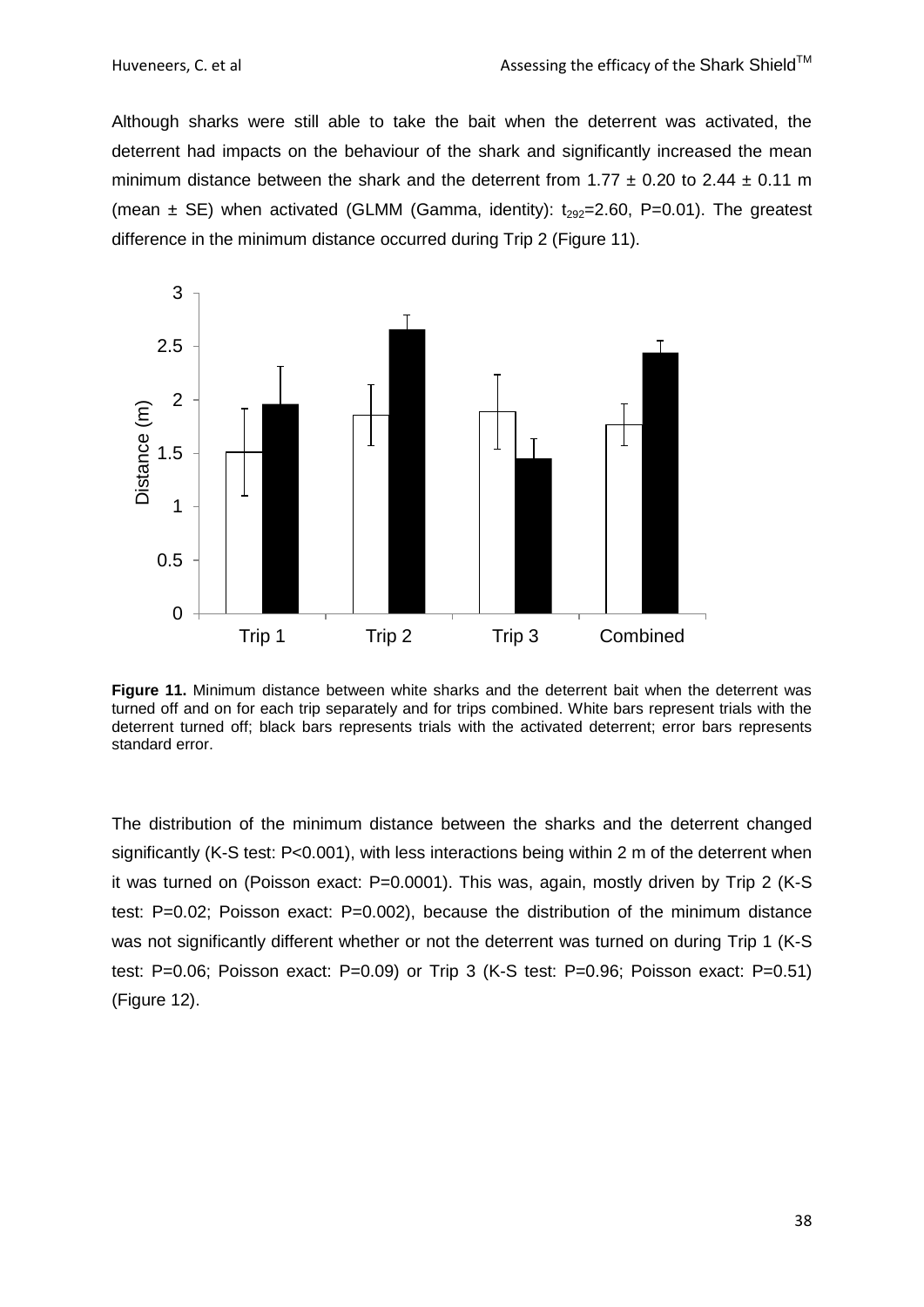

<span id="page-38-0"></span>Figure 12. Histograms of the minimum distance between white sharks and the deterrent for each interaction when it was turned off (white bars) and turned on (black bars) during (a) Trip 1, (b) Trip 2, (c) Trip 3, and (d) all trips combined.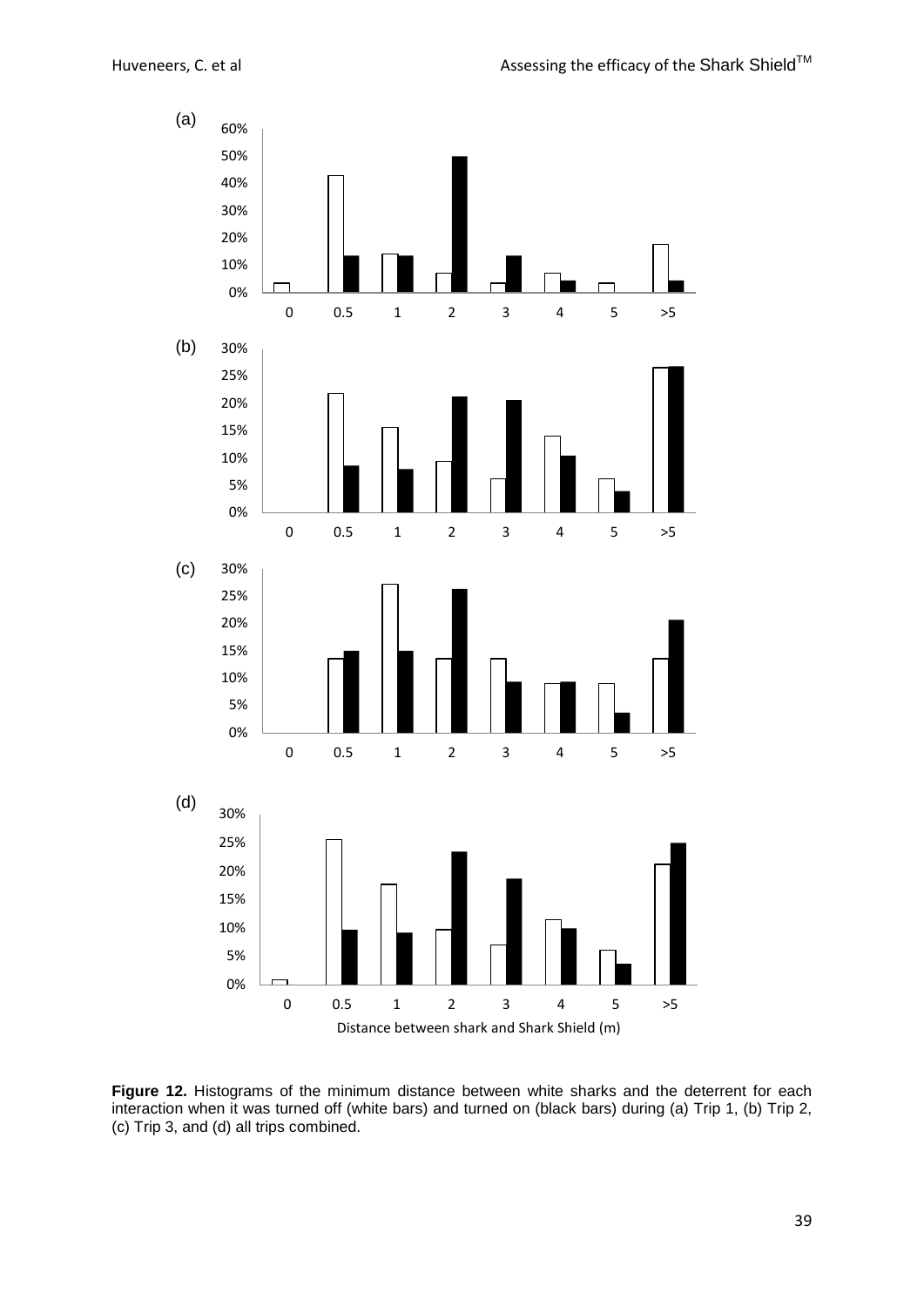# <span id="page-39-0"></span>*4.1.3 Assessment of the impact of the deterrent on a large spatial scale – (a) VRAP component*

Between November 2009 and September 2011, the VRAP system was deployed at the same location for three monitoring periods ranging from 96 to 187 days each. During these periods, 21 white sharks were tagged with acoustic transmitters. Two, ten, and nine sharks were tagged and monitored during the three deployment periods, respectively. White sharks were detected within the monitored area for 1 (Shark 6, 7, 8, and 11) to 17 days (Shark 21) (mean  $\pm$  standard error = 3.5 days  $\pm$  0.9) while no locations were estimated for three of the 21 tagged sharks (Shark 2, 12, and 15). A total of 22,329 locations were calculated, with the number of locations estimated per shark ranging from 2 (Shark 7) to 6,116 (Shark 21) (mean  $±$  standard error = 1,063  $±$  333.6) [\(Table 7\)](#page-39-1).

<span id="page-39-1"></span>

|  |  |  | Table 7. Summary of tagged sharks and detections. TL is estimated total length; location |  |  |  |  |
|--|--|--|------------------------------------------------------------------------------------------|--|--|--|--|
|  |  |  | estimates is the number of location estimates recorded by the VRAP system.               |  |  |  |  |

| Shark          | $TL$ (mm) | Sex    | Date tagged | Last transmission | Days detected  | Location estimate |
|----------------|-----------|--------|-------------|-------------------|----------------|-------------------|
| 1              | 3600      | Male   | 14/12/2009  | 15/12/2009        | $\overline{2}$ | 413               |
| $2^{\degree}$  | 3500      | Male   | 18/01/2010  | 18/01/2010        | $\mathbf 0$    | $\mathbf 0$       |
| 3              | 3300      | Female | 26/06/2010  | 27/06/2010        | $\overline{2}$ | 641               |
| 4              | 3000      | Female | 27/06/2010  | 29/06/2010        | 3              | 418               |
| 5              | 4500      | Female | 27/06/2010  | 29/06/2010        | 3              | 182               |
| 6              | 2500      | Female | 17/08/2010  | 17/08/2010        | 1              | 5                 |
| $\overline{7}$ | 4200      | Female | 17/08/2010  | 17/08/2010        | 1              | $\overline{2}$    |
| 8              | 4000      | Male   | 4/10/2010   | 4/10/2010         | 1              | $\overline{7}$    |
| 9              | 4000      | Male   | 14/10/2010  | 1/11/2010         | 12             | 3830              |
| 10             | 3500      | Male   | 22/10/2010  | 2/11/2010         | 5              | 2714              |
| 11             | 3800      | Male   | 22/10/2010  | 22/10/2010        | 1              | 11                |
| $12^{\degree}$ | 4200      | Male   | 12/12/2010  | 12/12/2010        | $\mathbf 0$    | $\pmb{0}$         |
| 13             | 4500      | Female | 5/07/2011   | 7/07/2011         | 3              | 1466              |
| 14             | 2900      | Male   | 5/07/2011   | 7/07/2011         | 3              | 576               |
| $15^{\degree}$ | 4000      | Male   | 6/07/2011   | 6/07/2011         | $\mathbf 0$    | $\mathbf 0$       |
| 16             | 3600      | Male   | 6/07/2011   | 7/07/2011         | $\overline{2}$ | 1263              |
| 17             | 3800      | Female | 6/07/2011   | 7/07/2011         | $\overline{2}$ | 771               |
| 18             | 2800      | Male   | 6/07/2011   | 7/07/2011         | $\overline{2}$ | 1339              |
| 19             | 3500      | Female | 11/09/2011  | 30/09/2011        | 4              | 798               |
| 20             | 4000      | Male   | 11/09/2011  | 26/09/2011        | 9              | 1777              |
| 21             | 4200      | Male   | 11/09/2011  | 28/09/2011        | 17             | 6116              |

\* sharks not detected by VRAP array

The effects of the deterrent on the behaviour of sharks could only be tracked by the VRAP during Trip 3 due to logistical limitations and weather conditions. None of the sharks tagged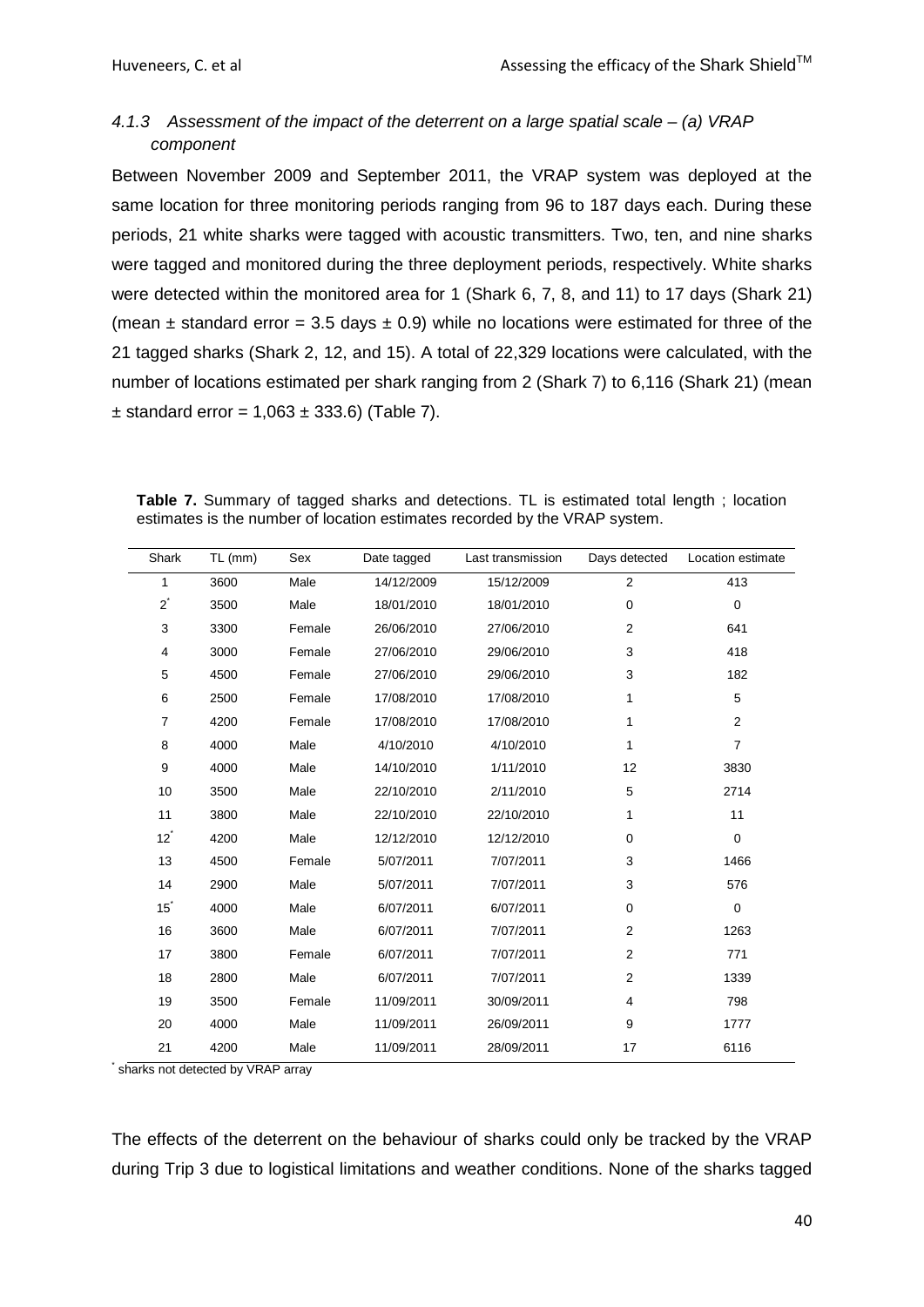prior to or during Trip 1 were present or detected when trials were being undertaken. During Trip 2, while tagged sharks were present and interacted with the equipment deployed, the strong southeast wind conditions prevented trials from being undertaken in the VRAP array. Weather conditions allowed trials during Trip 3 to take place in the VRAP array, and a total of 3,984 location estimates from six sharks (mean 797, range 423–1103 location estimates per shark) were obtained. Five hundred and thirteen of these location estimates were obtained at night and were removed from further analysis. Of the remaining location estimates, 121 and 179 were obtained when the deterrent was turned off and on, respectively.

Based on the data obtained from the VRAP, the proportion of detections in close proximity to the experimental vessel (0–60 m) significantly decreased from 60% when the deterrent was turned off to 42% when it was turned on  $(\chi^2=12.62; P=0.013)$ . The location estimates obtained when trials were not undertaken, however, were also significantly different to the data obtained during trials with the deterrent turned off  $(\chi^2=12.48; P=0.014)$  [\(Figure 13\)](#page-40-1).



<span id="page-40-1"></span>**Figure 13.** Percentage of locations estimated according to the distance between tagged white sharks and vessels from which trials were undertaken. White bars represent periods during which no trials occurred; grey bars represent periods during which the deterrent was turned off; black bars represent periods during which the deterrent was turned on; N represents number of location estimates obtained per grouping. Location estimates were all obtained during Trip 3.

# <span id="page-40-0"></span>*4.1.4 Assessment of the impact of the deterrent on a large spatial scale – (a) presence/absence component*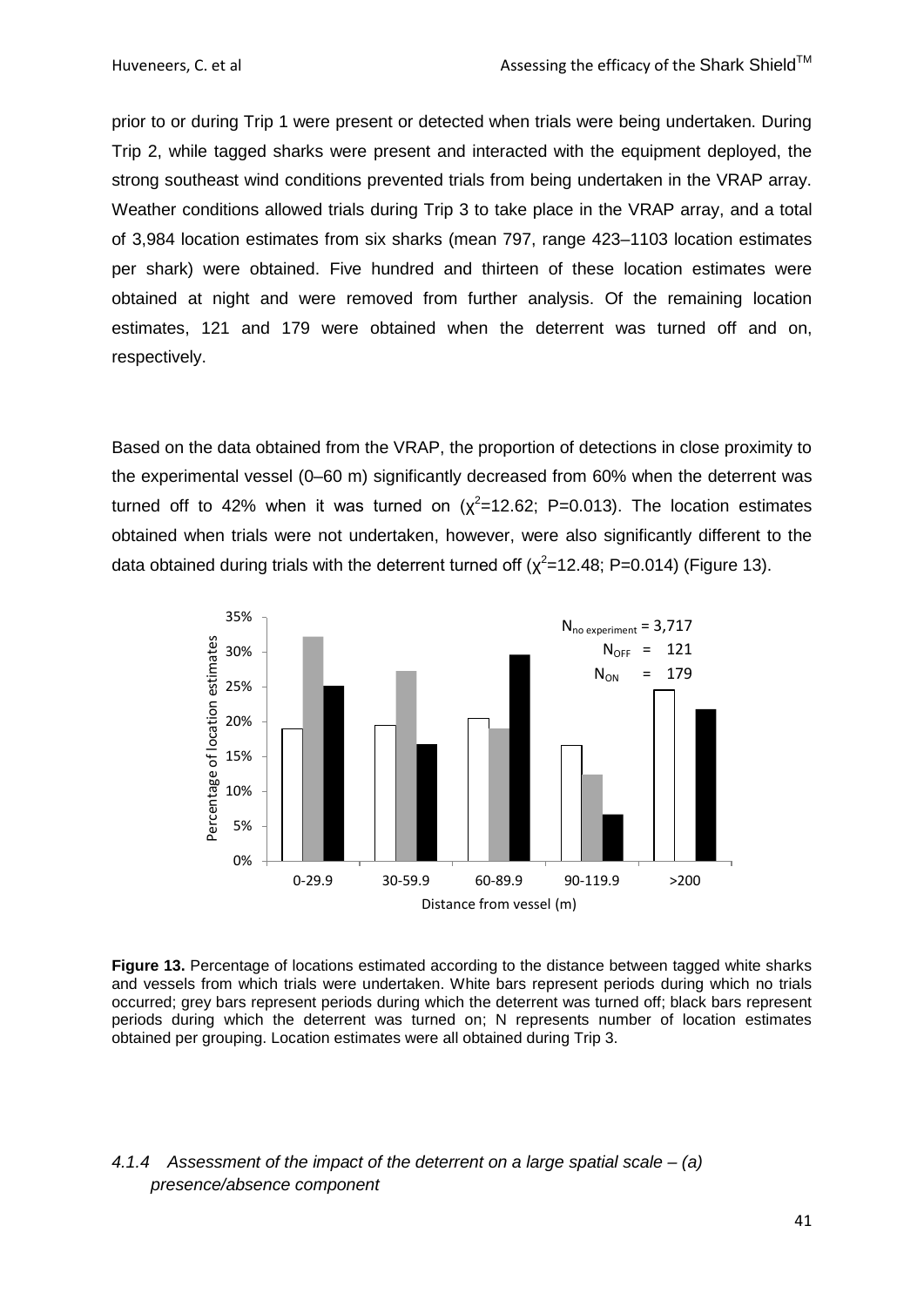An additional 12 sharks (nine males, one female, two unknown, ranging from 3.2–4.5 m total length) were tagged with coded acoustic transmitters and were detected before, during, and after the trials being undertaken. A total of 8,464 detections of tagged sharks were obtained, with 4,701 of these detections recorded during the deterrent trials. Although slightly more detections were obtained during the days when the trials took place (1017 detections/day – 43%) than before (951 detections/day – 40%) or after (408 detections/day – 17%) the trials [\(Figure 14\)](#page-41-1), this was not significantly different (ANOVA:  $F_{2,33}=1.96$ ; P=0.16).



<span id="page-41-1"></span>**Figure 14.** Percentage of detections of 12 acoustically tagged white sharks obtained prior, during, and after the deterrent trials. Error bars represent standard deviation.

### <span id="page-41-0"></span>**4.2 Dynamic tows**

A total of 190 tows were undertaken in July and August 2010 (94 tows) and 2011 (96 tows). Of these, 98 tows were undertaken with the deterrent turned off (47 in 2010, 51 in 2011) and 91 with the deterrent turned on (47 in 2010, 44 in 2011). Tows occurred over 37 hours 39 minutes (19 hours 06 minutes with the deterrent turned off, 18 hours 2 minutes with the deterrent turned on) with each tow lasting an average of 11 minutes 44 seconds. Towing took place on 22 days (11 days in each 2010 and 2011). Due to logistical difficulties such as the electrodes wrapping around the equipment, poor visibility, and lack of light penetrating through the water surface, video footage was only obtained from 169 tows (74 in 2010 and 95 in 2011). Of these, 86 videos were taken with the deterrent turned off (35 in 2010, 51 in 2011) and 83 with the deterrent turned on (39 in 2010, 44 in 2011) (Table 8).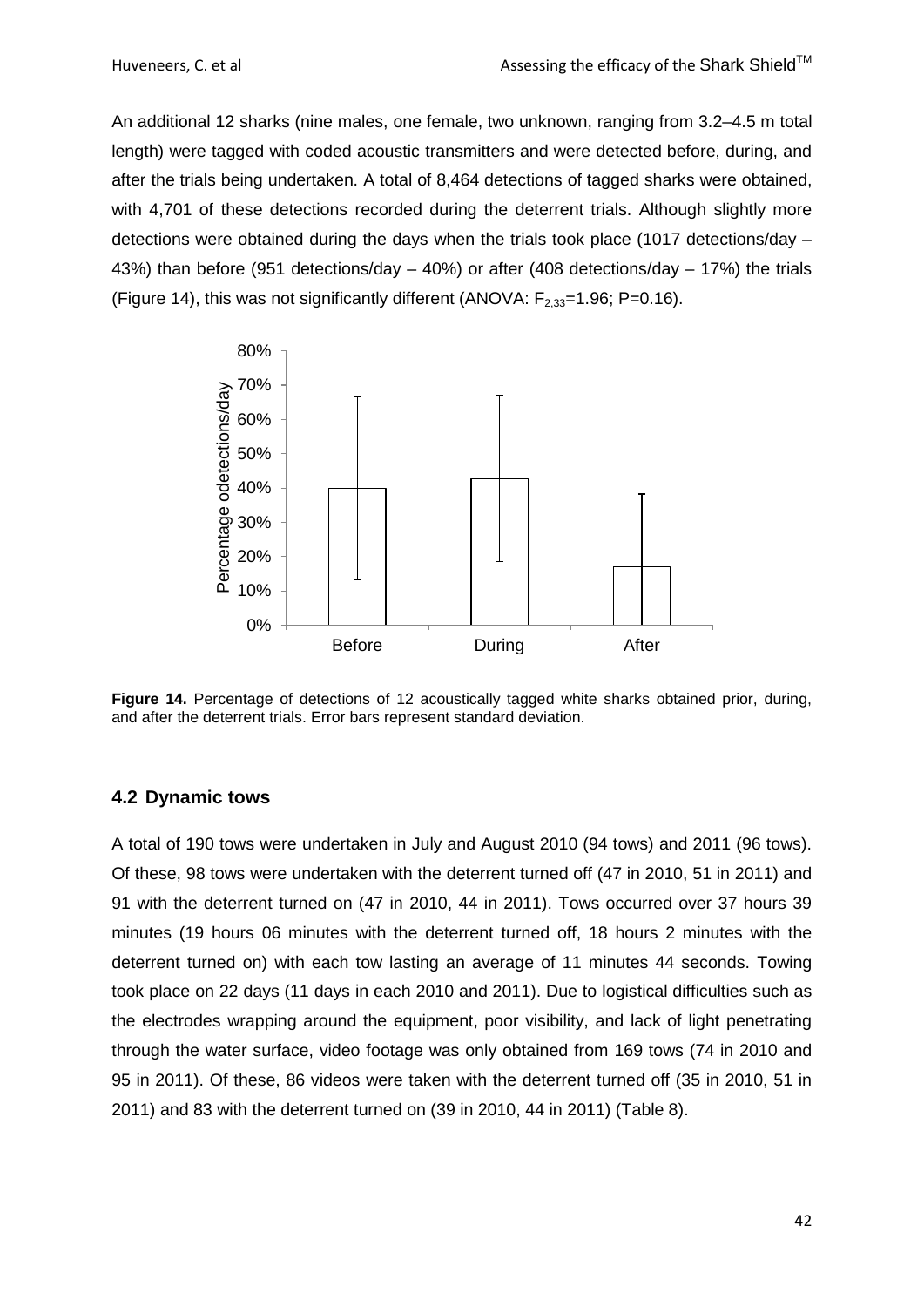Sixty-one interactions, 43 with deterrent off, 18 with deterrent on, between a shark and the decoy were recorded when surface and underwater interactions were combined. Of these, 35 interactions occurred in 2010 (23 with deterrent off, 12 with deterrent on) and 26 in 2011 (20 with deterrent off, 6 with deterrent on). Interactions visible from the surface (e.g., breach, aborted breach close to decoy, lunge, swimming on the surface behind the decoy) accounted for 29 of the 61 interactions observed (27 with deterrent off, 2 with deterrent on). Of these, 18 interactions occurred in 2010 (17 with deterrent off, 1 with deterrent on) and 11 in 2011 (10 with deterrent off, 1 with deterrent on). Sixteen breaches occurred during the tows (9 in 2010 and 7 in 2011) with all breaches occurring when the deterrent was turned off (Table 8).

Taking into account the number of tows undertaken and suitable videos available, the number of interactions per tow across all experiments was 0.33 and decreased from 0.44 to 0.22 when the deterrent was turned on. While the number of surface interactions per tow decreased from 0.28 to 0.02 when the deterrent was turned on, the strongest effects of the deterrent was recorded for breaches, with no breach observed when the deterrent was turned on (Table 8, Figure 15).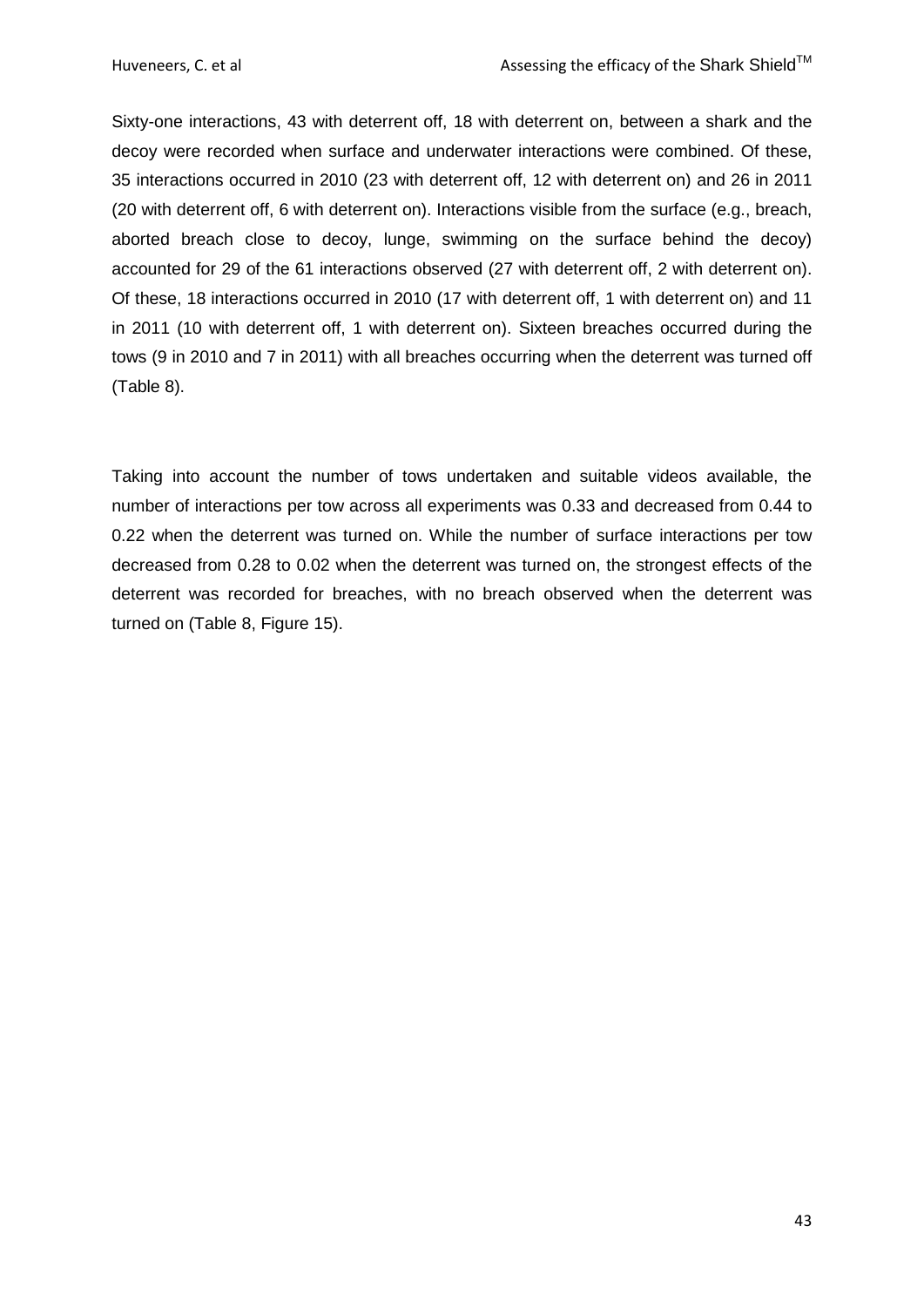<span id="page-43-0"></span>

| 2010       |         |          | 2011           |         |          |            | <b>TOTAL</b> |             |  |
|------------|---------|----------|----------------|---------|----------|------------|--------------|-------------|--|
| <b>OFF</b> | ON      | Total    | <b>OFF</b>     | ON      | Total    | <b>OFF</b> | ON           | Grand total |  |
| 0:11:49    | 0:12:01 | 0:11:55  | 0:11:35        | 0:11:29 | 0:11:32  | 0:11:42    | 0:11:46      | 0:11:44     |  |
| 9:15:44    | 9:25:06 | 18:40:50 | 9:50:42        | 8:37:07 | 18:27:49 | 19:06:26   | 18:02:13     | 37:38:39    |  |
| 47         | 47      | 94       | 51             | 44      | 95       | 98         | 91           | 189         |  |
| 35         | 39      | 74       | 51             | 44      | 95       | 86         | 83           | 169         |  |
| 9          | 0       | 9        | $\overline{7}$ | 0       | 7        | 16         | 0            | 16          |  |
| 17         |         | 18       | 10             |         | 11       | 27         | 2            | 29          |  |
| 23         | 12      | 35       | 20             | 6       | 26       | 43         | 18           | 61          |  |
| 0.19       | 0.00    | 0.10     | 0.14           | 0.00    | 0.07     | 0.16       | 0.00         | 0.08        |  |
| 0.36       | 0.02    | 0.19     | 0.20           | 0.02    | 0.12     | 0.28       | 0.02         | 0.15        |  |
| 18         | 12      | 30       | 20             | 6       | 26       | 38         | 18           | 56          |  |
| 0.51       | 0.31    | 0.41     | 0.39           | 0.14    | 0.27     | 0.44       | 0.22         | 0.33        |  |
|            |         |          |                |         |          |            |              |             |  |

**Table 8.** Summary of the number of tows and interactions obtained when testing the deterrent on a dynamic decoy in South Africa.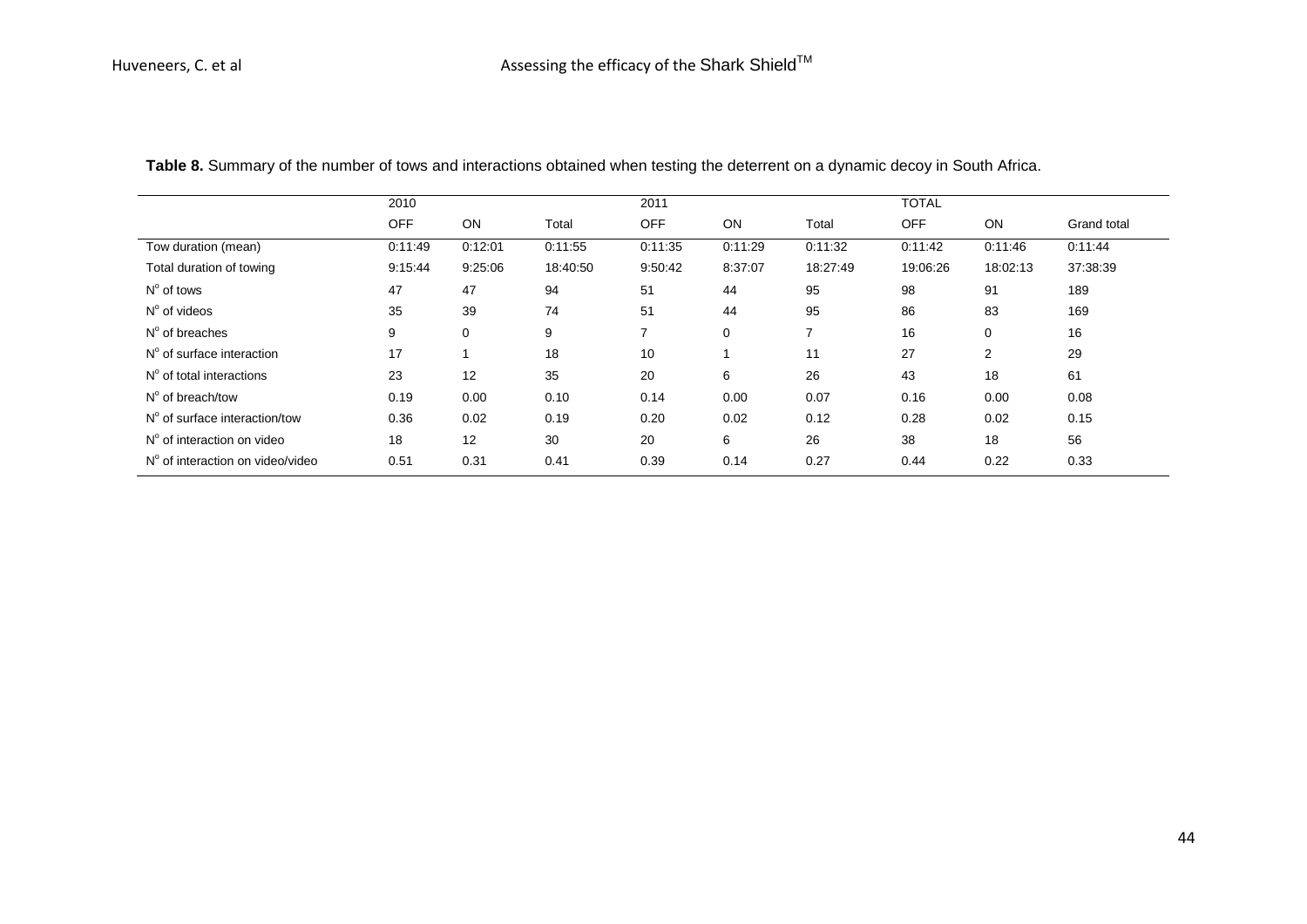

<span id="page-44-0"></span>**Figure 15.** Proportion of breaches/tow (white), surface interactions/tow (light grey), underwater interactions/video (dark grey), and total number of interactions recorded (surface and on video)/video (black) for 2010 (a), 2011 (b), and years combined (c) compared when the deterrent was turned off or on. Numbers above bars indicate the number of events per replicate.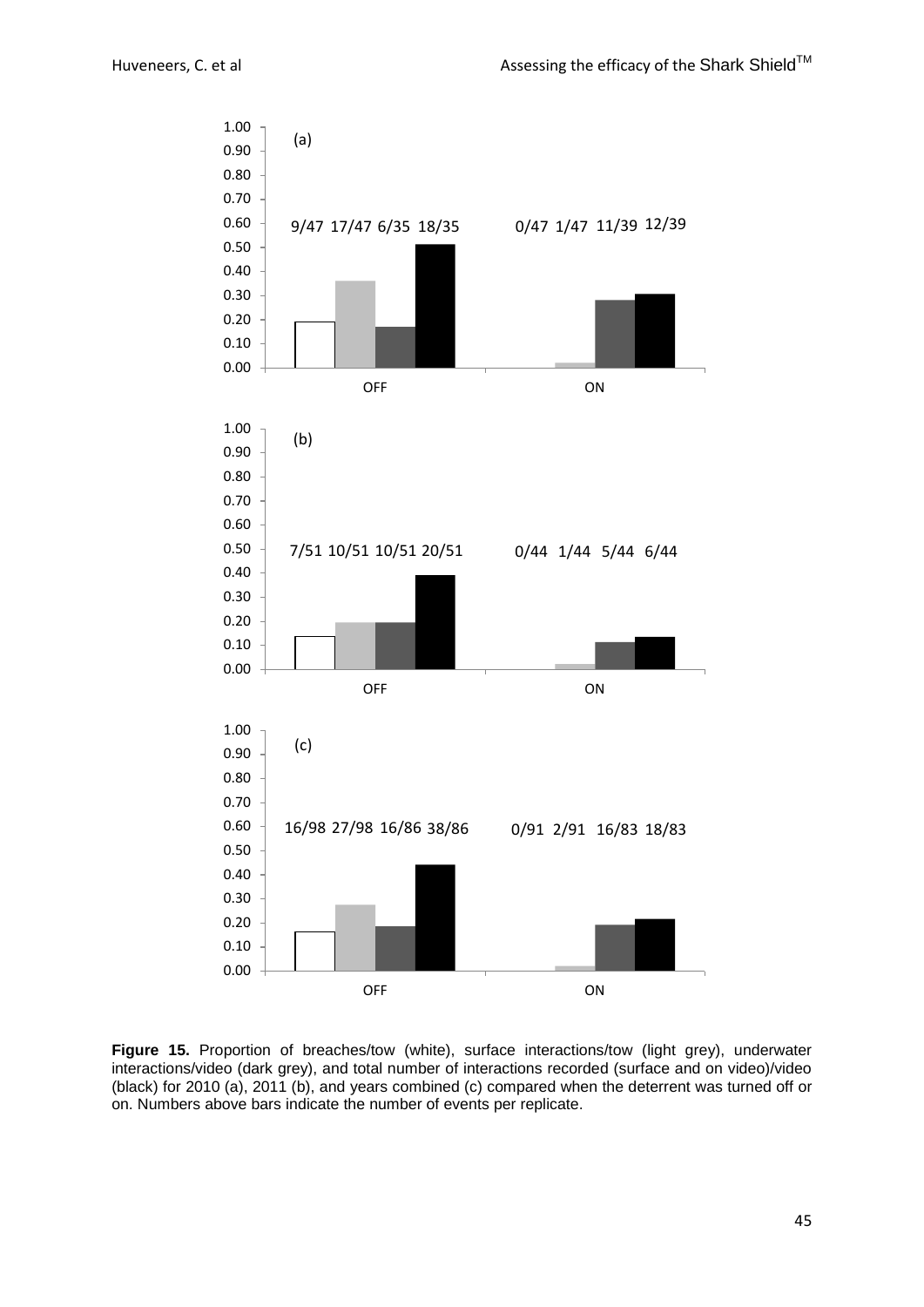The number of breaches per tow, surface interactions per tow, and total number of interactions recorded were significantly less when the deterrent was turned on compared to when the deterrent was turned off (Table 8, Figure 15, p <0.001). The number of underwater interactions per video, however, did not change significantly whether the deterrent was turned on or off (P=1.00).

Fifty-six interactions, 38 vs. 18 when the deterrent was turned off and on, respectively, were detected in the underwater camera footage, and 47 interactions (32 vs. 15 when the deterrent was turned off and on, respectively) were considered assessable by CH. Additional filtering following coding of the data resulted in 15% of the coding for behavioural approach (7 interactions) and 38% of the coding for change of direction (18 interactions) being removed. There was no difference in the amount of data filtered relative to the operational status of the deterrent for behavioural approach (16% vs. 13% for off and on) and change of direction (37% vs. 40% for off and on).

The proportions of investigations and aborted breaches increased more than two-fold when the deterrent was turned on compared to when it was turned off (from 0.31 to 0.80 and from 0.03 to 0.07 for investigation and aborted breach, respectively). While the proportion of investigations were significantly different when the deterrent was turned on from when it was turned off (Poisson exact test: p=0.003), the proportion of aborted breaches was not significantly different (Poisson exact test: p=0.54) due to the small number of aborted breaches coded (one each when turned on or off). The proportion of breaches decreased significantly from 0.5 to 0.0 (Poisson exact test: p=0.04) when the deterrent was turned on compared to when it was turned off (Table 9, [Figure 12\)](#page-38-0). The proportion of interactions where a sudden change of direction (used as a proxy for a reaction to the deterrent) was not observed decreased from 0.59 to 0.27, but was not significantly different (Poisson exact test: p=0.18) when the deterrent was turned on. The proportion of interactions where a sudden change of direction was observed increased significantly from 0.0 to 0.2 (Poisson exact test: p=0.03), while the proportion of interactions where a sudden change was 'unsure' also increased from 0.03 to 0.13, but was not significantly different (Poisson exact test: p=0.24) (Table 9, Figure 17).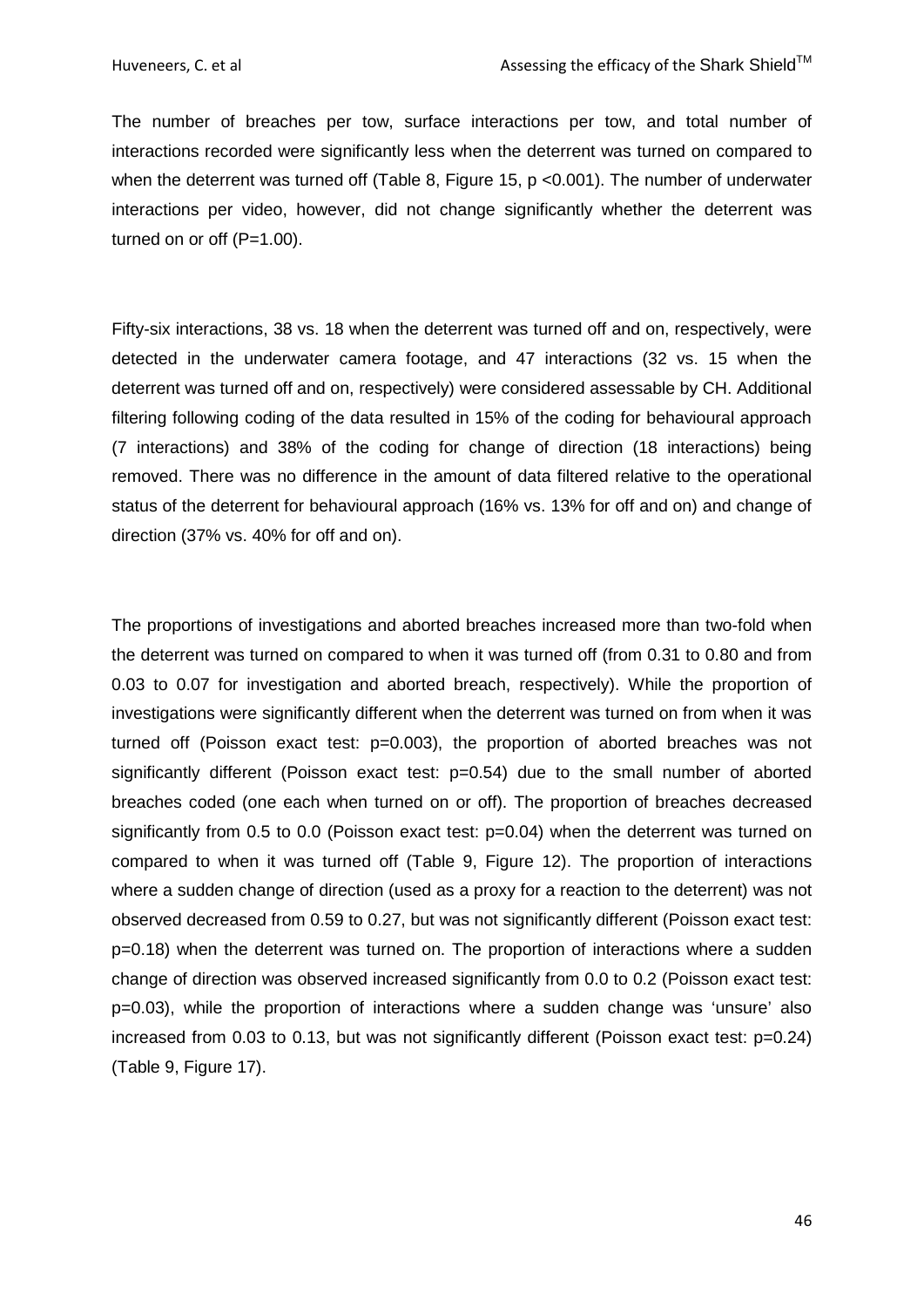<span id="page-46-0"></span>**Table 9.** Summary of the proportion of behaviours per video coded and sudden change of direction (used as a proxy for a reaction to the deterrent) per video coded.

|                                                     | <b>OFF</b> | <b>ON</b> | Total |
|-----------------------------------------------------|------------|-----------|-------|
| Number of video coded                               | 32         | 15        | 47    |
| <b>Proportion of behaviour</b>                      |            |           |       |
| Investigation                                       | 0.31       | 0.80      | 0.47  |
| Aborted approach                                    | 0.03       | 0.07      | 0.04  |
| <b>Breach</b>                                       | 0.50       | 0.00      | 0.34  |
| Total behaviour coded                               | 0.84       | 0.87      | 0.85  |
| Proportion of sudden change of direction (reaction) |            |           |       |
| Yes                                                 | 0.00       | 0.20      | 0.06  |
| <b>No</b>                                           | 0.59       | 0.27      | 0.49  |
| Unsure                                              | 0.03       | 0.13      | 0.06  |
| Total 'Reaction' coded                              | 0.63       | 0.60      | 0.62  |



<span id="page-46-1"></span>Figure 16. Proportion of investigations (light grey), aborted breaches (dark grey), and breaches (black) per assessable interaction compared when the deterrent was turned off or on. Numbers above bars indicate the number of event per replicate.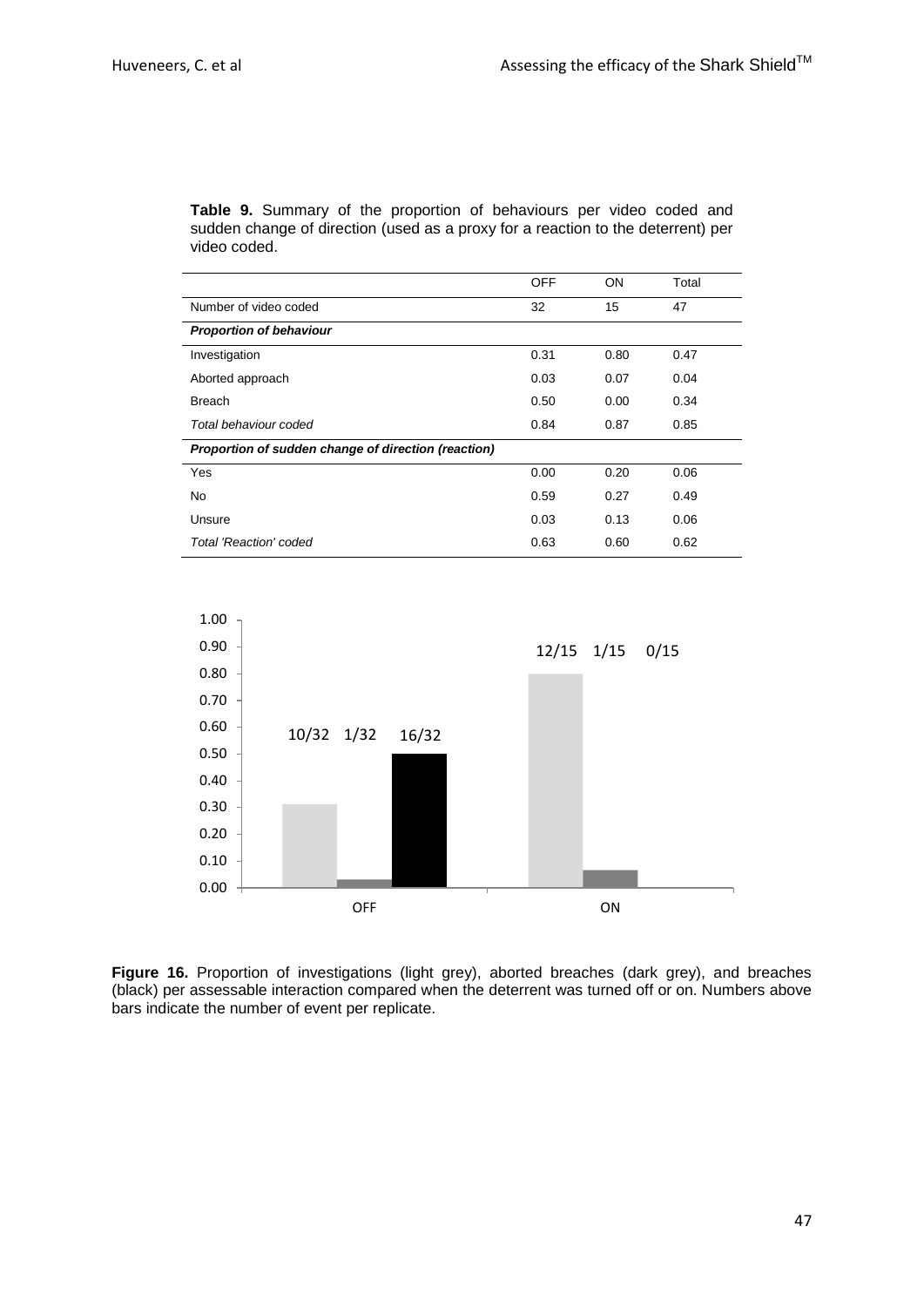

<span id="page-47-1"></span>**Figure 17.** Proportion of sudden changes of direction (light grey), no change of direction (dark grey), and 'unsure' (black) per assessable interaction compared when the deterrent was turned off or on. Numbers above bars indicate the number of event per replicate.

# <span id="page-47-0"></span>**5. DISCUSSION**

This study is the first scientific assessment of the effects of the Shark Shield Freedom7<sup>TM</sup> on the behaviour of white sharks. The deterrent increased the time it took to take a static bait and the number of interactions per approach. On average, sharks did not approach as close when the deterrent was activated. There were some individual sharks that exhibited behaviours different to the mean trend; one shark took the bait four times faster when the deterrent was activated. Tows of a seal decoy showed that the deterrent reduced the number of breaches, surface interactions, and total number of interactions. The deterrent did not, however, affect the proportion of static baits consumed, nor did it reduce the number of underwater interactions with a dynamic bait. Sharks were also observed in some trials and tows within less than 0.5 m from the deterrent. The results showed that the deterrent had an effect on white shark behaviour, but did not deter or repel them in all situations, and for all individual sharks.

While this study is the first to test the effects of the Shark Shield Freedom7<sup>TM</sup> on white sharks, a previous study tested the efficiency of a previous model, the SharkPOD<sup>TM</sup>, and found a 80% reduction in the probability of white shark taking a bait [\(Smit and Peddemors,](#page-59-13)  [2003\)](#page-59-13). This contrasted with the results from this study which did not find any differences in the proportion of baits consumed, regardless of whether the deterrent was activated. The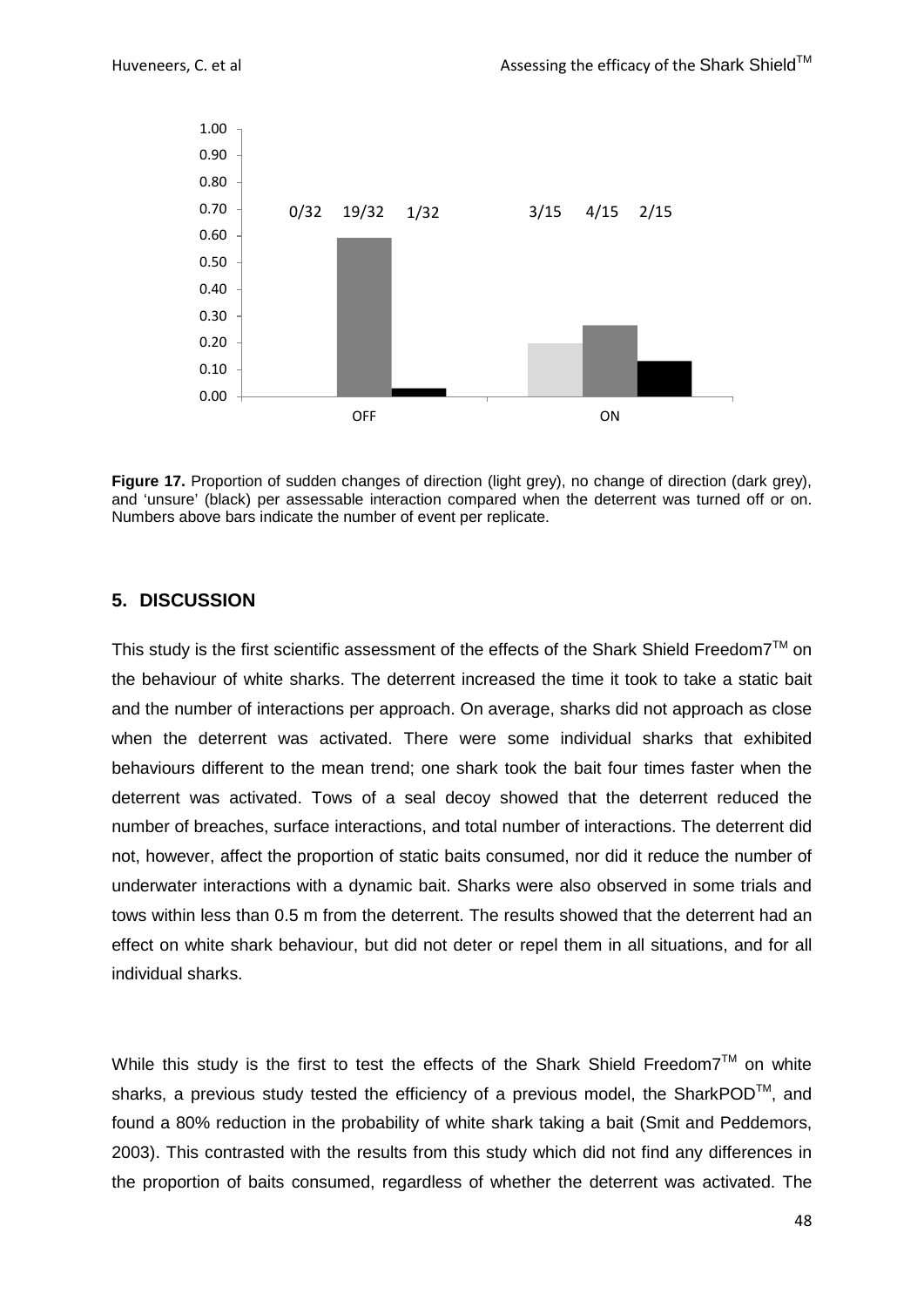disparity between these results might be due the position of the electrodes differing between the two models and potentially producing a geometrically different electrical field. Both models, however, have the same electronic circuit and produce the same pulse and waveform (Shark Shield Pty Ltd, pers. comm.). The position of the bait in relation to the deterrent was also different between the two studies. Smit and Peddemors [\(2003\)](#page-59-13) attached the bait to the deterrent, whereas this study placed the deterrent 150–200 cm away from the bait, similarly to how a diver would wear the deterrent. This disparity in the experimental setup potentially resulted in the discrepancy of the results obtained. Considering that the distance from the deterrent could have such large influence on its effectiveness in reducing the probability of an interaction, further testing should assess the impact that distance between the deterrent and a bait has on the probability of the bait being consumed.

While sharks were still capable of taking baits 150–200 cm away from the deterrent, the number of interactions within two metres of the deterrent decreased when it was activated. The mean minimum distance to the deterrent in this study of about 2.5 m was similar to that seen by Smit and Peddemors [\(2003\)](#page-59-13). Using the same electronic deterrent as in this study, Galapagos sharks (*Carcharhinus galapagensis*) did not approach a bait canister two metres from the deterrent (Robbins and Peddemors, unpublished data). Sharks are, however, capable of being close to an activated deterrent, with the minimum distance recorded in this study being <0.5 m (Supplementary electronic information K, L). Sardines placed two metres away from an activated deterrent could also be taken by Galapagos sharks (Robbins and Peddemors, unpublished data). These studies indicate that electric deterrents can have an effect on sharks, but that sharks can approach and consume baits closer than 5 m to an activated deterrent.

During this study, white sharks took, on average, twice as long (120 seconds) to take the bait when the deterrent was activated compared to when it was switched off. An increase in the time it takes to consume a bait is consistent with findings for Galapagos sharks (Robbins and Peddemors, unpublished data). The number of interactions per approach also increased when the deterrent was activated, similar to the previous study on white sharks (Smit and Peddemors, 2003). This suggests that some white sharks may hesitate when taking a bait when a deterrent is activated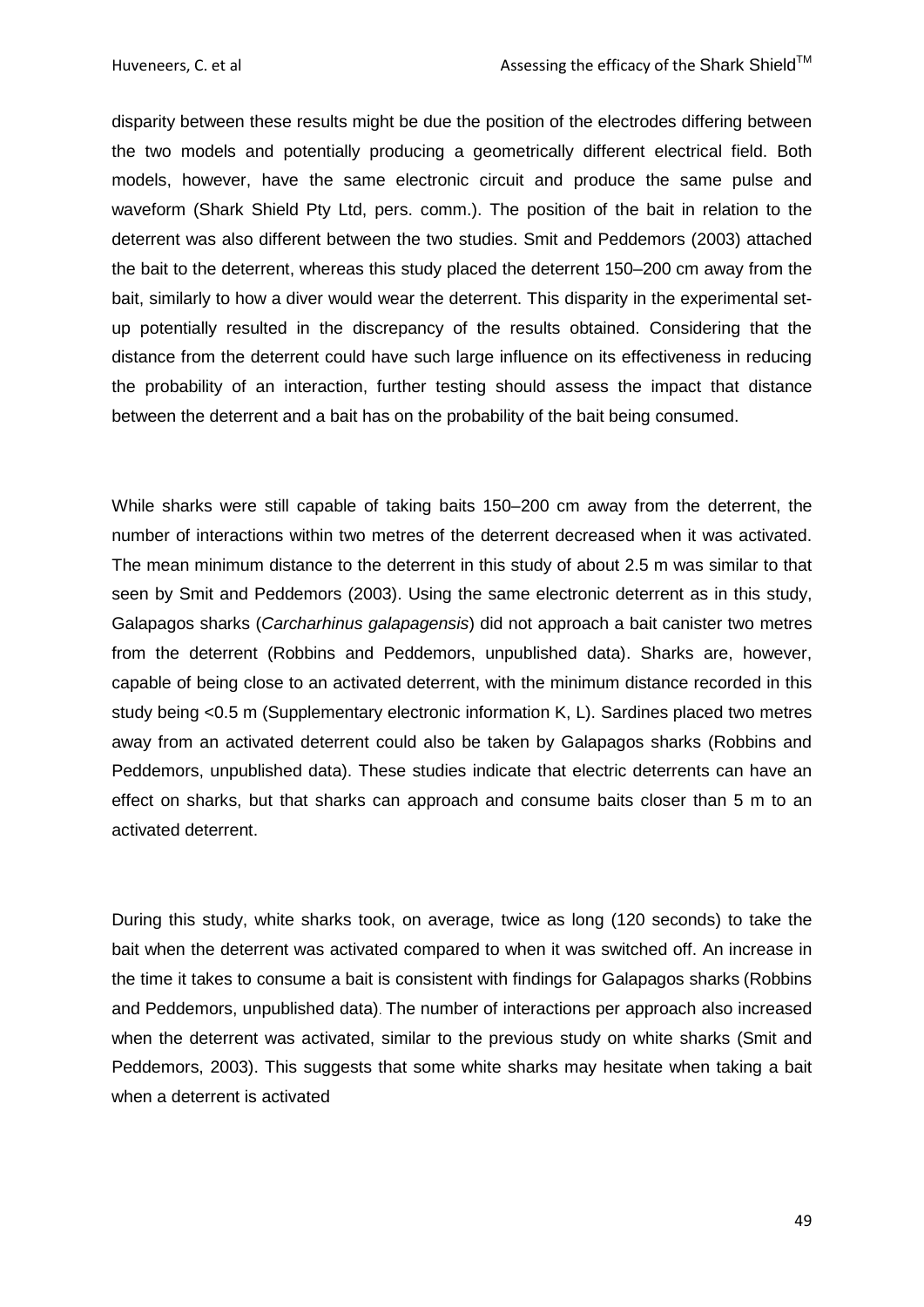Based on the time taken by sharks to make their first approach towards the static bait and on the acoustically-derived presence/absence data, the deterrent did not attract sharks to the bait. The lack of difference in the first approach time, and in the number of detections prior, during, and after the experiments might be confounded by individual-specific variations, and care should be taken when interpreting these results. Indeed, while some sharks were detected more often when the deterrent was being tested, others were detected more often on days following the experiments. Based on the VRAP data, the location estimates during periods when the deterrent was not activated were differently distributed to periods when trials were not being undertaken. Sharks were closer to the vessel when trials were not undertaken than when trials were undertaken with the deterrent turned off. A bait was in the water during both periods, either as part of the experimental gear or to maintain sharks interest as part of cage-diving operations, and it is unknown why this difference was observed. This suggests that the VRAP system might not have been capable of adequately describing the behaviour of white sharks at large spatial scales (up to 200 m away) due to small sample sizes because the system did not record data during Trips 1 and 2. While small sample sizes precluded statistical analysis from being undertaken for individual sharks, the results from our study suggest that an activated deterrent does not attract white sharks to a static bait.

Experiments in South Australia may be biased by the berley and bait used to attract white sharks, and these may have modified the behaviour of the sharks on which the deterrent was tested. However, the rarity and cryptic nature of this species necessitates use of berley to investigate the effects of deterrents on a static bait, as it is essential to attract white sharks into the proximity of the deterrent to be able to observe their behavioural response and obtain sufficient replicates to allow robust statistical analyses. The difference in stimulation provided by a tuna bait, a different type of bait, an object, or a human was not measured. The deterrent, however, is intended to repel sharks and decrease the risk of shark attacks. If a shark attempts to attack an object, it is because the shark is interested in the object and motivated to attack it. As such, it was justified to test the effects of the deterrent on white sharks attracted to the research vessel such as through the use of berley and bait.

The field experiments took place in areas of high white shark concentration to ensure sufficient replication and sample sizes. Such aggregation areas are often where white shark cage-diving tourism has developed. For example, white shark cage-diving was initiated at the Neptune Islands in the 1970s and has been undertaken regularly since 2000. Wildlife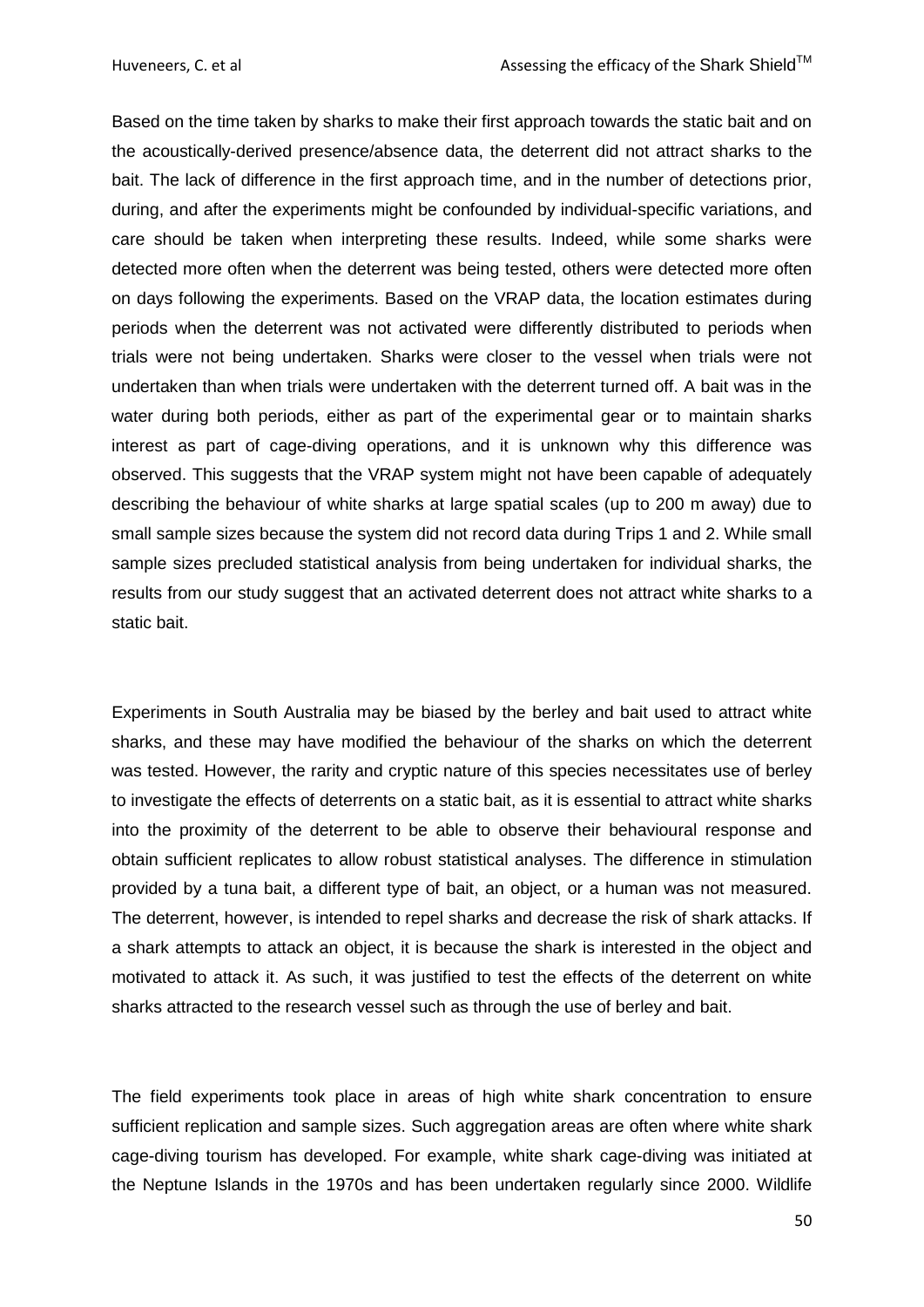tourism targeting sharks has previously been documented to impact the behaviour of some shark species [\(Bruce et al., 2005;](#page-55-11) [Laroche et al., 2007;](#page-58-9) [Semeniuk et al., 2007;](#page-59-14) [Meyer et al.,](#page-58-10)  [2009;](#page-58-10) [Clua et al., 2010;](#page-56-11) [Smith et al., 2010;](#page-59-15) [Barker et al., 2011b;](#page-55-12) [Barker et al., 2011a;](#page-55-13) [Bruce](#page-55-8)  [and Bradford, 2011;](#page-55-8) [Fitzpatrick et al., 2011;](#page-56-12) [Maljković and Côté, 2011](#page-58-11)). The behavioural response of white sharks to the deterrent might have also been modified by the impact of the cage-diving industry. Some white sharks are known to be 'temporary resident' at the Neptune Islands with regular visitations lasting up to 92 days [\(Bruce and Bradford, 2011\)](#page-55-8). Some individuals involved in the static bait experiments might have been interacting with the cage-diving operators in previous years or during days prior to the trials. White sharks also regularly interact and collide with the cages and the hulls of vessels. The white sharks that had previously interacted with the cage-diving vessels could also be considered as being accustomed to the disturbances associated with cage-diving operations. An additional disturbance in the form of a deterrent might not have the same impact as it would have in another location where white sharks are not as accustomed to human presence and disturbances. Sharks may have also been previously conditioned to taking baits leading to positive reinforcement. To reduce this potential bias, a future study should be conducted at locations where shark abundance is adequate to run trials, and where cage-diving does not occur.

Throughout the trials, sharks may have also become used to the effect and pulses of the deterrent, resulting in the potential for habituation in response to the pulse, or conditioning in response to the positive rewards obtained when baits were taken. For example, a shark which took the bait on the first trial when the deterrent was not activated, may be more likely to take the bait during subsequent trials. A shark that took a bait when the deterrent was activated may also be more likely to take a subsequent bait, as the discomfort caused by the deterrent may not have been strong enough to counter the food reward. Such temporal correlation has been observed in Galapagos shark interactions with a berley canister, where interactions declined following continued failures to obtain a food reward (Robbins and Peddemors, unpublished data). Sharks demonstrate cognitive ability [\(Clark, 1959;](#page-56-13) [Aronson](#page-55-14)  [et al., 1967\)](#page-55-14) and form associative learning behaviours as rapidly as other vertebrates [\(Guttridge et al., 2009\)](#page-57-13), including following repeated exposure to electropositive metal deterrents [\(Brill et al., 2009\)](#page-55-6). This potential bias was examined but there was no decrease with time in the number of approaches per trial, interactions per approach, minimal distance to the deterrent, time to first appear or time to take the bait. It is likely that the small number of food rewards provided and the alternation of positive and negative reinforcements from the deterrent being randomly activated for each trial prevented habituation from occurring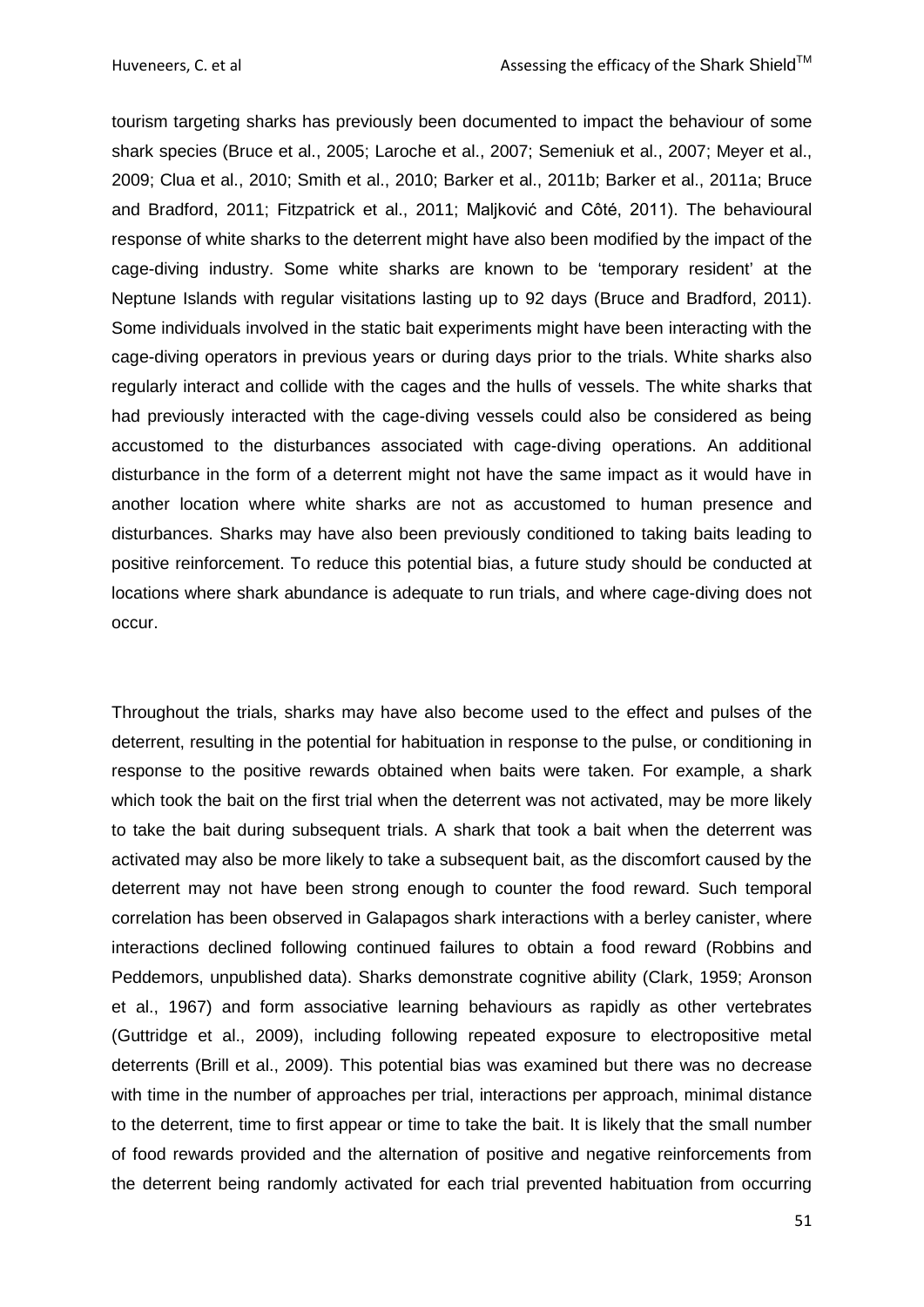and inducing any temporal effects in the study. The proportion of unidentified sharks (30.6%) may have impacted our ability to detect a decreasing response of individual sharks to the pulses emitted by the deterrent. The issue of habituation or conditioning might have also occurred with the towed seal decoy. However, given the low number of interactions recorded when the deterrent was activated, the likelihood of habituation is low.

Experiments in South Africa showed that all 16 breaches observed during the 190 tows undertaken occurred when the deterrent was turned off. Considering the 0.16 probability of breaching occurring (based on the 16 breaches obtained in the control situation), the probability of having less than one breach during the 91 tows undertaken with the activated deterrent is <0.001 (based on a binomial distribution). Similarly, while a total of 27 surface interactions were observed, only two occurred when the deterrent was activated. Using a similar principle, the probability of having two or less surface interactions during the 91 tows when the deterrent was activated is also <0.001. It is therefore unlikely that the lack of breaches and small number of surface interactions observed when the deterrent was turned on was due to chance.

Considering that the number of breaches and surface interactions decreased when the deterrent was activated, it might be expected that the number of underwater interactions would increase as sharks abort their predatory behaviour. There was, however, no significant difference in the number of underwater interactions, whether or not the deterrent was activated. The expected increased number of aborted breaches may have been counterbalanced by a similar decrease in the number of approaches by white sharks, leading to the same number of underwater interactions occurring regardless of the deterrent's operational status. This is further supported by the underwater behaviour, which indicated a decreased proportion of breaches, but an increased proportion of aborted breaches and investigations when the deterrent was activated. In addition, interactions when a reaction was observed were only recorded when the deterrent was activated, while interactions when sharks did not react decreased.

If the deterrent caused the observed decrease in the frequency of breaches, a proportional increase of aborted breaches would have been expected. Similarly, it would have also been expected to record a reaction from sharks in close vicinity of the activated deterrent. This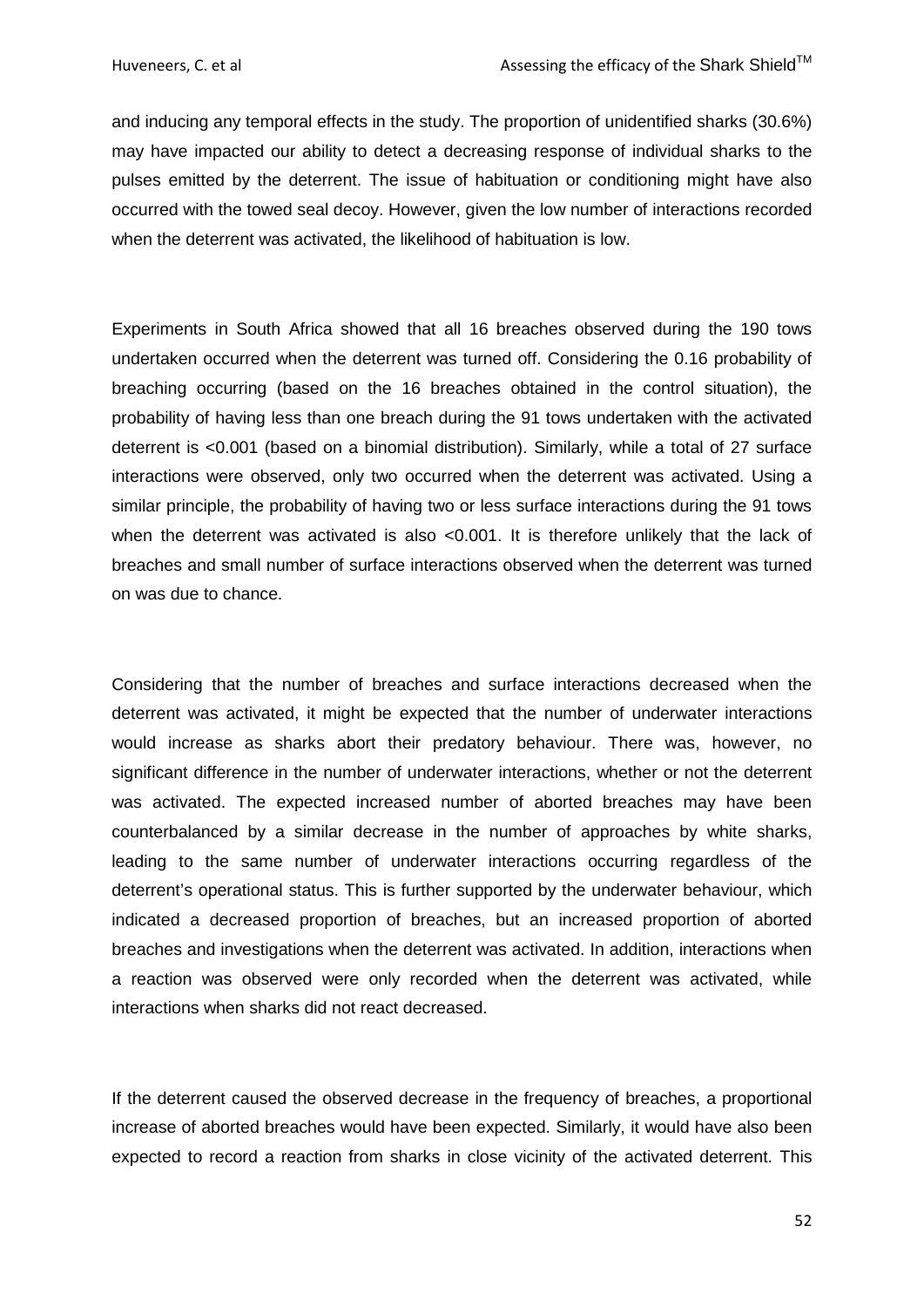was not the case, and only 6.7% of the interactions were aborted breaches, while a reaction was only observed in 20% of the interactions. This could be explained by: (1) the differences in the number of breaches, surface interactions, and behaviour type is not due to the deterrent but to another factor that was unaccounted for; (2) the behaviours of the sharks could not be reliably coded; or (3) some white sharks affected by the deterrent were not detected by the underwater filming due to being outside the visibility range of the camera. On most days, the visibility was estimated to be 3–5 m or less. As such, if sharks were affected by the deterrent from further than the visibility range of the camera, they would have to be affected by the deterrent further away than 3–5 m. This contradicts the results obtained from the static bait experiments, which suggests that the deterrent did not affect white sharks further than a distance of two metres. While the deterrent can affect sharks to a distance of up to two metres, white sharks could also be able to detect the pulse of the deterrent from further away and react to it from a distance not observable by the underwater camera. If white sharks are capable of detecting the electric pulse emitted by the deterrent prior to initiating a predatory attack, they might decide not to initiate a breaching approach, which would explain the small number of aborted breaches observed. The minimum detection threshold and voltage strength that elicits a behavioural response has been measured for several shark species [\(Marcotte and Lowe, 2008;](#page-58-12) [Jordan et al., 2011\)](#page-57-8). An accurate mapping of the electric field emitted by the deterrent would enable quantification of the expected distance from which sharks first detect the field and the distance from which sharks could be expected to respond behaviourally.

The trials using the towed seal decoy off South Africa suggested that the deterrent affected the predatory behaviour of white sharks. Although the deterrent appeared to impact the predatory behaviour of white sharks, several individuals were observed in close proximity to the deterrent, some touched the electrode (Supplementary electronic information M), and two surface interactions were observed when the deterrent was activated. The deterrent emits an electric pulse every about 0.6 seconds (Shark Shield Pty Ltd, pers. comm.). White sharks have been estimated to breach at speeds of 35 km/hr (or 9.7 m/s) [\(Martin and](#page-58-13)  [Hammerschlag, 2012\)](#page-58-13) and lamnid sharks have been estimated to be capable of burst speeds of up to 56 km/hr (15.6 m.s<sup>-1</sup>) (e.g., *Isurus oxyrinchus* [\(De Maddalena et al., 2005\)](#page-56-14)). A white shark could, therefore, theoretically travel at least 5.82 m and up to 9.3 m during the time between the two pulses emitted by the deterrent. Therefore, a white shark undertaking a predatory targeted strike or at full speed could reach the centre of the electric field emitted by the deterrent during the 0.6 second interval between the two pulses. In addition to white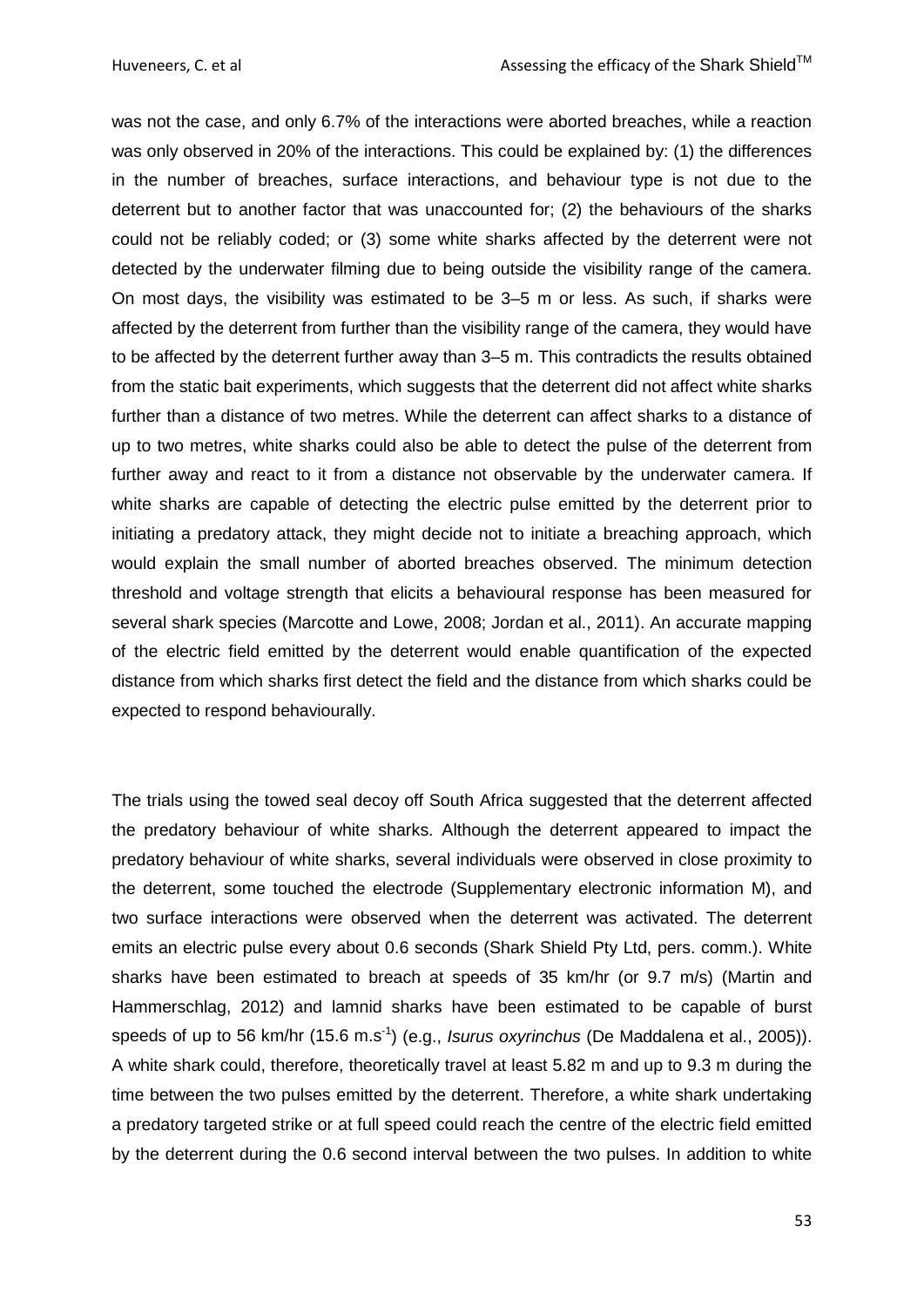sharks being observed in close proximity  $(<0.5$  m) to the activated deterrent, they could also theoretically reach the deterrent between two pulses.

The main findings of the static and dynamic experiments were different. The operational state of the deterrent did not affect the proportion of static baits taken, but an activated deterrent did significantly decrease the number of breaches and surface interactions on a towed seal decoy. While the differences observed could be due to location or the different white shark populations [\(Gubili et al., 2012\)](#page-56-15), it is more likely related to the behavioural states being tested. White sharks that investigate a static bait are mostly swimming at slower speeds than when hunting natural prey. It is likely that the energy required for a breach is higher than that expended during inquisitive behaviour. Considering the energetic cost of breaching, white sharks might be less likely to breach if they can sense any factor that could reduce their chance of being successful or which seems unusual. In the presence of a deterrent, a white shark might still be inquisitive around a static bait where energetic cost is similar to normal swimming, but they might be less likely to breach because of the higher energetic cost. The investigatory nature of the inquisitive behaviour is supported by the number of times the same white sharks were observed (e.g., one white shark approached the static bait in 35 different trials, while another individual had 18 interactions in one trial).

While we tested the response to the deterrent in two interaction types, it cannot be assumed that white sharks would respond similarly when interacting with humans or other visual or chemical stimuli, such as from a marine mammal carcass or other potential prey items. The results obtained also cannot be extrapolated to different types of predatory behaviour (e.g. non-breaching surface predation, subsurface predation) as different behavioural responses may occur in response to the deterrent.

# <span id="page-53-0"></span>**6. CONCLUSIONS**

This study suggests that white shark behaviour is environmentally and contextually specific, and that the degree of risk reduction afforded by use of the electric deterrent we tested is likely to depend on the behavioural state of sharks. The deterrent we tested had an effect on white shark behaviour, but did not deter or repel them in all situations nor did it repel all individual sharks. While it was expected that the deterrent would dissuade white sharks from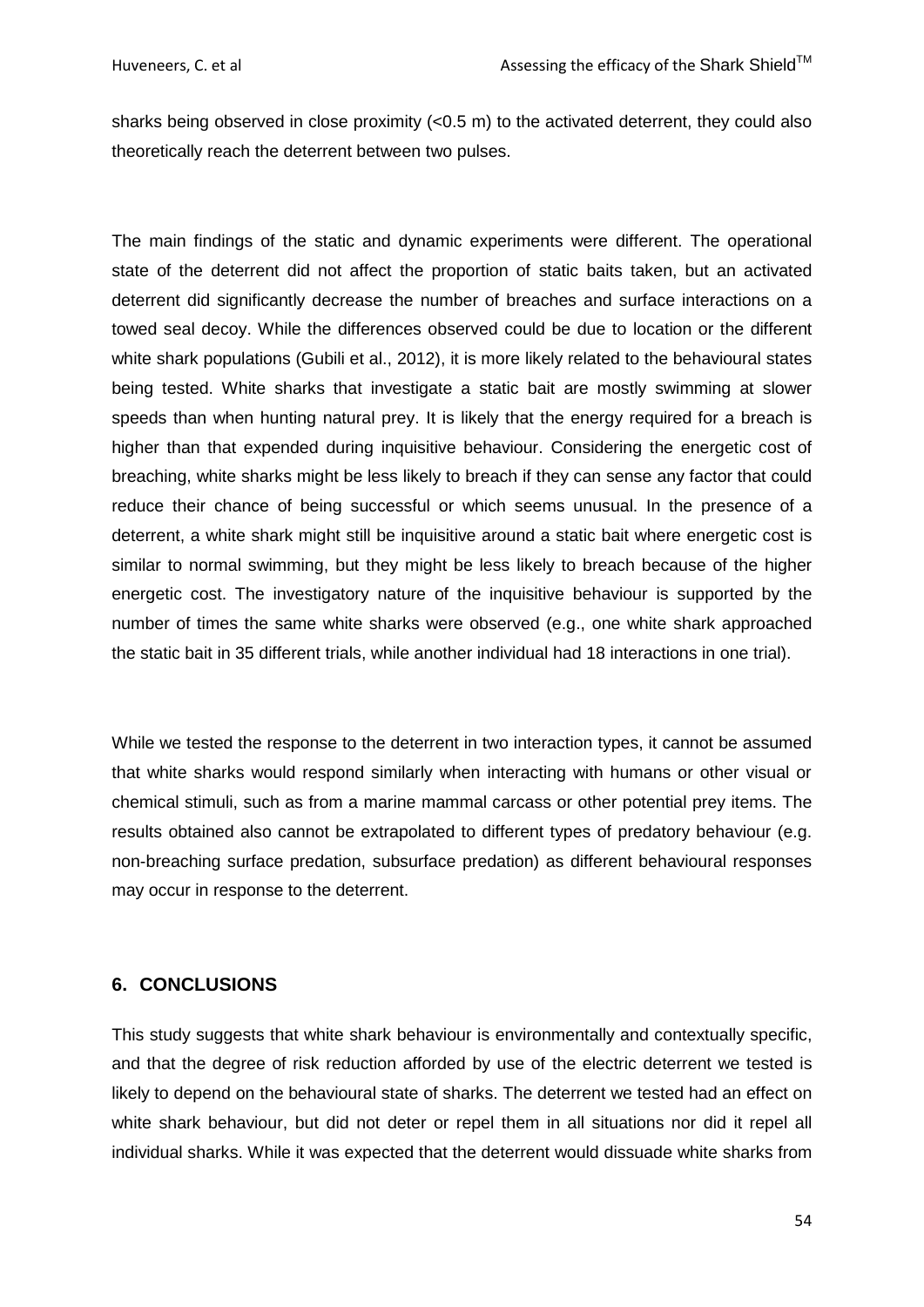taking a static bait [\(Smit and Peddemors, 2003\)](#page-59-13), the ability of the deterrent to stop a white shark in a targeted predatory behaviour was unknown.

Results suggest that the incidence of predatory strike may be reduced by an activated deterrent and that the deterrent affected the behaviour of white sharks at up to two metres from the source of the field. It is not known whether the effective distance of the deterrent varies between species, which warrants further investigation to better define performance guidelines. Given that the static bait experiments showed that an activated deterrent did not reduce the likelihood of baits being taken, the risk reduction observed in the seal decoy study would not be provided in all situations. Although the data were limited, our results suggest that white sharks were not attracted to the deterrent.

# <span id="page-54-0"></span>**7. FUTURE RESEARCH**

Future studies should focus on testing the effects of the deterrent at different distances, to assess if a deterrent closer than two metres to the attractant can prevent white sharks from taking a bait. An accurate map of the electric field emitted by the deterrent would also aid in determining the distance from which sharks can be expected to first detect and react to the deterrent. Similar tests to those undertaken during this study should be conducted at other locations where regular berleying and cage-diving does not occur. A different site would facilitate testing of the deterrent without the potential biases of habituation to human disturbance, berley, and use of the tuna teaser baits that are used at cage-diving sites. Finally, the study was undertaken on white sharks and should also include other sharks that have been implicated in attacks on humans, such as tiger sharks (*Galeocerdo cuvier*), and bull sharks (*Carcharhinus leucas*).

### <span id="page-54-1"></span>**8. REFERENCES**

<span id="page-54-4"></span>Anderson, S. D., Chapple, T. K., Jorgensen, S. J., Klimley, A. P. and Block, B. A. (2011) Long-term individual identification and site fidelity of white sharks, *Carcharodon carcharias*, off California using dorsal fins. *Marine Biology,* 158**,** 1233-1237.

<span id="page-54-2"></span>Anonymous 2006a. A Report on the Queensland Shark Safety Program. Queensland Department of Primary Industries.

<span id="page-54-3"></span>Anonymous 2006b. Scientific Shark Protection Summit. NSW Department of Primary Industries and Sydney Aquarium.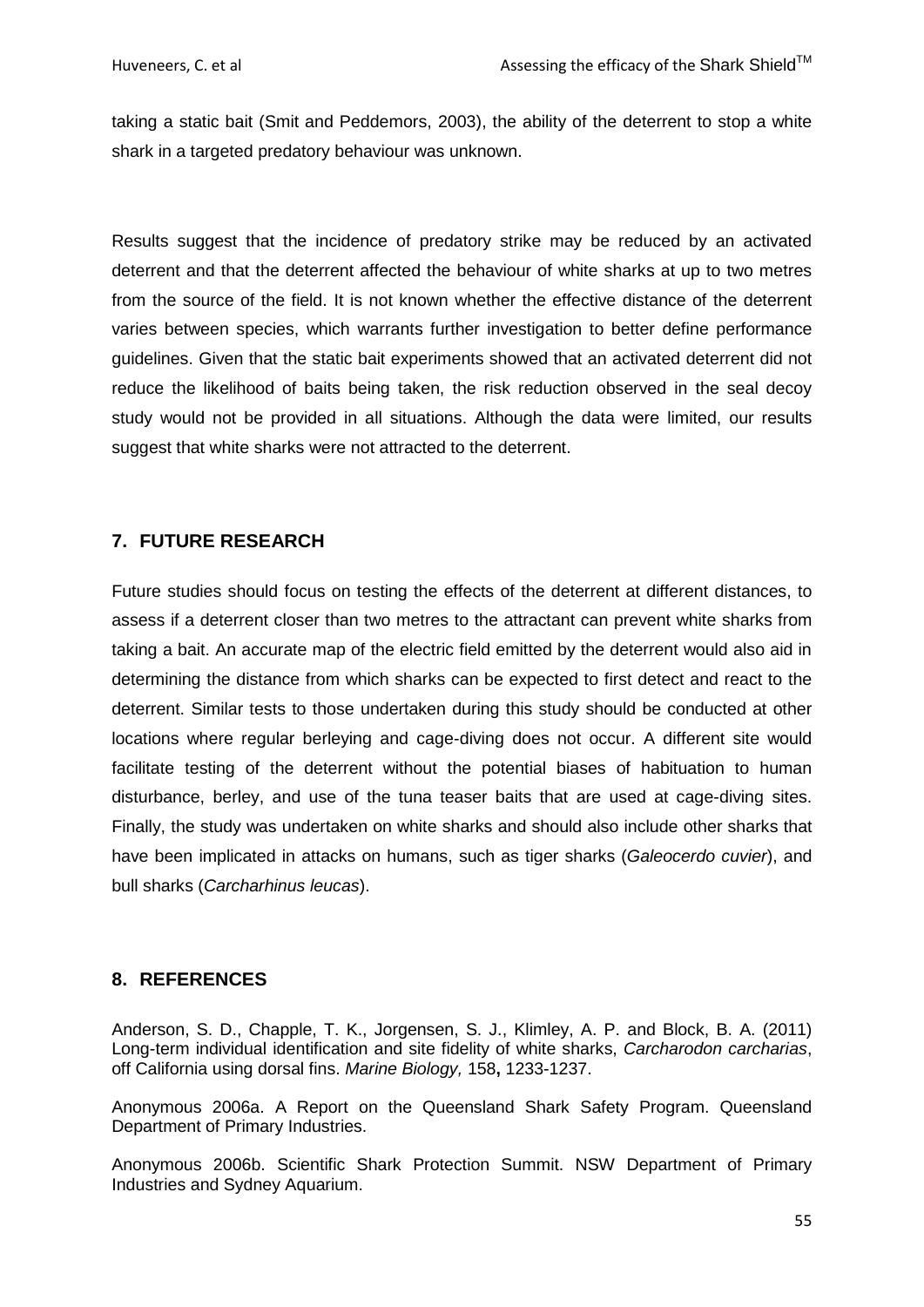<span id="page-55-2"></span>Anonymous 2011. National Coastal Safety Report 2011. A summar of coastal drowning deaths in Australia. Surf Life Savings Australia.

<span id="page-55-14"></span>Aronson, L. R., Aronson, F. R. and Clark, E. (1967) Instrumental Conditioning and Light-Dark Discrimination in Young Nurse Sharks. *Bulletin of Maine Science,* 17**,** 249-256.

<span id="page-55-0"></span>Aust, P., Boyle, B., Fergusson, R. and Coulson, T. (2009) The Impact of Nile Crocodiles on Rural Livelihoods in Northeastern Namibia. *South African Journal of Wildlife Research,* 39**,** 57-69.

<span id="page-55-3"></span>Baldridge, H. J. (1990) Shark repellent: not yet, maybe never. *Military Medecine,* 155**,** 358- 361.

<span id="page-55-13"></span>Barker, S. M., Peddemors, V. and Williamson, J. E. (2011a) Recreational SCUBA diver interactions with the critically endangered Grey Nurse Shark. *Pacific Conservation Biology,* 16**,** 261–269.

<span id="page-55-12"></span>Barker, S. M., Peddemors, V. and Williamson, J. E. (2011b) A video and photographic study of aggregation, swimming and respiratory behaviour changes in the Grey Nurse Shark (*Carcharias taurus*) in response to the presence of SCUBA divers. *Marine and Freshwater Behaviour and Physiology,* iFirst**,** 1–18.

<span id="page-55-9"></span>Barnett, A., Abrantes, K., Stevens, J., Bruce, B. and Semmens, J. M. (2010) Fine-Scale Movements of the Broadnose Sevengill Shark and Its Main Prey, the Gummy Shark. *PLoS one,* 5**,** e15464.

<span id="page-55-4"></span>Blonder, B. and Alevizon, W. (1988) Prey discrimination and electroreception in the stingray *Dasyatis sabina*. *Copeia,* 1988**,** 33–36.

<span id="page-55-10"></span>Bradford, R. W., Bruce, B. D., McAuley, R. B. and Robinson, G. (2011) An evaluation of passive acoustic monitoring using satellite communication technology for near real-time detection of tagged animals in a marine setting. *The Open Fish Science Journal,* 4**,** 10-20.

<span id="page-55-5"></span>Bratton, B. and Ayers, J. (1987) Observations on the electric discharge of two skate species (Chondrichthyes: Rajidae) and its relationship to behavior. *Environmental Biology of Fishes,* 20**,** 241–254.

<span id="page-55-6"></span>Brill, B., Bushnell, P., Smith, L., Speaks, C., Sundaram, R., Stroud, E. and Wang, J. (2009) The repulsive and feeding-deterrent effects of electropositive metals on juvenile

sandbar sharks (*Carcharhinus plumbeus*). *Fisheries Bulletin,* 107**,** 298–307.

<span id="page-55-7"></span>Broad, A., Knott, N., Turon, X. and Davis, A. R. (2010) Effects of a shark repulsion device on rocky reef fishes: no shocking outcomes. *Marine Ecology Progress Series,* 408**,** 295-298.

<span id="page-55-8"></span>Bruce, B. D. and Bradford, R. W. 2011. The effects of berleying on the distribution and behaviour of white sharks, *Carcharodon carcharias*, at the Neptune Islands, South Australia. Final report to the Department of Environment and Natural Resources, South Australia. Hobart, Tasmania: CSIRO MAR.

<span id="page-55-11"></span>Bruce, B. D., Stevens, J. D. and Bradford, R. W. 2005. Site fidelity, residence times and home range patterns of white sharks around pinniped colonies. Hobart, Tasmania: Australian Governmnet Department of Environment and Heritage.

<span id="page-55-1"></span>Burgess, G. H., Buch, R. H., Carvalho, F., Garner, B. A. and Walker, C. J. 2010. Factors contributing to shark attacks on humans: A Volusia County, Florida, case study. *In:*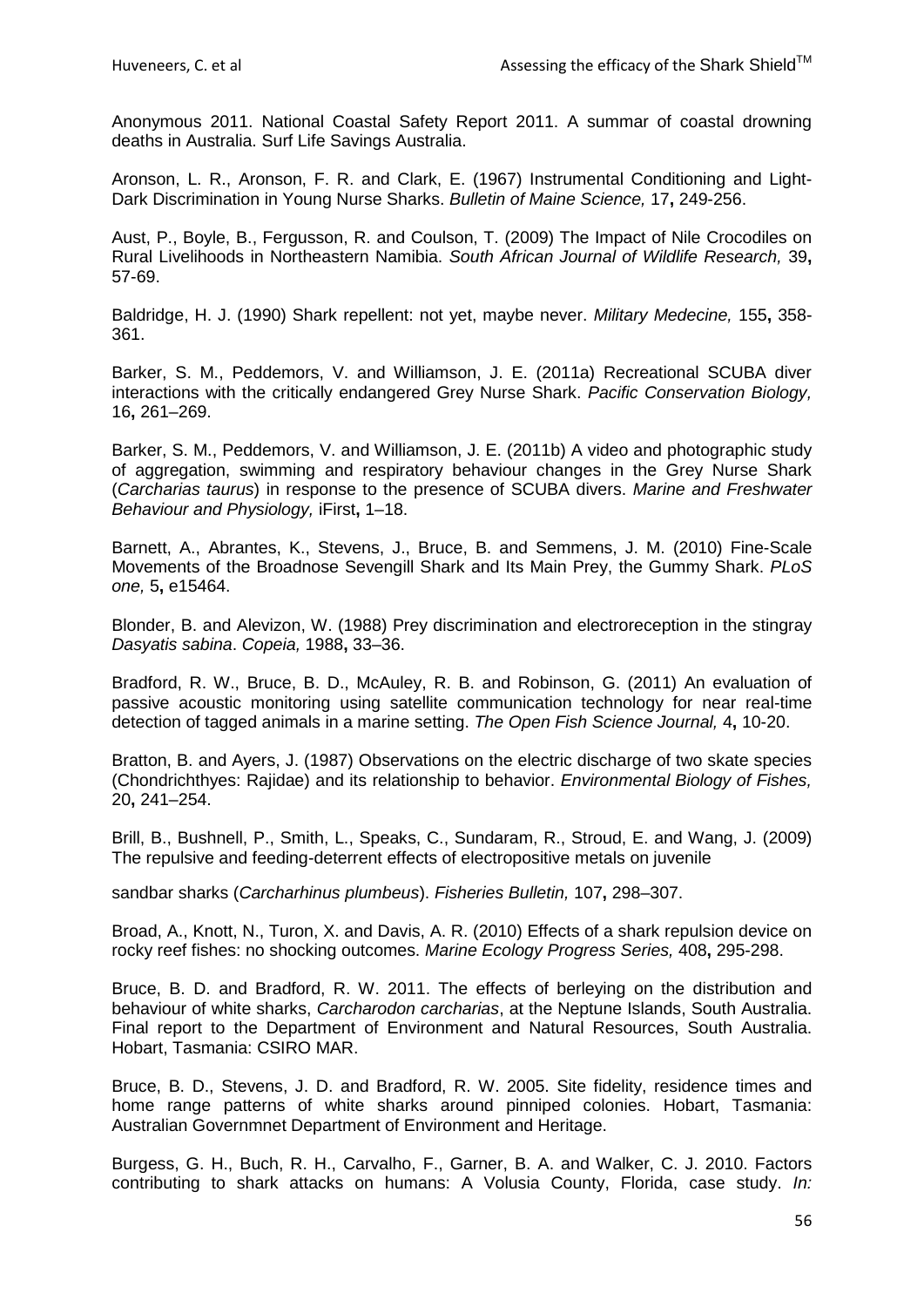CARRIER, J. C., MUSICK, J. A. & HEITHAUS, M. R. (eds.) *Sharks and their relatives: II. Biodiversity, adaptive physiology, and conservation.* Boca Raton, Florida: CRC Press.

<span id="page-56-9"></span>Burnham, K. P. and Anderson, D. R. 2002. *Model selection and multimodel inference: a practical information-theoretic approach,* New York, USA, Springer-Verlag.

<span id="page-56-7"></span>Chapple, T. K., Jorgensen, S. J., Anderson, S. D., Kanive, P. E., Klimley, A. P., Botsford, L. W. and Block, B. A. (2011) A first estimate of white shark, *Carcharodon carcharias*, abundance off central California. *Biology Letters,* 7**,** 581-583.

<span id="page-56-13"></span>Clark, E. (1959) Instrumental Conditioning of Lemon Sharks. *Science,* 130**,** 217-218.

<span id="page-56-5"></span>Cliff, G. (1988) Keeping sharks at bay. *The Naturalist,* 32**,** 4-8.

<span id="page-56-11"></span>Clua, E., Buray, N., Legendre, P., Mourier, J. and Planes, S. (2010) Behavioural response of sicklefin lemon sharks *Negaprion acutidens* to underwater feeding for ecotourism purposes. *Marine Ecology Progress Series,* 414**,** 257-266.

<span id="page-56-1"></span>Curtis, T. H., Bruce, B. D., Cliff, G., Dudley, S. F. J., Klimley, A. P., Kock, A. A., Lea, R., N., Lowe, C. G., McCosker, J. E., Skomal, G. B., Werry, J. M. and West, J. 2012. Recommendations for governmental organizations responding to incidents of white shark attacks on humans. *In:* DOMEIER, M. L. (ed.) *Global Perspectives on the Biology and Life History of the Great White Shark.* Boca Raton, Florida: CRC Press.

<span id="page-56-14"></span>De Maddalena, A., Preti, A. and Smith, R. 2005. *Mako Sharks,* Malabar, Krieger Publishing.

<span id="page-56-10"></span>De Vos, A. and O'Riain, M. (2010) Sharks shape the geometry of a selfish seal herd: Experimental evidence from seal decoys. *Biology Letters,* 6**,** 48-50.

<span id="page-56-3"></span>Dijkgraaf, S. and Kalmijn, A. J. (1966) Versuche zur biologischen Bedeutung der Lorenzinischen Ampullen bei den Elasmobranchieren. *Zeitschrift fur vergleichende Physiologie,* 47**,** 438-456.

<span id="page-56-2"></span>Dijkgraff, S. and Kalmijn, A. J. (1962) Verhaltungsversuche zur Funktion der Lorenzinischen Ampullen. *Naturwissenschaften,* 49**,** 400.

<span id="page-56-6"></span>Domeier, M. and Nasby-Lucas, N. (2007) Annual re-sightings of photographically identitifed white sharks (*Carcharodon carcharias*) at an eastern Pacific aggregation site (Guadalupe Island, Mexico). *Marine biology,* 150**,** 977–984.

<span id="page-56-8"></span>Fay, M. P. (2010) Two-sided Exact Tests and Matching Confidence Intervals for Discrete Data. *The R Journal,* 2**,** 53-58.

<span id="page-56-12"></span>Fitzpatrick, R., Abrantes, K. G., Seymour, J. and Barnett, A. (2011) Variation in depth of whitetip reef sharks: does provisioning ecotourism change their behaviour? *Coral Reefs,* 30**,** 569–577.

<span id="page-56-4"></span>Gilbert, P. W. and Gilbert, C. (1973) Sharks and shark deterrents. *Underwater Journal,* 5**,** 69–79.

<span id="page-56-0"></span>Goodrich, J. M. (2010) Human–tiger conflict: A review and call for comprehensive plans. *Integrative Zoology,* 5**,** 300–312.

<span id="page-56-15"></span>Gubili, C., Duffy, C., Cliff, G., Wintner, S., Shivji, M. S., Chapman, D. D., Bruce, B. D., Martin, A. P., Sims, D. W., Jones, C. S. and Noble, L. R. 2012. Application of Molecular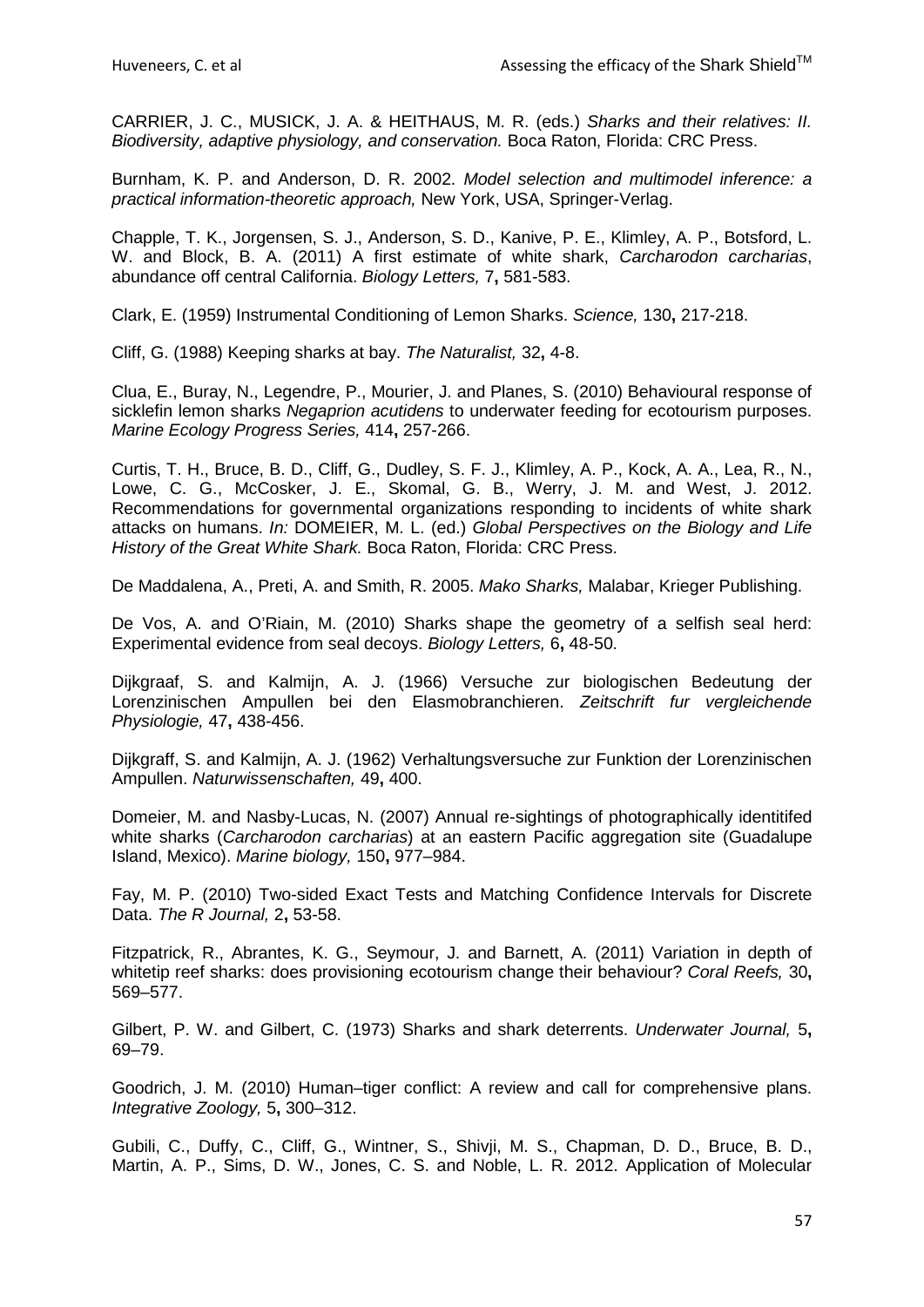Genetics for Conservation of the Great White Shark, *Carcharodon carcharias*, L. 1758. *In:* DOMEIER, M. L. (ed.) *Global perspectives on the biology and life history of the great white shark.*

<span id="page-57-13"></span>Guttridge, T., Myrberg, A., Porcher, I., Sims, D. and Krause, J. (2009) The role of learning in shark behaviour. *Fish and Fisheries,* 10**,** 450-469.

<span id="page-57-2"></span>Haine, O., Ridd, P. and Rowe, R. (2001) Range of electrosensory detection of prey by *Carcharhinus melanopterus* and *Himantura granulata*. *Marine and Freshwater Research,* 52**,** 291–296.

<span id="page-57-12"></span>Hammerschlag, N., Martin, R. A. and Fallows, C. (2006) Effects of envrionmental conditions on predator-prey interactions between white sharks (*Carcharodon carcharias*) and Cape fur seals (*Arctocephalus pusillus pusillus*) at Seal Island, South Africa. *Environmental Biology of Fishes,* 76**,** 341–350.

<span id="page-57-8"></span>Jordan, L. K., Mandelman, J. W. and Kajiura, S. M. (2011) Behavioral responses to weak electric fields and a lanthanide metal in two shark species. *Journal of Experimental Biology and Ecology,* 409.

<span id="page-57-9"></span>Kaimmer, S. M. and Stoner, A. W. (2008) Field investigation of rare-earth metal as a deterrent to spiny dogfish in the Pacific halibut fishery. *Fisheries Research,* 94**,** 43–47.

<span id="page-57-3"></span>Kajiura, S. and Holland, K. (2002a) Electroreception in juvenile scalloped hammerhead and sandbar sharks. *Journal of Experimental Biology,* 205**,** 3609–3621.

<span id="page-57-7"></span>Kajiura, S. M. and Holland, K. N. (2002b) Electroreception in juvenile scalloped hammerhead and sandbar sharks. *journal of Experimental Biology,* 205**,** 3609–3621.

<span id="page-57-0"></span>Kalmijn, A. (1966) Electro-perception in sharks and rays. *Nature,* 212**,** 1232–1233.

<span id="page-57-1"></span>Kalmijn, A. (1971) The electric sense of sharks and rays. *Journal of Experimental Biology,* 55**,** 371–383.

<span id="page-57-4"></span>Kalmijn, A. 1974. The detection of electric fields from inanimate and animate sources other than electric organs. *In:* FESSARD, A. (ed.) *Handbook of Sensory Physiology Vol III/3.* Berlin: Springer-Verlag.

<span id="page-57-5"></span>Kalmijn, A. 1978. Electric and magnetic sensory world of sharks, skates, and rays. *In:* HODGSON, E. & MATHEWSON, R. (eds.) *Sensory Biology of Sharks. Skates, and Rays.* Arlington, VA: Office of Naval Research.

<span id="page-57-6"></span>Kalmijn, A. J. (1982) Electric and magnetic-field detection in elasmobranch fishes. *Science,* 218**,** 916–918.

<span id="page-57-11"></span>Kirkman, S. P., Oosthuizen, W. H., Meyer, M. A., Kotze, P. G. H., Roux, J.-P. and Underhill, L. G. (2007) Making sense of censuses and dealing with missing data: trends in pup counts of Cape fur seal *Arctocephalus pusillus pusillus* for the period 1972-2004. *South African Journal of Marine Science* 29**,** 161-176.

<span id="page-57-10"></span>Klimley, A., Le Boeuf, B., Cantara, K., Richert, J., Davis, S. and Van Sommerman, S. (2001) Radio acoustic positioning as a tool for studying site-specific behavior of the white shark and other large marine species. *Marine Biology***,** 429-446.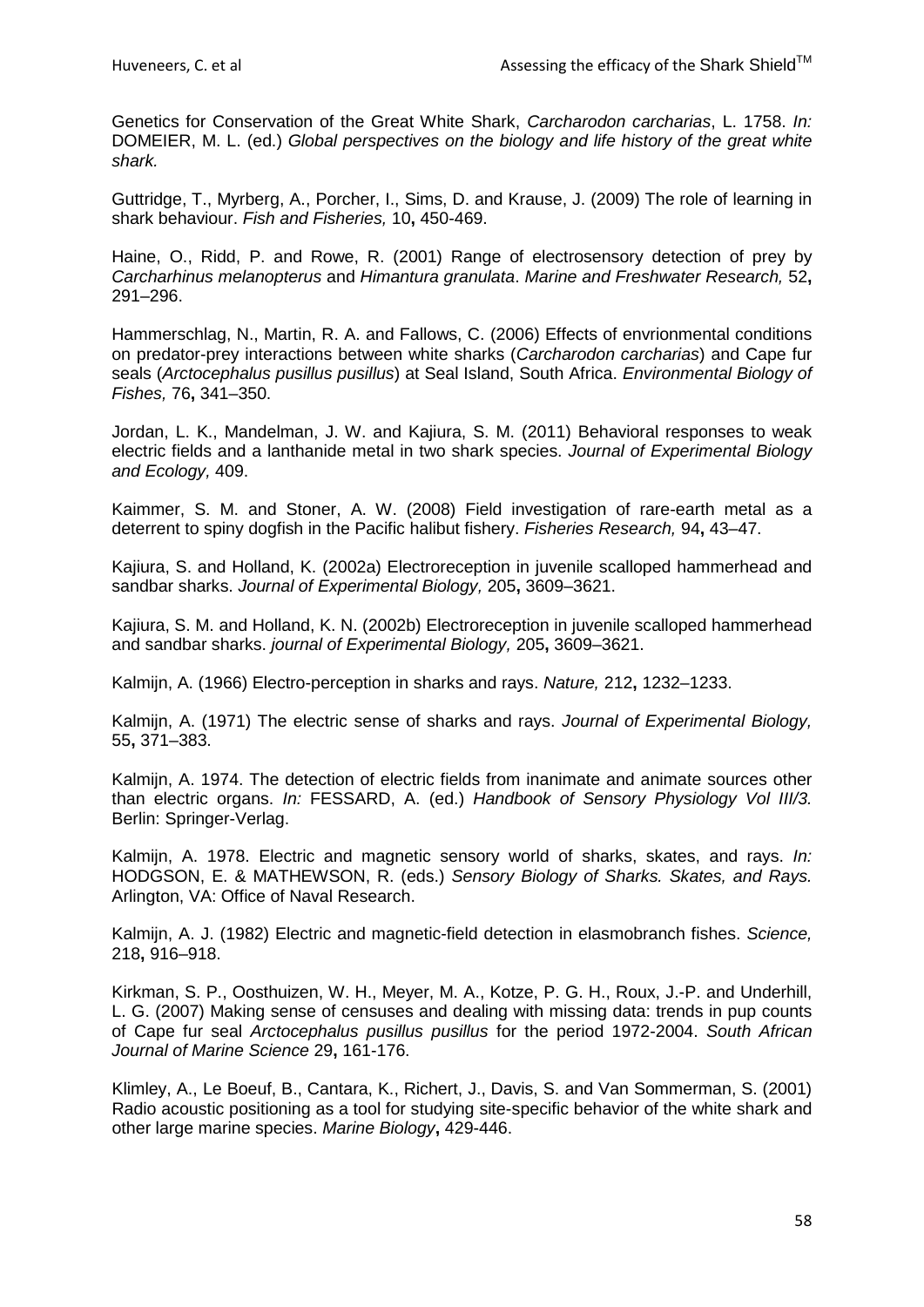<span id="page-58-1"></span>Klimley, A. P. and Curtis, T. H. Shark attack versus ecotourism: Negative and positive interactions. *In:* TIMM, R. M. & O'BRIEN, J. M., eds. Proceedings of the 22nd Vertebrate Pest Conference, 2006. University of California, 33–44.

<span id="page-58-7"></span>Laroche, K. R., Kock, A. A., Dill, L. M. and Oosthouizen, W. H. (2008) Running the gauntlet: a predator-prey game between sharks and two age classes of seals. *Animal Behaviour,* 76**,** 1901-1917.

<span id="page-58-9"></span>Laroche, K. R., Kock, A. A., Dill, L. M. and Oosthuizen, H. (2007) Effects of provisioning ecotourism activity on the behaviour of white sharks *Carcharodon carcharias*. *Marine Ecology Progress Series,* 338**,** 199-209.

<span id="page-58-2"></span>Last, P. R. and Stevens, J. D. 2009. *Sharks and Rays of Australia,* Australia, CSIRO Australia.

<span id="page-58-0"></span>Linnell, J., Andersen, R., Andersone, Z., Balciauskas, L., Blanco, J., Boitani, L., Brainerd, S., Breitenmoser, U., Kojola, I., Liberg, O., Løe, J., Okarma, H., Pedersen, H., Promberger, C., Sand, H., Soldberg, E., Valdmann, H. and Wabakken, P. (2002) The fear of wolves: A review of wolf attacks on humans. *NINA Oppdragsmelding,* 731**,** 1–65.

<span id="page-58-4"></span>Lowe, C., Bray, R. and Nelson, D. (1994) Feeding and associated electrical behavior of the Pacific electric ray *Torpedo californica* in the field. *Marine Biology,* 120**,** 161–169.

<span id="page-58-11"></span>Maljković, A. and Côté, I. (2011) Effects of tourism-related provisioning on the trophic signatures and movement patterns of an apex predator, the Caribbean reef shark. *Biological Conservation,* 144**,** 859-865.

<span id="page-58-12"></span>Marcotte, M. and Lowe, C. (2008) Behavioral response of two species of sharks to pulsed, direct current electrical fields: testing a potential shark deterrent. *Marine Technology Society Journal,* 42**,** 53-61.

<span id="page-58-13"></span>Martin, R. A. and Hammerschlag, N. (2012) Marine predator–prey contests: Ambush and speed versus vigilance and agility. *Marine Biology Research,* 8**,** 90-94.

<span id="page-58-8"></span>Martin, R. A., Hammerschlag, N., Collier, R. S. and Fallows, C. (2005) Predatory behaviour of white sharks (Carcharodon carcharias) at Seal Island, South Africa. *Journal of the marine Biological Association of the United Kingdom,* 85**,** 1121–1135.

<span id="page-58-5"></span>Massey, F. J. (1951) The Kolmogorov-Smirnov Test for Goodness of Fit. *Journal of the American Statistical Association,* 76**,** 68-78.

<span id="page-58-10"></span>Meyer, C. G., Dale, J. J., Papastamatiou, Y. P., Whitney, N. M. and Holland, K. N. (2009) Seasonal cycles and long-term trends in abundance and species composition of sharks associated with cage diving ecotourism activities in Hawaii. *Environmental Conservation,* 36**,** 104-111.

<span id="page-58-3"></span>Nel, D. C. and Peschak, T. P. 2006. Finding a balance: white shark conservation and recreational safety in the inshore waters of Cape Town, South Africa. *WWF South Africa Report Series 2006/Marine/001.* Cape Town, South Africa: WWF.

<span id="page-58-6"></span>O'Dor, R. K., Andrade, Y., Webber, D., Sauer, W., Roberts, M., Smale, M. and Voegeli, F. (1998) Applications and performance of Radio-Acoustic Positioning and Telemetry (RAPT) systems. *Hydrobiologia,* 371**,** 3721-3728.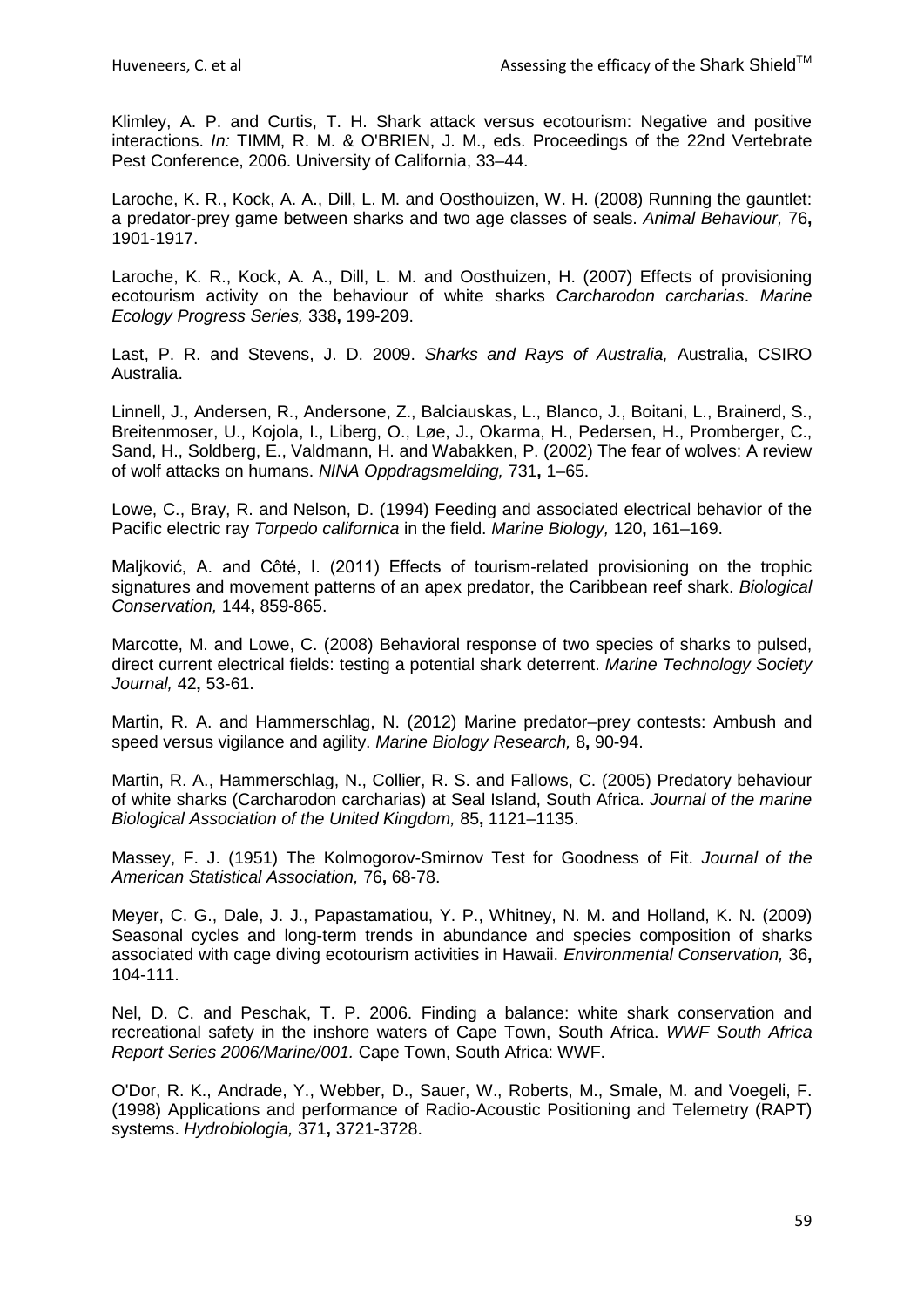<span id="page-59-5"></span>Paulin, M. (1995) Electroreception and the compass sense in sharks. *Journal of Theoretical Biology,* 174**,** 325–339.

<span id="page-59-3"></span>Peters, R. and Evers, H. (1985) Frequency selectivity in the ampullary system of an elasmobranch fish (*Scyliorhinus canicula*). *Journal of Experimental Biology,* 118**,** 99–109.

<span id="page-59-1"></span>Rasmussen, L. E. L. and Schmidt, M. J. 1992. Are sharks chemically aware of crocodiles? *In:* DOTY, R. L. & MÜLLER-SCHWARZE, D. (eds.) *Chemical Signals in Vertebrates IV.* New York: Plenum Press.

<span id="page-59-12"></span>Rigg, D. P., Peverell, S. C., Hearndon, M. and Seymour, J. E. (2009) Do elasmobranch reactions to magnetic fields in water show promise for bycatch mitigation. *Marine Freshwater Research,* 60**,** 942–948.

<span id="page-59-11"></span>Robbins, W. D., Peddemors, V. and Kennelly, S. J. (2011) Assessment of permanent magnets and electropositive metals to reduce the line-based capture of Galapagos sharks, *Carcharhinus galapagensis*. *Fisheries Research,* 109**,** 100-106.

<span id="page-59-14"></span>Semeniuk, C. A. D., Speers-Roesch, B. and Rothley, K. D. (2007) Using Fatty-Acid Profile Analysis as an Ecologic Indicator in the Management of Tourist Impacts on Marine Wildlife: A Case of Stingray-Feeding in the Caribbean. *Environmental Management,* 40**,** 665-677.

<span id="page-59-0"></span>Simpfendorfer, C. A., Heupel, M. R., White, W. T. and Dulvy, N. K. (2011) The importance of research and public opinion to conservation management of sharks and rays: a synthesis. *Marine and Freshwater Research,* 62**,** 518–527.

<span id="page-59-4"></span>Sisneros, J., Tricas, T. and Luer, C. (1998) Response properties and biological function of the skate electrosensory system during ontogeny. *Journal of Comparative Physiology A Sensory Neural and Behavioral Physiology,* 183**,** 87–99.

<span id="page-59-2"></span>Sisneros, J. A. and Nelson, D. R. (2001) Surfactants as Chemical Shark Repellents: Past, Present, and Future. *Environmental Biology of Fishes,* 60**,** 117-130.

<span id="page-59-13"></span>Smit, C. F. and Peddemors, V. M. (2003) Estimating the probability of a shark attack when using an electric repellent. *South African Journal of Statistics,* 37**,** 59–78.

<span id="page-59-6"></span>Smith, E. D. (1966) Electrical shark barrier research. *Geo-marine technology,* 2**,** 10-14.

<span id="page-59-7"></span>Smith, E. D. (1973) Electric anti-shark cable. *Civil engineering and public works review,* 68**,** 174-176.

<span id="page-59-8"></span>Smith, E. D. (1974) Electro-physiology of the electrical shark-repellant. *The Transactions of the Institute of Electrical Engineers***,** 166-181.

<span id="page-59-9"></span>Smith, E. D. (1990) A new perspective on electrical shark barriers. *South African Shipping New & Fishing Industry Review***,** 40-41.

<span id="page-59-15"></span>Smith, K., Scarr, M. and Scapaci, C. (2010) Grey nurse shark (*Carcharias taurus*) diving tourism: tourist compliance and shark behaviour at Fish Rock, Australia. *Environmental Management,* 46**,** 699-710.

<span id="page-59-10"></span>Stoner, A. W. and Kaimmer, S. M. (2008) Reducing elasmobranch bycatch: laboratory investigation of rare earth metal and magnetic deterrents with spiny dogfish and Pacific halibut. *Fisheries Research,* 92**,** 162–168.